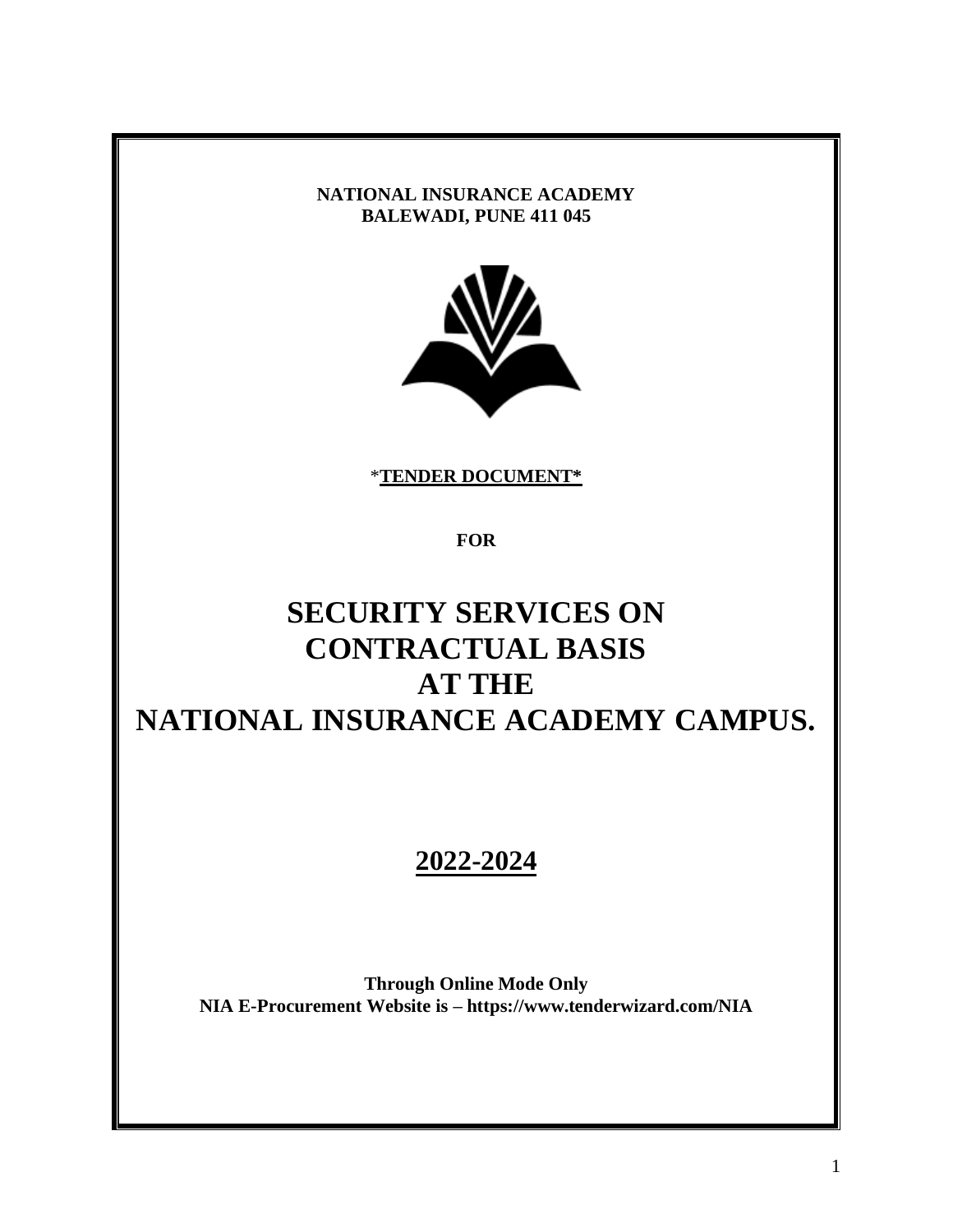## **SECURITY SERVICES ON CONTRACTUAL BASIS AT THE N.I.A. CAMPUS 2022-2024**

## **CONTENTS**

| Sr.<br>No.       | <b>Particulars</b>                                                                                                                            | Page Nos.      |  |  |  |
|------------------|-----------------------------------------------------------------------------------------------------------------------------------------------|----------------|--|--|--|
| 1.               | Tender Notice.                                                                                                                                | $\overline{3}$ |  |  |  |
|                  | <b>PART I - TECHNICAL BID</b>                                                                                                                 |                |  |  |  |
| 2.               | Eligibility criteria.                                                                                                                         | $4 - 7$        |  |  |  |
| 3.               | E-Tendering Programme System.                                                                                                                 | $8 - 13$       |  |  |  |
| $\overline{4}$ . | Information and documents to be submitted / uploaded online<br>as per Technical Bid.                                                          | $14 - 16$      |  |  |  |
| 5.               | Terms and Conditions.                                                                                                                         | $17 - 29$      |  |  |  |
| 6.               | Affidavit - Annexure A1                                                                                                                       | 30             |  |  |  |
| 7.               | <b>Constitution of Firm - Annexure A2</b>                                                                                                     | 31             |  |  |  |
| 8.               | Particulars of enrolment with National Insurance Academy and<br>other organization<br>Annexure B                                              | 32             |  |  |  |
| 9.               | List of Security contracts/Service contracts completed during<br>three years from the date of publication of e-tender notice. -<br>Annexure C | 33             |  |  |  |
| 10.              | Work in hand / ongoing Security contracts / Service contracts<br>Annexure D                                                                   | 34             |  |  |  |
| 11.              | Particulars of permanent Administrative and Technical staff<br>Annexure E                                                                     | 35             |  |  |  |
| 12.              | Annual Turnover for three years. Annexure F                                                                                                   | 36             |  |  |  |
| 13.              | Declaration Annexure G & H                                                                                                                    | 37 & 38        |  |  |  |
| 14.              | Specimen format of Agreement for security services at<br>National Insurance Academy.                                                          | 39             |  |  |  |
| 15.              | Specimen format of Indemnity Bond.                                                                                                            | $40 - 41$      |  |  |  |
|                  | <b>PART II - PRICE BID</b>                                                                                                                    |                |  |  |  |
| 16.              | Financial / Price Bid.                                                                                                                        | $42 - 43$      |  |  |  |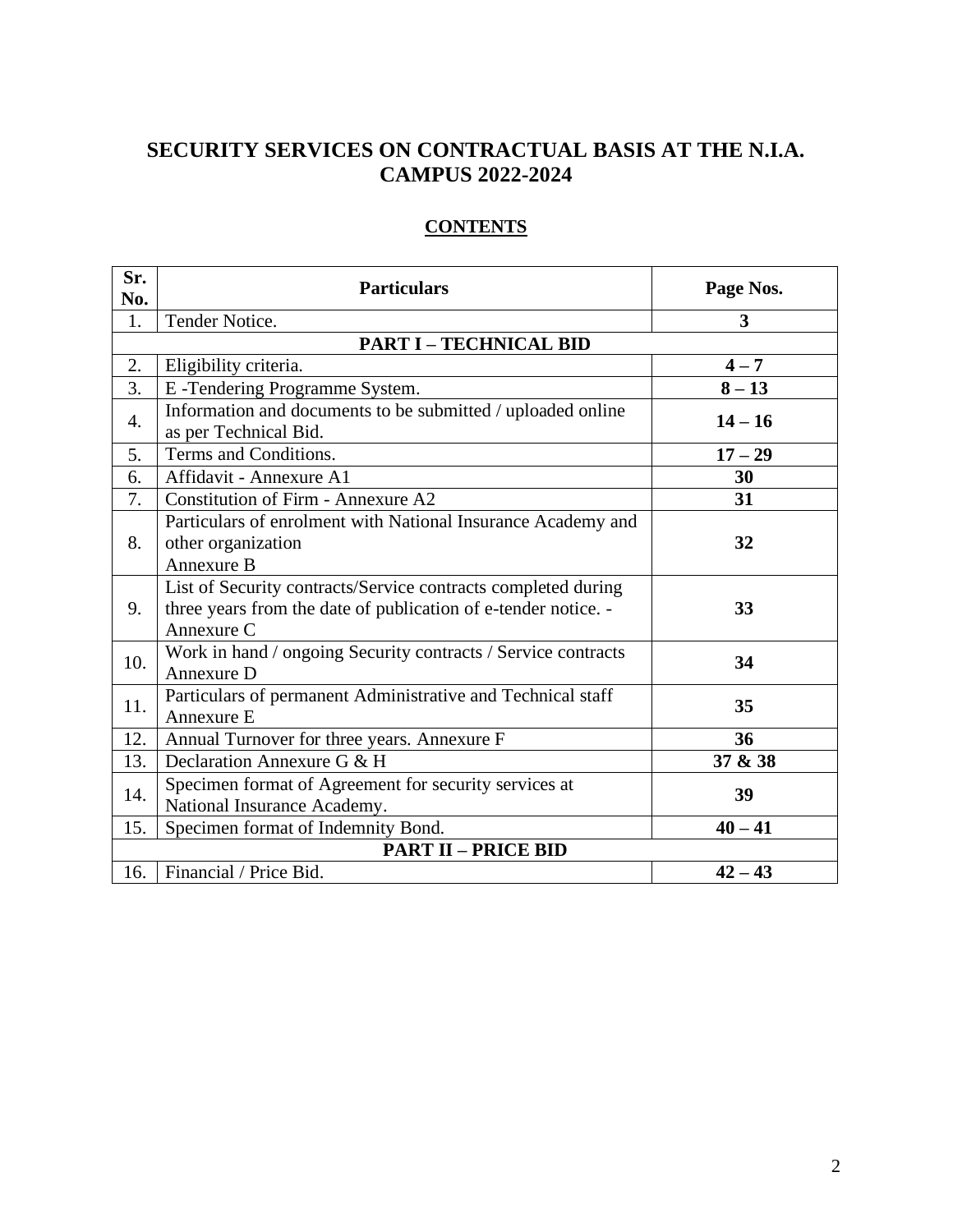#### **NATIONAL INSURANCE ACADEMY, 25, BALEWADI, BANER ROAD, N.I.A. POST OFFICE PUNE 411 045,**

#### **TENDER NOTICE**

Ref. No. National Insurance Academy/Security-Ser/06/2022 dated 01/06/2022

National Insurance Academy, Pune, an autonomous Institution established by **Public Sector Insurance Companies** having its office at 25, Balewadi, Baner Road, National Insurance Academy P.O., Pune 411045 invites e-tender through advertised tender enquiry for **"Security Services on Contractual Basis at the National Insurance Academy Campus"** as per the details given in the "**Terms and Conditions for service contract of Security Services"** of the Tender Document from reputed Individuals / Firms / Companies / Corporations / Associations / Societies having sound technical and financial capacity who fulfills the eligibility criteria and submits documentary evidence as per Technical Bid to Tender Document, such applicants should be preferably operating their business in and around Pune City.

The National Insurance Academy reserves its right to reject one or all tenders without assigning any reasons and also to extend the date of tender, if required.

> **DIRECTOR NATIONAL INSURANCE ACADEMY, PUNE**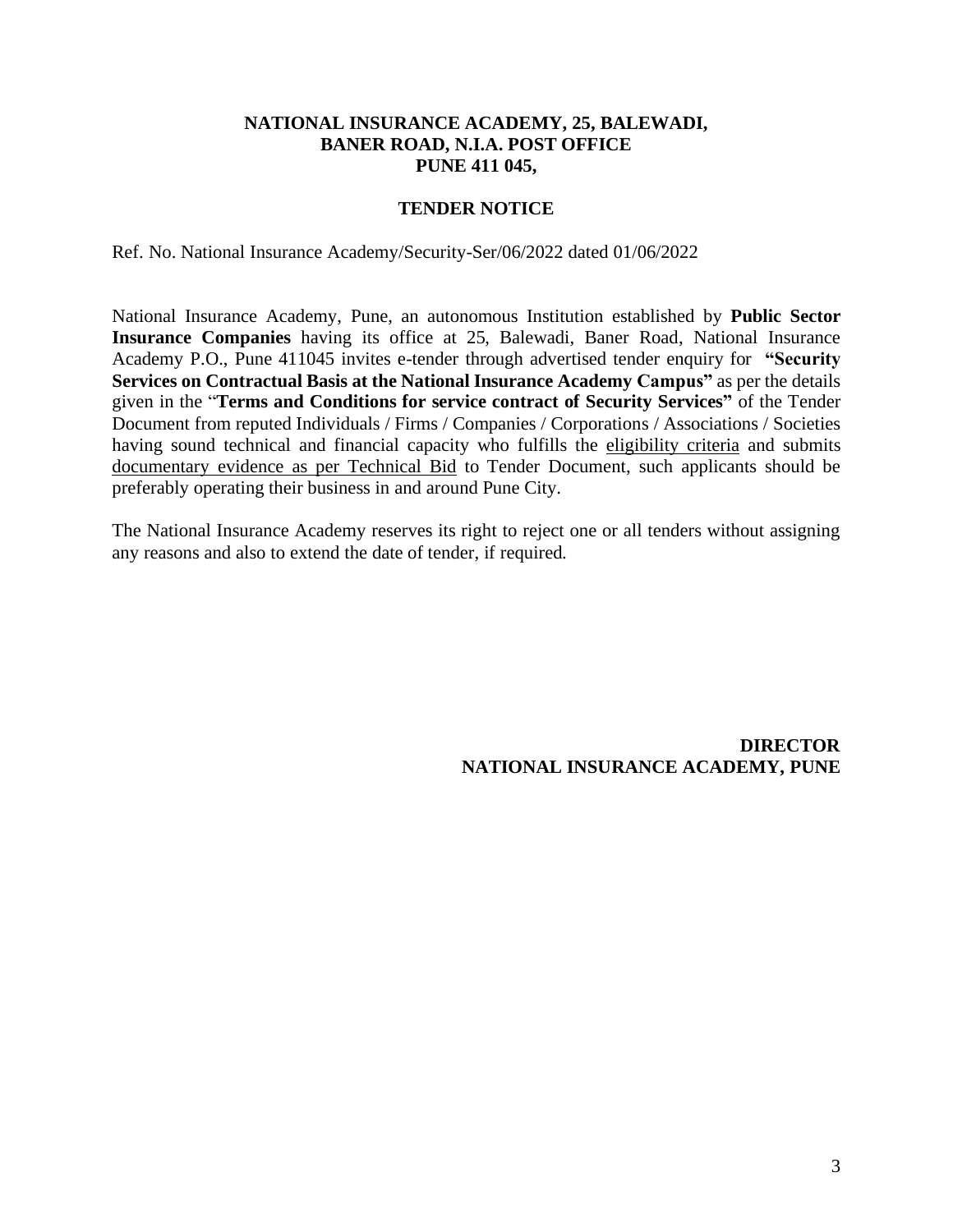## **TECHNICAL BID**

#### **ELIGIBILITY CRITERIA**

#### **SCANNED COPIES OF REQUIRED DOCUMENTS TO BE UPLOADED ONLINE**

- 1) The Agency should have the minimum experience of **five years as on 31/03/2022** in similar type of Security Services, out of which two years' experience should be in any Public Sector Undertaking (PSU), Govt. Organization, educational institutions like college, university, institute, and any similar educational body. The tenders of those tenderers who lacks this experience are liable to be rejected.
- 2) The tenderer must have a minimum cumulative turnover of Rs. 8.00 crore for the three financial years i.e., 2018-19, 2019-20 and 2020-21.
- 3) The tenderer be registered under the Central Contract Labour Act or must give undertaking to register it within 60 days of award of tender.
- 4) The tenderer should not have been debarred/blacklisted. Undertaking should be enclosed.
- 5) The Tenderer should pay the Tender Cost of **Rs.500.00 + GST** and EMD of **Rs.2, 00,000.00** through online e-Payment mode available on NIA e-Procurement Website. The e-Payment Gateway is available on NIA e-Procurement Site. Tender without Tender cost and EMD will be summarily rejected. No exemption will be granted.
- 6) Only the Tenderers who fulfill the eligibility criteria and Technical Bid requirements shall participate in the e-tendering process. The Tender Document shall consists of Technical Bid and Commercial Bid. The Tenderer shall go through the Technical Bid before submitting the Tender.
- 7) The Tenderer/s shall keep his / their offer valid for a period of 3 months (90 days) from the date of opening of the tender. If any Tenderer withdraws or amends, impairs or derogates from the tender in any respect within the period of validity of his offer, the EMD is liable to be forfeited.
- 8) The Tenderer shall clearly specify whether the tender is submitted on his own behalf or on behalf of partnership / company or society etc. In case the tender is submitted on behalf of partnership firm / company / corporation / society, then he should submit the certified true copy of the **Registered Partnership Deed, Certificate of Incorporation, Power of Attorney and Registration Certificate, whichever is applicable** etc. along with the tender document. If these documents are not submitted or if any such documents are found to be not in order, the tender of such Tenderer shall be treated as invalid and liable for rejection
- 9) The Tenderer, whether an Individual / Sole Proprietor, a Partnership Firm or a Limited / Private Limited Company or Corporation or Society, wants to act through their agent /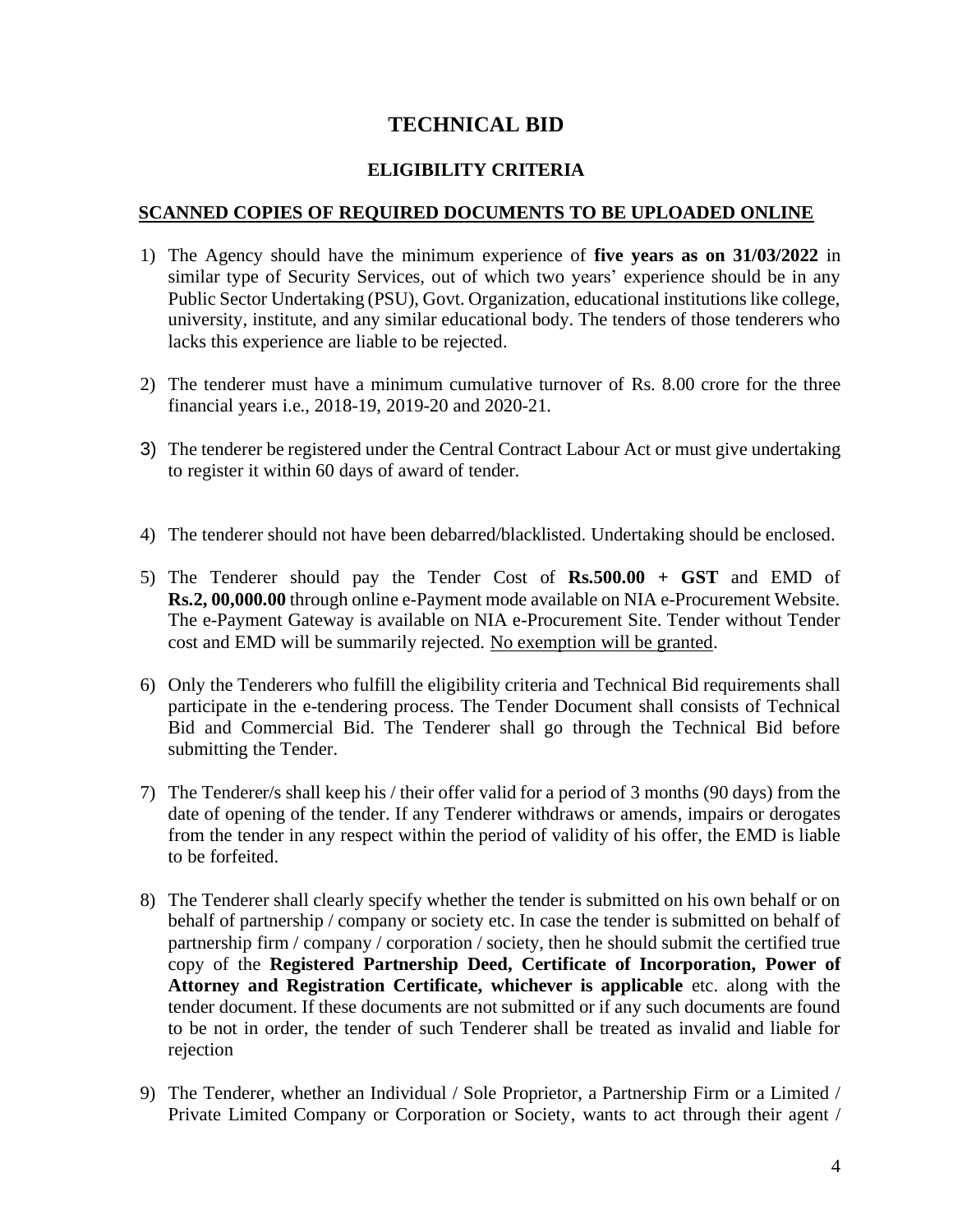authorized representative or individual / Partner, should submit along with the tender, a **Power of Attorney** duly stamped and authenticated by a Notary Public or by a Magistrate in favour of the specific person whether he / they be individual / partner and in case of the Company / Society, **a resolution of the company** / society duly authorizing such representative to submit the tender, sign agreements and to receive money and manage the contract etc. The tender document shall be signed by such authorized representative of the Tenderer duly indicating his full name and status below the signature along with official stamp of the Proprietorship / Partnership firm / company / society etc. Those tenders which do not accompany such Power of Attorney, Resolution etc. shall become invalid and liable for rejection.

- 10) ACADEMY may at any time after opening of the tender depute a team of its' officials to the site / work place / office of the Tenderer to get the credentials of the information furnished by the Tenderer verified by collecting the spot information as to the status, workmanship & quality of the services rendered by them. If any information furnished by the Tenderer is found to be incorrect, the tender of such Tenderer shall be liable for rejection.
- 11) The successful Tenderer whose tender is accepted shall, within seven days from issuing / receiving the Letter of Acceptance, be required to deposit an amount of **Rs.6,00,000.00 (Rupees Six Lakh Only)** by Demand Draft in the Name of National Insurance Academy, payable at Pune and to attend in person or through a duly authorized representative at the Office of ACADEMY and execute the Contract Agreement with the ACADEMY as per the General Conditions / Special conditions enumerated in the tender documents, on a **Non-Judicial Stamp Paper of Rs.500/-.** If he / she / they decline/s or fail/s to remit the Security Deposit or to execute the contract agreement within the stipulated time, the entire amount of EMD of **Rs. 2, 00,000.00/- (Rs. Two Lakh only)** shall stand forfeited, without prejudice to ACADEMY's right to rescind the contract and other rights and remedies warranted by law.
- 12) In the event of refusal to carry out work by the successful Agency on any grounds during the contract tenure, it's EMD / security deposit shall be forfeited.
- 13) The **Security Deposit of Rs.6, 00,000/- (Rupees Six Lakh Only)** will be refunded to the Tenderer within 60 days of completion of the contract subject to satisfactory performance of the Tenderer's obligations under the contract and subject to such deductions as may be necessary for making up Academy's claims against the Tenderer.
- 14) The Tenderer should note that non-compliance of the following instructions will render the tender liable for rejection.
	- a. Online submission of the Technical Bid along with supporting documents, receipts of EMD and Tender Cost is uploaded.
	- b. The Tenderer should ensure that the tender is received before the due date and time specified in the Key Dates of online tender.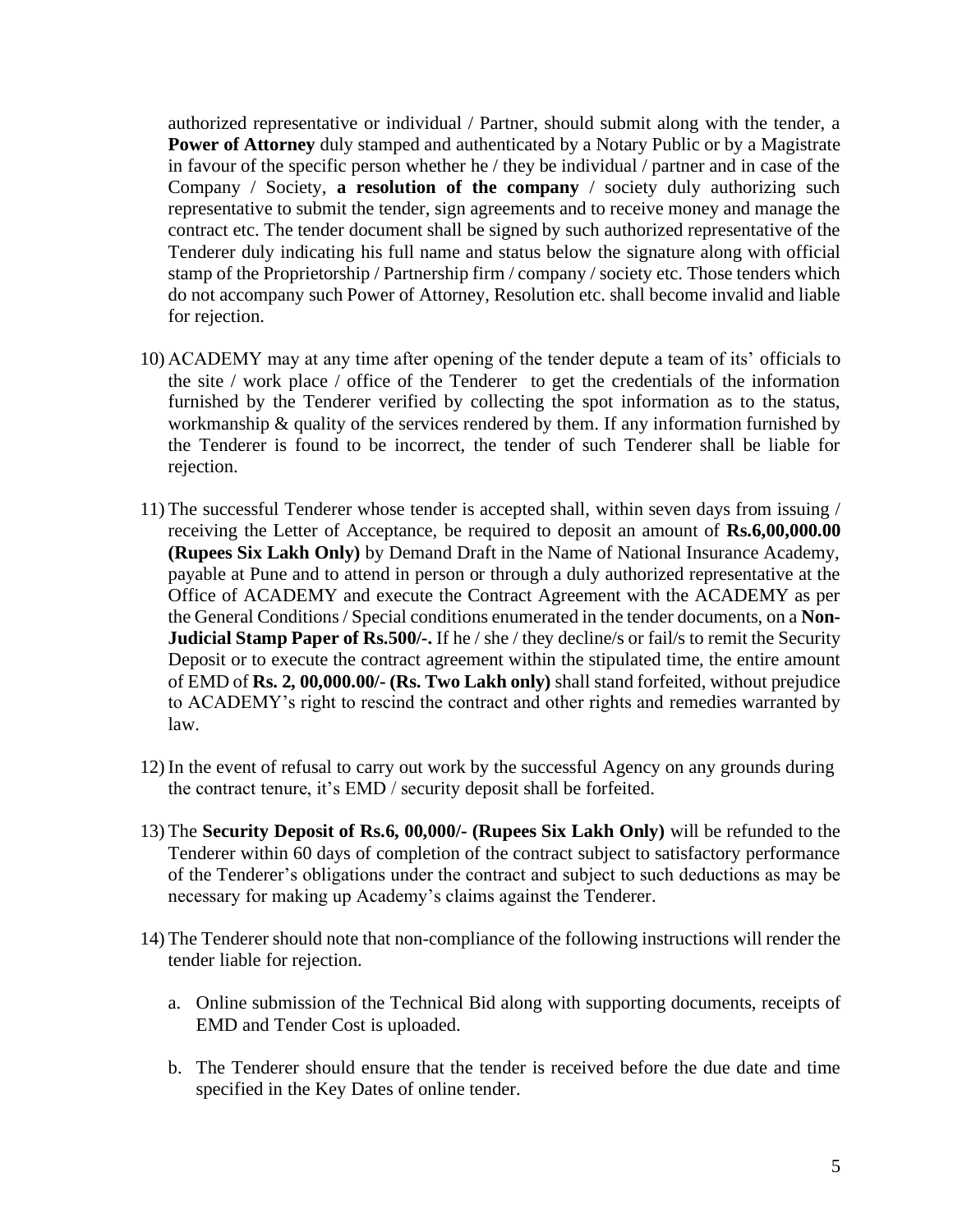- c. The Tenderer should fill in all the relevant information in prescribed templates/forms and put his Digital signature on the relevant places as required in the e-tendering System.
- d. The schedule of Quantities should be filled in as per the format given in the online e-Tender.
- e. The Tenderer should note that he is to quote RATES only in the BOQ on online portal.
- f. No liability whatsoever will be admitted nor claim allowed in respect of errors in the submitted tender due to missing / duplicate uploaded documents.
- g. Proforma of "Articles of Agreement" should not be filled in by the tenderer. While the contract shall be deemed to have come into existence on issue of letter of acceptance to the successful tenderer, the formal agreement shall be signed thereafter with the successful tenderer on non-judicial stamp paper of requisite value as per the Proforma of Articles of Articles of Agreement.
- h. Earnest Money accompanying the tender will be accepted only through online e-Payment mode which is e-Payment Facility and available on NIA e-Procurement Website and not in favour of any other Authority or location. Any tender, which is not accompanied by Earnest Money Deposit, shall be summarily rejected. No interest will be paid for the period during which the earnest money lies in deposit with the National Insurance Academy.
	- i. The tender shall be accompanied by a certified true copy of Power of Attorney in favour of the signatory to the tender documents. If the tender is submitted on behalf of a firm, it must be signed either by all partners or a person holding a valid power of attorney from all partners constituting the firm. The person signing the tender on behalf of another partner(s) or on behalf of a firm or Company shall attach with the Tender a proper Power of Attorney duly executed in his favour by such other person(s) or by all the partners in accordance with the Constitution of the Company / Articles of Association, stating that he has the authority to sign on behalf of such other person(s) of the firm or the Company as the case may be, in all matters pertaining to the contract including the Arbitration Clause.
	- ii. The tenderers can submit the scanned copy of the same on the online portal.
- i. Tenderers are warned that Cash, or Encashable Cheque, or Bank or Insurance Guarantee, or Fixed Deposit receipt in lieu of the aforementioned form of Earnest Money remittance will not be accepted.
- j. Tenders containing errors are liable to be considered non-bonafide at the discretion of the Director, National Insurance Academy, Pune.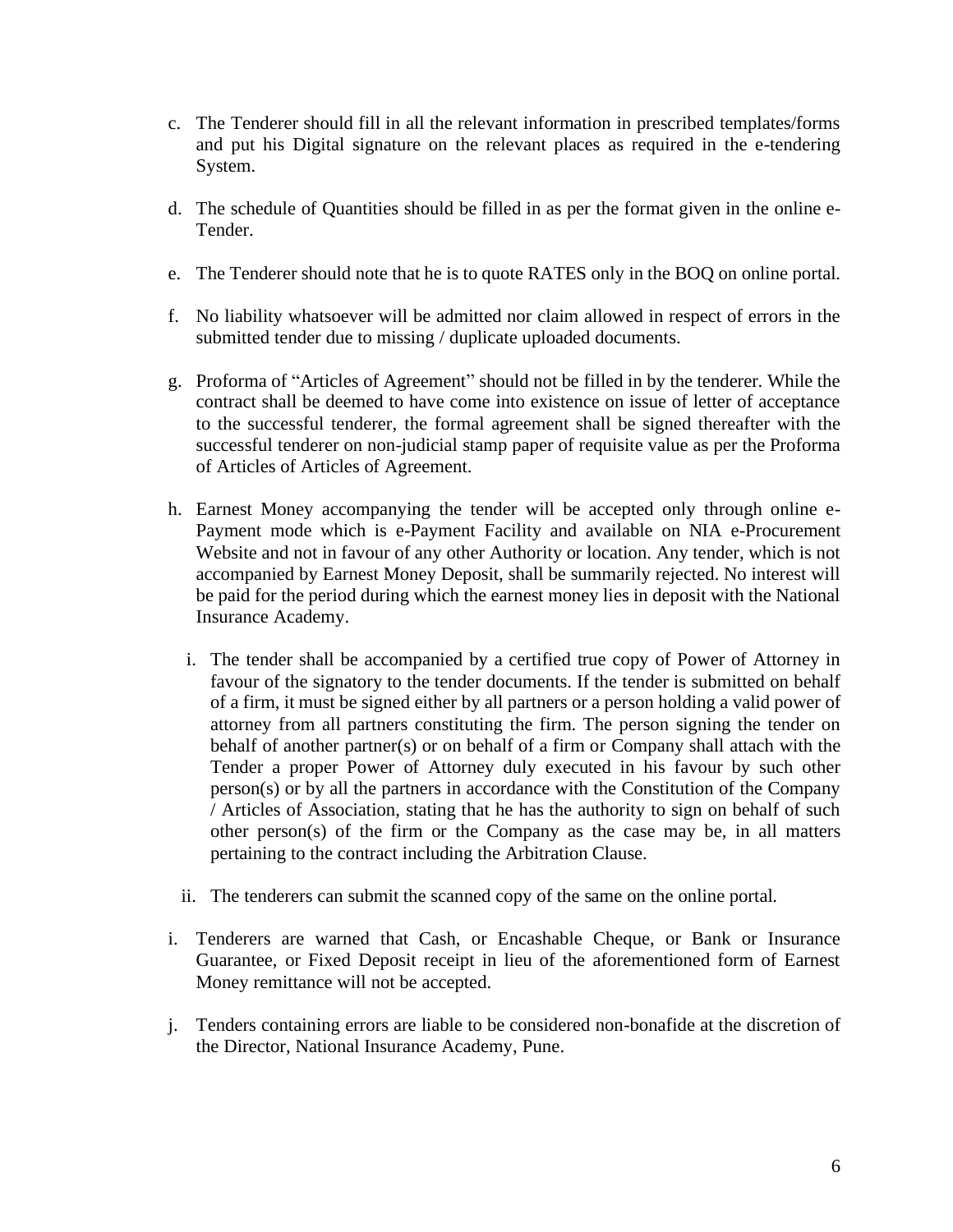- k. The Tenderer should note that the tender should remain valid for consideration for a minimum period of THREE MONTHS from the date fixed for submission of BID DOCUMENT.
- l. The National Insurance Academy reserves the right to accept any tender or to accept tenders in part; to reject any or all tenders without assigning reasons thereof.
- m. Canvassing in any form shall make the tender liable for rejection.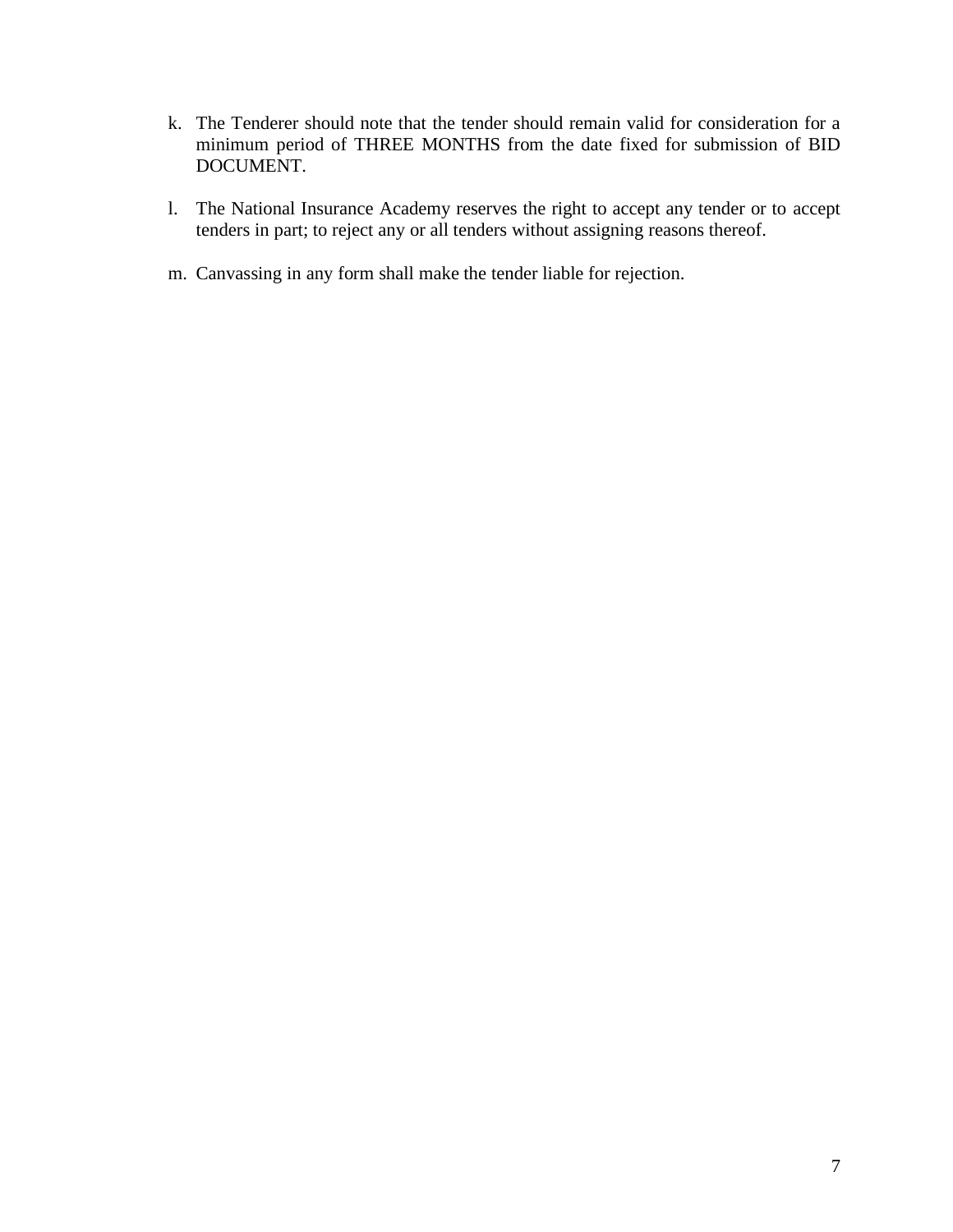## **TECHNICAL BID**

### **E -TENDERING PROGRAMME SYSTEM**

The Tenderer has to submit the Tender as under:

#### **I. Technical Bid:**

The Tenderer shall fill in the form and upload the supporting documents / attachments. The scanned copy of the Online paid transaction details / receipts of Tender Cost and EMD shall be uploaded in Technical Bid.

**The Tender cost of Rs.500.00 + GST (non-refundable) and EMD of Rs.2, 00,000.00 th**rough online e-Payment mode on NIA e-Procurement Website. The e-Payment Facility is available on NIA e-Procurement Site. (No Physical Demand Draft will be accepted). The Tenderer should have to pay Tender cost and EMD through online e-Payment mode only.

#### **II. Commercial Bid:**

The Commercial Bid consists of documents and schedule of quantities. The Tenderer shall download the documents, fill in their relevant information, sign and stamp the documents and upload in the portal. The item rate in words and figures shall be quoted in each item of work in the schedule provided. No other document or conditions shall be uploaded along with documents of commercial bids.

## **Note:**

- a. Any Tenderer applying and fulfilling the eligibility criteria may not be considered for enlistment if unsatisfactory performance report/s is / are received for the completed Security Contracts / Service Contracts from their previous Employer.
- b. The Director, National Insurance Academy reserves the right not to open commercial bid of the Tender or any / all bids at his sole discretion without assigning any reason, whatsoever.
- c. If the submitted documents filed by the Tenderer are found false / forged or fabricated during verification / evaluation process and / or after opening of commercial bid, not only the Earnest Money Deposit will be forfeited in totality but also they will be debarred from participating of tendering for a period of 3 years by National Insurance Academy and such information will also be shared with other organizations.

| <b>Key Dates:</b>                                               |                                 |
|-----------------------------------------------------------------|---------------------------------|
| Publication of NIT                                              | 07.06.2022                      |
| Date of uploading of tender document on online $e - 07.06.2022$ |                                 |
| tendering portal: https://www.tenderwizard.com/NIA              |                                 |
| Period of Downloading of tender document                        | From 10.00 Hrs on 07.06.2022 up |
|                                                                 | to 15.00 Hrs on 28.06.2022      |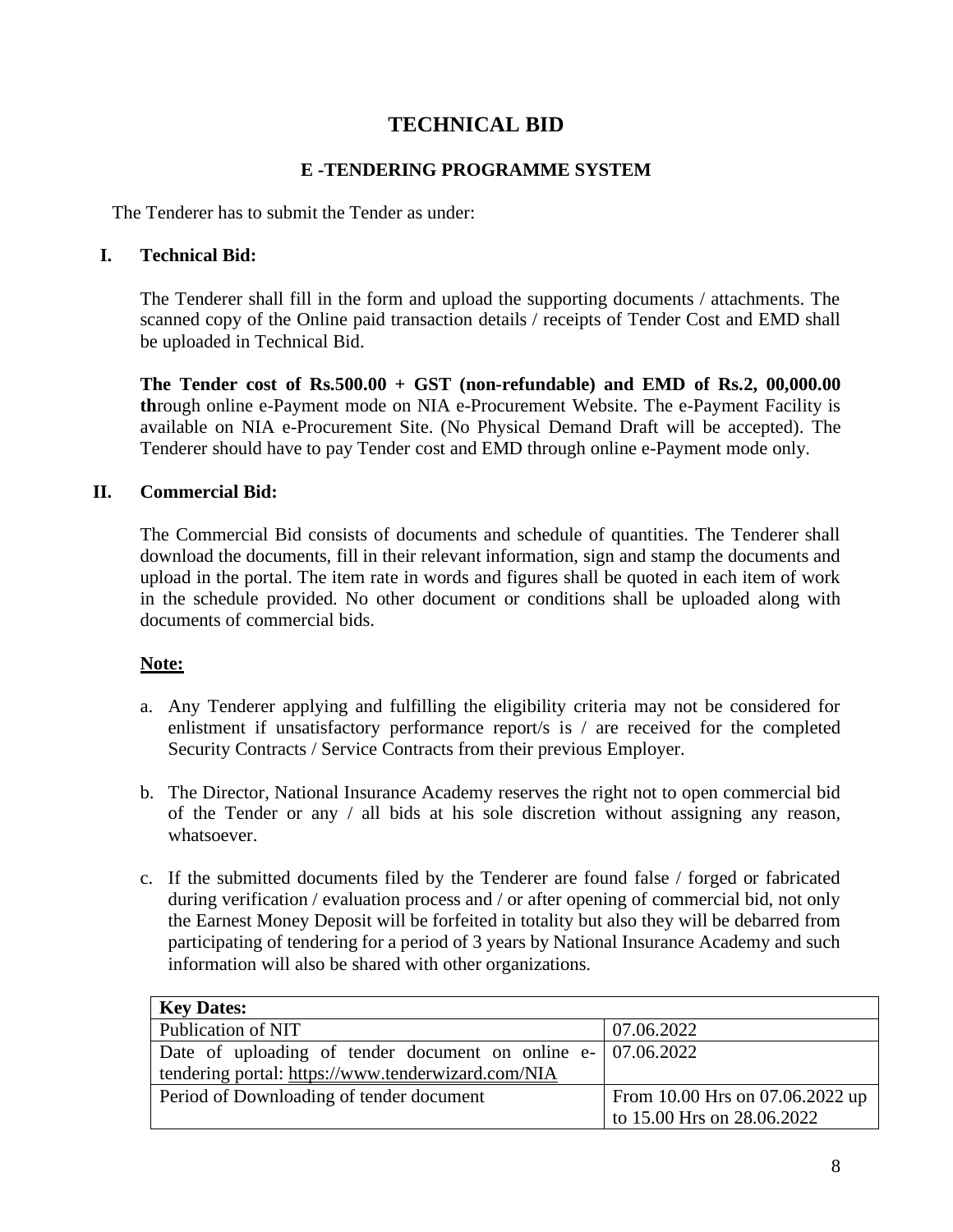| Pre-bid Meeting                                           | On 16.06.2022 @ 11.00 Hrs.            |
|-----------------------------------------------------------|---------------------------------------|
| Date of corrigendum, amendments if any.                   | Up to 17.30 Hrs. on 16.06.2022        |
| Last Date, Time for online submission of Tender forms and | Up to 17.00 Hrs. on 28.06.2022        |
| documents.                                                |                                       |
| Tender cost                                               | $Rs.500.00 + GST$                     |
| <b>EMD</b>                                                | Rs.2,00,000.00                        |
| Date & Time of Opening of Technical Bid Online            | 29.06.2022 - 11.00 A.M.               |
| Date & Time of Opening of Commercial Bid Online           | Shall be intimated at a later date to |
|                                                           | the Tenderers, who qualify in the     |
|                                                           | <b>Technical Evaluation.</b>          |

#### **III. Information & instructions to the bidders: FOR USING ONLINE ELECTRONIC TENDERING SYSTEM (ETS).**

The Special Conditions & instructions for using online Electronic Tendering System (eTS) through portal (website)<http://www.tenderwizard.com/NIA> adopted by National Insurance Academy, Pune as given in the subsequent pages will over-rule the conditions stated in the tender documents, wherever relevant and applicable.

The Tenderers are required to enrol for Vendor Registration on the NIA e-Procurement Tender wizard Portal **(URL:** <https://www.tenderwizard.com/NIA> **)** by clicking on the link **"Registration"** on the home page of e- Portal, which is chargeable. **(Rs.1000/- + GST 18%, Non-Refundable)** to be paid online through e-payment gateway). & Tender Processing Fees are applicable **(Non- Refundable).**

**Note: The e-Payment Gateway is available on e-Procurement Portal for making the Online Vendor Registration Payment.**

#### **Note: Information about e-Procurement Portal.**

More useful information for submitting online bids on the NIA e-Procurement Tender wizard Portal may be obtained at: [https://www.tenderwizard.com/NIA.](https://www.tenderwizard.com/NIA)

The Tenderers are requested to refer to the Vendor's manual by downloading the Vendor's Manual by visiting on home page of<https://www.tenderwizard.com/NIA> and following KEY INSTRUCTIONS for TENDERERS by clicking on "**Latest Circulars/Formats/Help Manuals/FAQs". The complete Step by Step Vendors Help Manual For e-Procurement / e-Tendering Process, Vendors Registration Process, System Settings Requirements & JAVA Settings Manuals, e-Payment Guidelines & Digital Signature Certificate Process**  are available on e-Auction Website regarding the e-Auction.

Online Support / Web Support / E-Mail Support / Phone Support are also available for Bidders as well as Dept. Officials. Online support will be provided through "Team viewer" or "Ammy Admin" Remote software only.

For Downloading this software, the downloading software links are available on home page of e-Auction Website.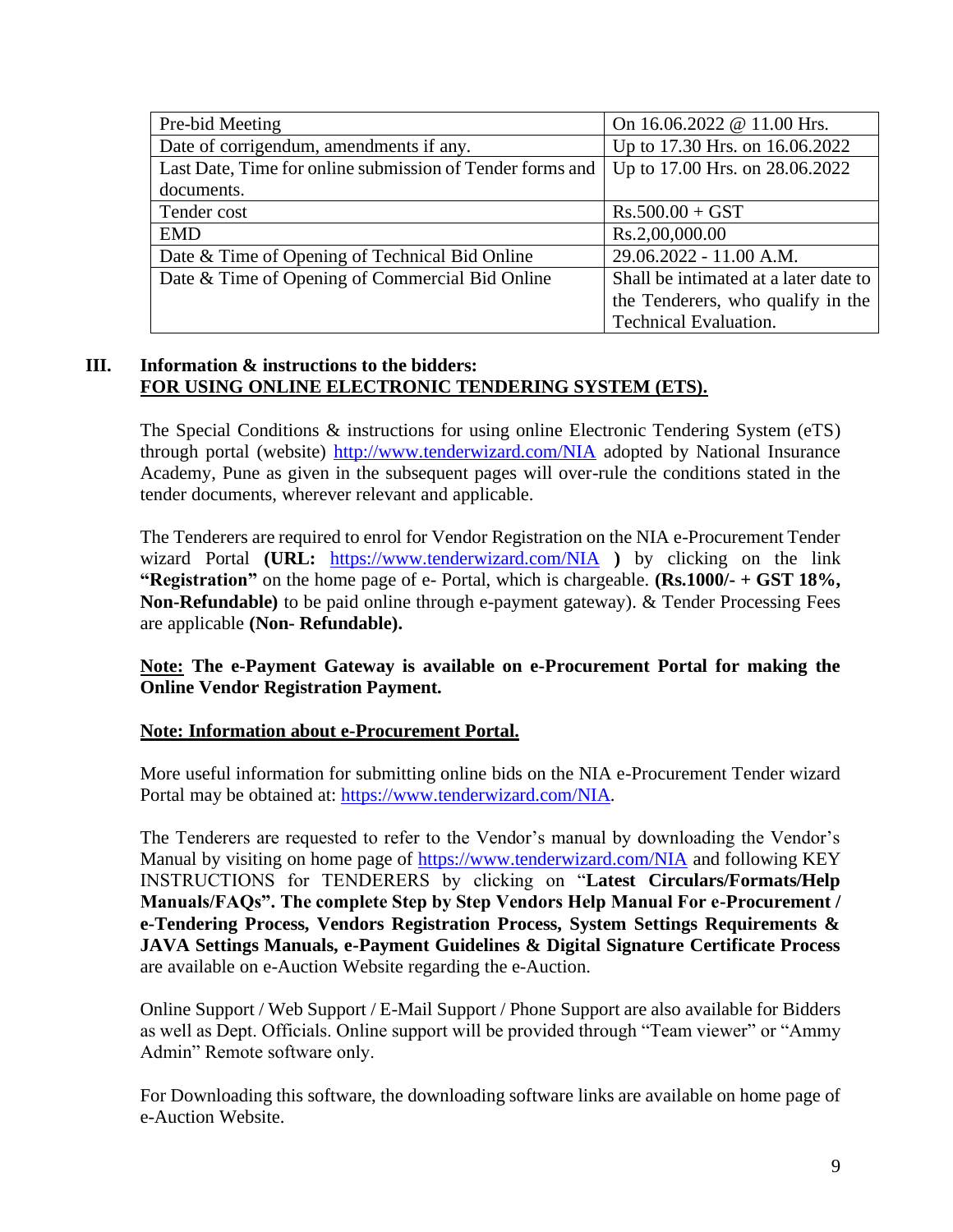• **Registration of the Vendors / Bidders:** All the bidders intending to participate in the tenders floated online using Electronic Tendering System (ETS) are required to get registered on the e-Tender Portal (website[\) http://www.tenderwizard.com/NIA.](http://www.tenderwizard.com/NIA) After successful Registration on above mentioned portal, bidders will get a User ID and Password to access the website.

• **Viewing of Online Tenders:** The vendors/bidders can view tenders floated on online Electronic Tendering System (ETS) hereinafter referred as "e-Tendering System" through portal (website) at http://www.tenderwizard.com/NIA. They can view the details like Tender Notice, Terms and Conditions, drawing (if any) and any other information. To download the tender they need to login on to the above portal and can download the tender documents of an e-Tender.

• **Key Dates:** The vendors/bidders can view the Online Scheduled dates of e-tendering System (time schedule) hereinafter referred as **"Key Dates"** for all the tenders floated using the online electronic tendering system on above mentioned portal (Website) http://www.tenderwizard.com/NIA

The bidders are strictly advised to follow dates and time as mentioned in Key Dates of a particular tender. The date and time will be binding on all the bidders. The bidders are required to complete the stages within the stipulated time as per the schedule (Key Dates) to continue their participation in the tender. All online activities are time tracked and the system enforces time locks that ensure that no activity or transaction can take place outside the start and end dates and time of the stage as defined. The bidder should ensure that the status of a particular stage should be shown as "Completed" before the expiry date and time of that particular stage and they should possess a copy of receipt of completion of each stage to be performed from their end which should match with the status with their offer on online portal. It will be the sole responsibility of the bidder if the status of a particular stage is "Pending" till the expiry date and time of that stage, and he will not be able to proceed further in the e-Tendering process. The Key dates are subject to change in case of any amendment in schedule due to any reason stated by the Department.

• **Obtaining a Digital Certificate and its Usage**: On e-Tendering System the bids should be Encrypted and Signed electronically with a Digital Signature Certificate (DSC) to establish the identity of the bidder on online Portal. The Digital Signature Certificate (DSC) has two keys i.e. Public Key and Private Key. The Public Key is used to Encrypt (code) the data and Private Key is used to decrypt (decode) the data. The Encryption means conversion of normal text into coded language whereas decryption means conversion of coded language into normal text.

**Note:** Digital Signature Certificates: Class II or Class III Signing + Encryption Digital Signature Certificate is required for e-Tendering. (DSCs) are issued by an approved Certifying Authority, by the Controller of Certifying Authorities (CCA India), Government of India.

• The contractors may obtain Class II/III digital certificate from any Certifying Authority or Sub certifying Authority authorized by the Controller of Certifying Authorities on the portal http://cca.gov.in. or may obtain information and application format and documents required for issue of digital certificate from our Service Provider for Electronic submission.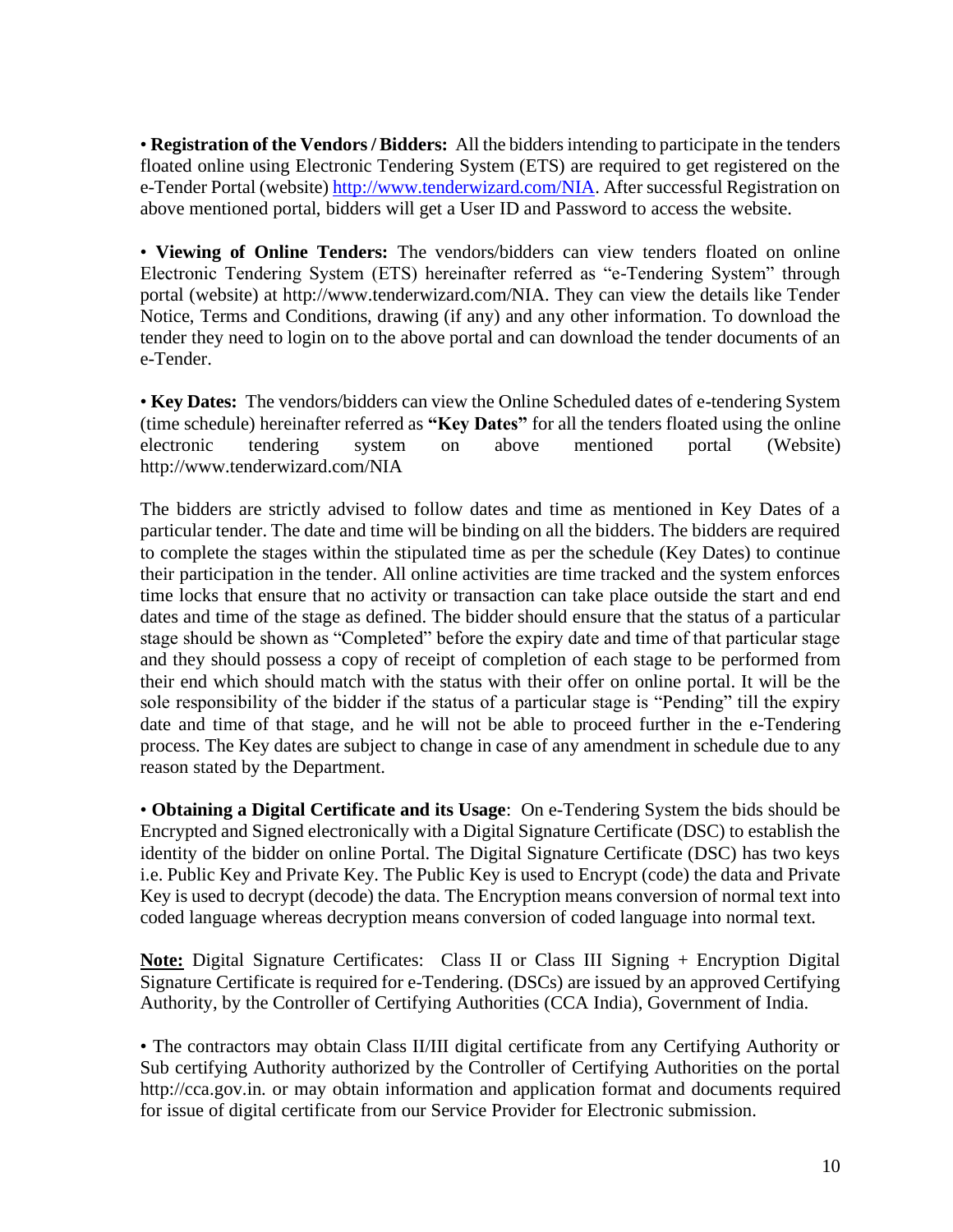#### **E-Tendering System (ETS):**

E‐Tender helpdesk #24, Sudha Complex, 03rd Stage, 04th Block, Basaveshwaranagara, Bangalore ‐ 560079 dscprocessingunit@yahoo.com Help Desk Contact Details: Tel: 080‐40482000/121/133/140 Mobile: 9686115304/9686115323 E‐mail: lokesh.hr@antaressystes.com raghuprashanth@antaressystems.com

• The Bid (Online Offer) for a particular e-Tender may be submitted only using the Digital Signature Certificate (DSC), which is used to Encrypt (codified) the data and sign the Hash (Impression of your data) during the stage of Bid Preparation and Hash submission. In case, during the process of a particular e-Tender, the user loses his Digital Certificate (i.e. due to virus attack, hardware problem, operating system problem), he may not be able to submit the bid online. Hence, the users are advised to keep their Digital Signature Certificates in safe custody.

• In case of online Electronic Tendering, if the Digital Certificate issued to the authorized user of a firm is used for signing and submitting an online bid, it will be considered equivalent to a no objection certificate/power of attorney to that User. The firm has to authorize a specific individual via an authorization certificate signed by all partners to use the Digital Certificate as per Indian Information Technology Act 2000 and its amendments. Unless the certificates are revoked, it will be assumed to represent adequate authority of the user to bid on behalf of agency for National Insurance Academy Office Pune, as per Information Technology Act 2000 and its amendments. The Digital Signature of this authorized user will be binding on the firm. It shall be the responsibility of management / partners of the registered firms to inform the certifying authority or Sub Certifying Authority; in case of change of authorized user and that a fresh digital certificate is procured and issued an "Authorization Certificate" for the new user. The procedure for application of a Digital Certificate will remain the same for the new user.

• The same procedure holds true for the authorized users in a private/Public limited company. In this case, the authorization certificate will have to be signed by the directors of the company.

• Bidders participating in e-tendering shall check his/her validity of Digital Signature Certificate before bidding in the specific work floated online at the e-Tendering Portal (website) through<http://www.tenderwizard.com/NIA>**.**

## **NOTE: -**

NATIONAL INSURANCE ACADEMY AND TENDERWIZARD will not entertain any reasons/claims of Tenderer on account of Net Connection Failure/Power Connection Failure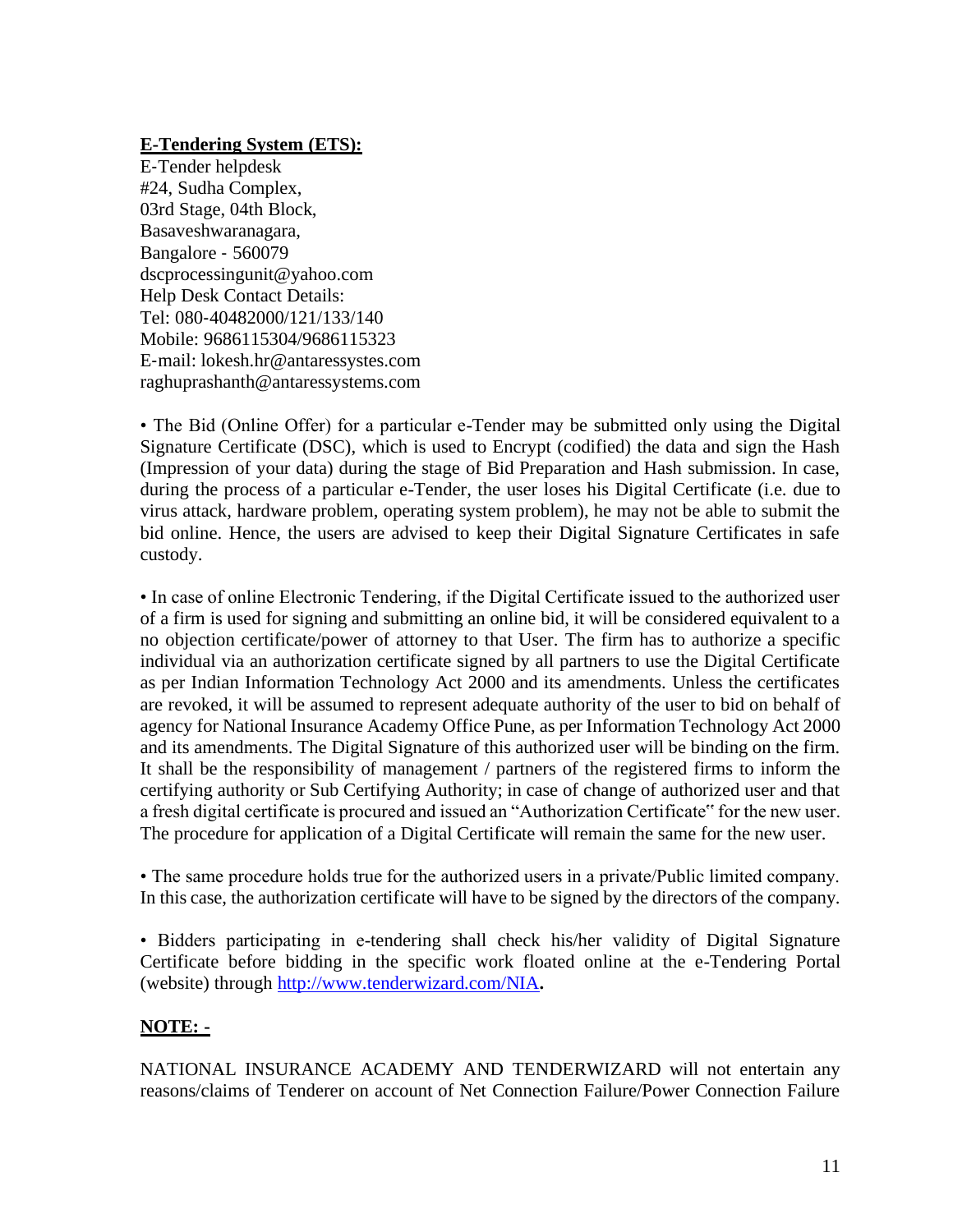and any issues during the submission of tender online. The Tenderer shall be solely responsible for all those facts and failure of Net Connectivity, Electricity Current Connectivity etc.

For Registration and for further details on e-tendering, please visit website above mentioned portal (website) or below mentioned address: -

E-Procurement Helpdesk Officials details. Office Address: E-Tender helpdesk, # 24, Sudha Complex, 03rd Stage, 04the block, Basaveshwaranagara, Banglore-560079

#### **Help Desk Contact Details: -**

- **1) Mr. Sanjay K. Chandak, (Pune & Mumbai Maharashtra) (E-mail : sanjay.kc@antaressystems.com) Or sanjay.kc@etenderwizard.com Ph: 9665721619.**
- **2) Mr. Lokesh, (E-mail: lokesh.hr@antaressystems.com) Ph: 09686115304 & 080-40482140**
- **3) Mr. Raghu Prashant, (E-mail:raghuprashanth@antaressystems.com) Ph: 09686115323**
- **4) Mr. Vinay B P (E mail: vinaybp@antaressystems.com)**

#### **IV SUBMISSION OF TECHNICAL BID**

The Enrolment Form along with the Annexure A1, A2 and B to H shall be completely filled in all respect along with these instructions for filling and uploading of Enrolment Form.

- Tenderers to note that all particulars required as per the form and Annexures shall be filled in completely in relevant strictly as per the format.
- The forms not submitted strictly as per the above instructions within stipulated period are liable to be rejected.
- The Technical Bids as per eligibility criteria shall be evaluated. Please note that no enquiries or correspondence regarding the selection of tenders shall be entertained.
- The Tenderers are advised to follow the instructions given below:
	- 1. The Technical Bid Form shall be filled online in the e-tendering portal in capital letters.
	- 2. The Full address of the site of work, owner, or authority under whom the works have been carried out should be given (Please refer Annexure D & E).
	- 3. The Tenderer should ensure to submit the satisfactory Completion Certificate giving the value of work, year of completion and it should also tally with the value of final bill in Annexure D.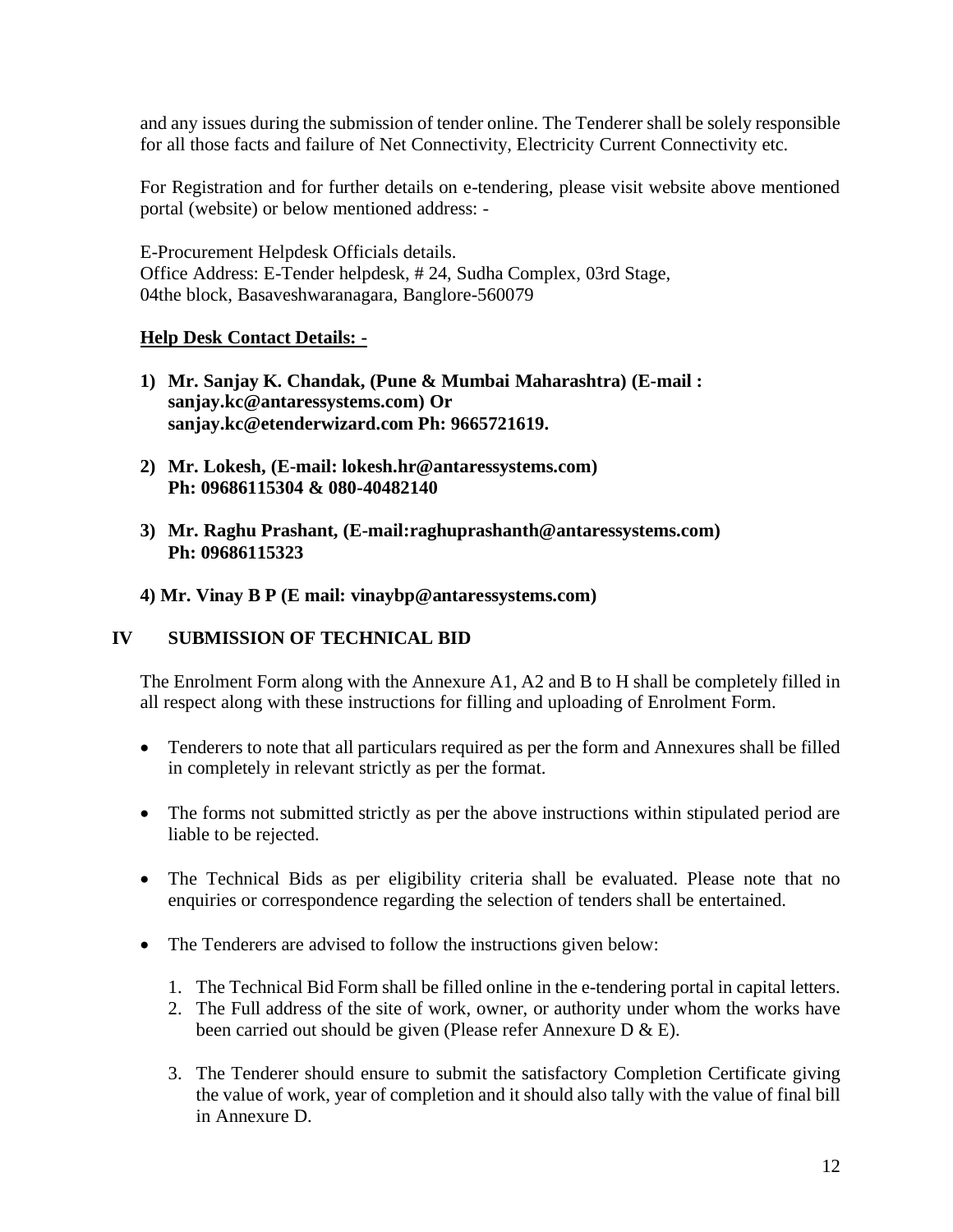- 4. The annual turnover should be based on latest Income Tax Clearance Certificate duly cleared by Income Tax Department or audited balance sheet, copy of which should be enclosed.
- 5. A Copy of the Agreement in case of works carried out for private agencies should also be enclosed.
- 6. All the documents uploaded are to be self-attested by the authorized signatory.
- 7. Please note that the submission of TECHNICAL BID DOCUMENTS does not confer any right to claim for selection for further tendering process.

\*\*\*\*\*\*\*\*\*\*\*\*\*\*\*\*\*\*\*\*\*\*\*\*\*\*\*\*\*\*\*\*\*\*\*\*\*\*\*\*\*\*\*\*\*\*\*\*\*\*\*\*\*\*\*\*\*\*\*\*\*\*\*\*\*\*\*\*\*\*\*\*\*\*\*\*\*\*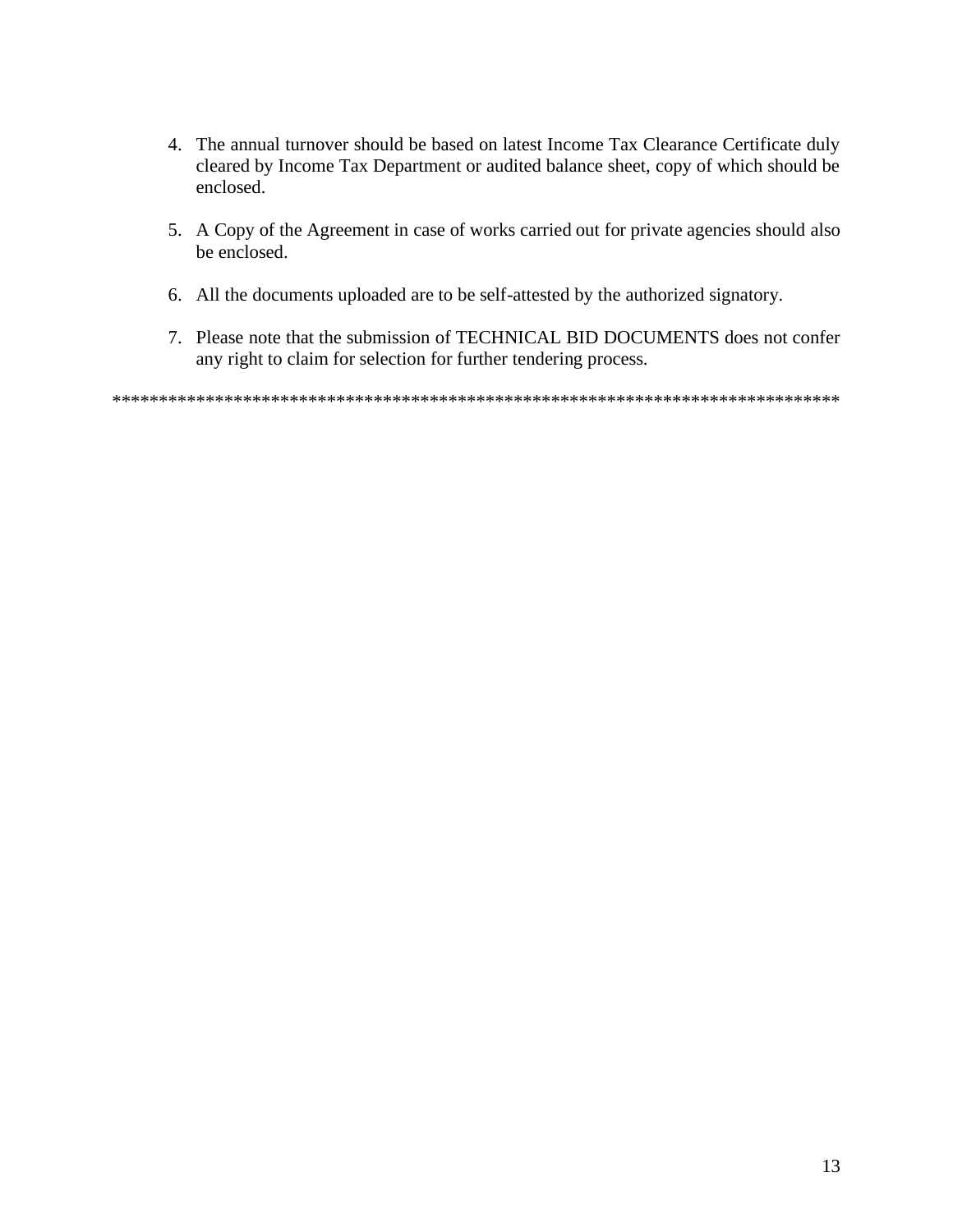## **TECHNICAL BID**

|                         | uploaded online.                                                                           | The Following information and documents are mandatory and need to be submitted / |
|-------------------------|--------------------------------------------------------------------------------------------|----------------------------------------------------------------------------------|
| Sr.                     | <b>Required Information (QUERY)</b>                                                        | <b>ANSWER</b>                                                                    |
| No.                     |                                                                                            |                                                                                  |
| $\mathbf{1}$            | Name and registered address of the                                                         |                                                                                  |
|                         | Individual/firm/company.                                                                   |                                                                                  |
|                         |                                                                                            |                                                                                  |
|                         |                                                                                            |                                                                                  |
|                         |                                                                                            |                                                                                  |
|                         |                                                                                            |                                                                                  |
| $\overline{2}$          | Cost of Tender Document Deposited.                                                         |                                                                                  |
|                         | Upload online payment receipt<br>of                                                        |                                                                                  |
|                         | $Rs.500.00 + GST$                                                                          |                                                                                  |
| 3                       | Earnest Money Deposit - Upload online                                                      |                                                                                  |
|                         | payment receipt of Rs.2,00,000.00                                                          |                                                                                  |
| $\overline{\mathbf{4}}$ | <b>Legal Status</b>                                                                        |                                                                                  |
|                         | In case the tenderer is an Individual                                                      |                                                                                  |
|                         | proprietor, Partnership Firm, Limited                                                      |                                                                                  |
|                         | Company, Corporation, Co. Op. Society,                                                     |                                                                                  |
|                         | then the certified true copy of the                                                        |                                                                                  |
|                         | Registered Partnership Deed, Power of                                                      |                                                                                  |
|                         | Attorney in favour of partner authorizing                                                  |                                                                                  |
|                         | for signing tender document, Board or                                                      |                                                                                  |
|                         | Committee resolution authorizing the                                                       |                                                                                  |
|                         | person for signing the tender document,                                                    |                                                                                  |
|                         | Certificate of Incorporation, or a copy of                                                 |                                                                                  |
|                         | Memorandum<br>and<br>articles<br>the<br>of                                                 |                                                                                  |
|                         | association of the Company or / and                                                        |                                                                                  |
|                         | Registration Certificate and any certificate                                               |                                                                                  |
|                         | issued by any statutory authority in case of<br>Proprietor.) Whichever is applicable is to |                                                                                  |
|                         | be uploaded.                                                                               |                                                                                  |
|                         | Upload Affidavit in case of Sole Proprietor                                                |                                                                                  |
|                         | as per Annexure A1                                                                         |                                                                                  |
|                         | Fill in and upload enclosed Annexure A2                                                    |                                                                                  |
| 5                       | Name, designation, and telephone nos. of                                                   |                                                                                  |
|                         | the contact person / persons.                                                              |                                                                                  |
|                         | Mobile Nos.                                                                                |                                                                                  |
|                         | Fax No.                                                                                    |                                                                                  |
|                         | E-mail id                                                                                  |                                                                                  |
| 6                       | Month and Year of commencement of                                                          |                                                                                  |
|                         | service<br>business in present<br>name.                                                    |                                                                                  |
|                         | (Experience of Five years<br>as<br>on                                                      |                                                                                  |
|                         | 31/03/2022)                                                                                |                                                                                  |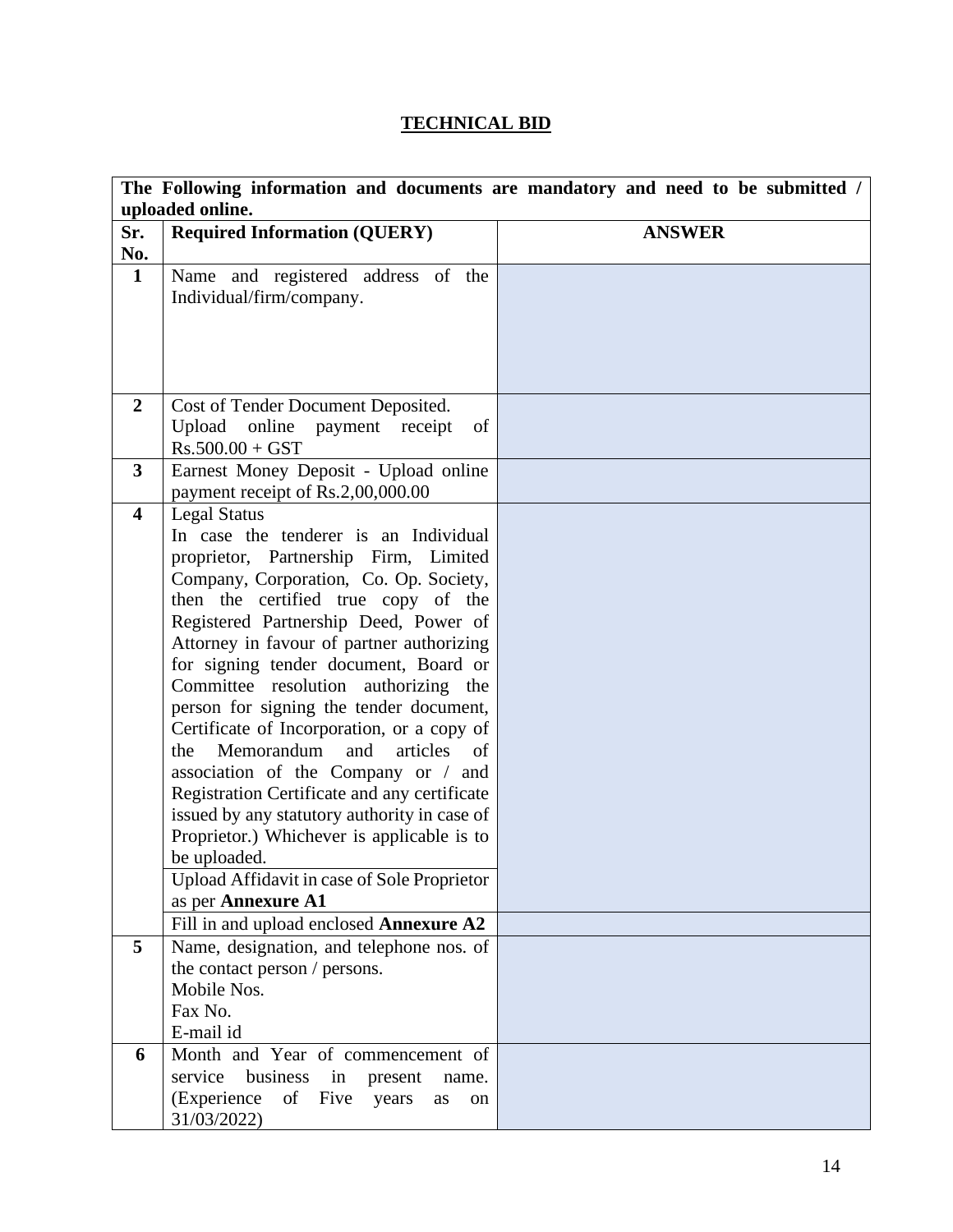| 7  | Particulars of Sister Concern / Firm, if any.                                                                                                                                                                                               |  |
|----|---------------------------------------------------------------------------------------------------------------------------------------------------------------------------------------------------------------------------------------------|--|
| 8  | Statutory details                                                                                                                                                                                                                           |  |
|    | (Photocopies of following documents /                                                                                                                                                                                                       |  |
|    | <b>Certificates to be Uploaded)</b>                                                                                                                                                                                                         |  |
|    | Registration number of the firm. (As<br>$\bullet$<br>per Shop and Establishment act.)                                                                                                                                                       |  |
|    | Registration<br>number<br>under<br>the<br>$\bullet$<br>Contract Labour Act. (LIN) (Any One<br>certificate of latest three previous<br>years) or must give undertaking to<br>regular it within 60 days of award of<br>tender                 |  |
|    | Registration number under Labour<br>$\bullet$<br>Welfare Act. (MLWF)                                                                                                                                                                        |  |
|    | Workman's Compensation Insurance<br>$\bullet$<br>Policy-Latest.                                                                                                                                                                             |  |
|    | PAN No.<br>$\bullet$                                                                                                                                                                                                                        |  |
|    | Goods and Service Tax No<br>$\bullet$                                                                                                                                                                                                       |  |
|    | Registration with EPF and Details<br>$\bullet$                                                                                                                                                                                              |  |
|    | Registration with ESIC and Details<br>$\bullet$                                                                                                                                                                                             |  |
|    | Any other Quality Certificate<br>$\bullet$                                                                                                                                                                                                  |  |
|    | RPFC - Registration number<br>$\bullet$<br>(Provident Fund)                                                                                                                                                                                 |  |
|    | ESIC – Registration number)<br>$\bullet$<br>Employee's State Insurance.                                                                                                                                                                     |  |
|    | Any other License, if yes License No.<br>$\bullet$<br>Copy to be uploaded.                                                                                                                                                                  |  |
|    | Existing manpower with<br>$\bullet$<br>Documentary Evidence to be<br>uploaded.                                                                                                                                                              |  |
|    | Maharashtra Security Guard Board<br>License                                                                                                                                                                                                 |  |
| 9  | Fill in and enclose <b>Annexure B</b> giving<br>details of enrolment with National<br>Insurance Academy in the past and with<br>other organizations.                                                                                        |  |
| 10 | Fill in and upload <b>Annexure</b> $-C$ giving<br>full particulars about Security contracts /<br>Service contracts completed during three<br>years.<br>Note: List of only those works which are<br>carried out by the firm participating in |  |
|    | this Tender is to be given. Work<br>Completion / Experience Certificates                                                                                                                                                                    |  |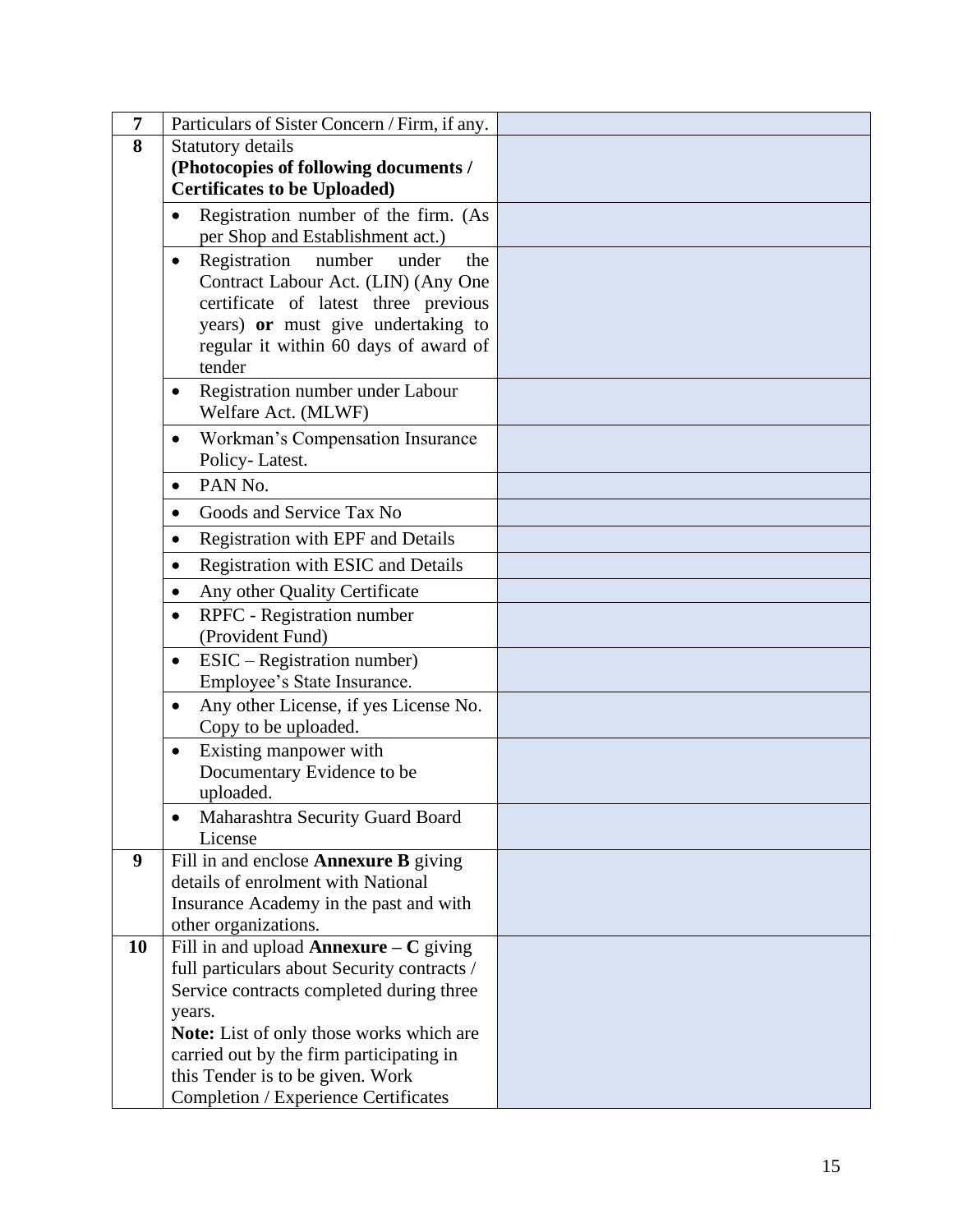|                 | must be uploaded with address and          |           |                         |
|-----------------|--------------------------------------------|-----------|-------------------------|
|                 | contact numbers of the issuing authority.  |           |                         |
| 11              | Fill in and upload a List giving full      |           |                         |
|                 | particulars about ongoing / current        |           |                         |
|                 | Security contracts /Service contracts as   |           |                         |
|                 | per Annexure D with documentary            |           |                         |
|                 | evidence.                                  |           |                         |
| 13 <sup>7</sup> | Fill in and upload Full information        |           |                         |
|                 | regarding permanent administrative and     |           |                         |
|                 | technical staff employed as per Annexure   |           |                         |
|                 | E.                                         |           |                         |
| 14              | Annual Turn Over for three years.          | F.Y.      | <b>Annual Turn Over</b> |
|                 | (Upload self-attested statements of three  |           |                         |
|                 | consecutive years duly certified by        | 2018-2019 |                         |
|                 | Chartered Accountant with Registration     |           |                         |
|                 | Number as per Annexure F                   | 2019-2020 |                         |
|                 | (The tenderer should have a cumulative     |           |                         |
|                 | turnover of Rs. 8.00 Crores (Rupees Eight) | 2020-2021 |                         |
|                 | Crores Only) during the three years.       |           |                         |
| 15              | Declaration as per Annexure G & H          |           |                         |
| 16              | Name and complete postal address of        |           |                         |
|                 | bankers.                                   |           |                         |
|                 | Name of Bank                               |           |                         |
|                 | <b>Branch</b>                              |           |                         |
|                 | <b>Account No</b>                          |           |                         |
|                 | <b>Account Type</b>                        |           |                         |
|                 | <b>IFSC Code</b>                           |           |                         |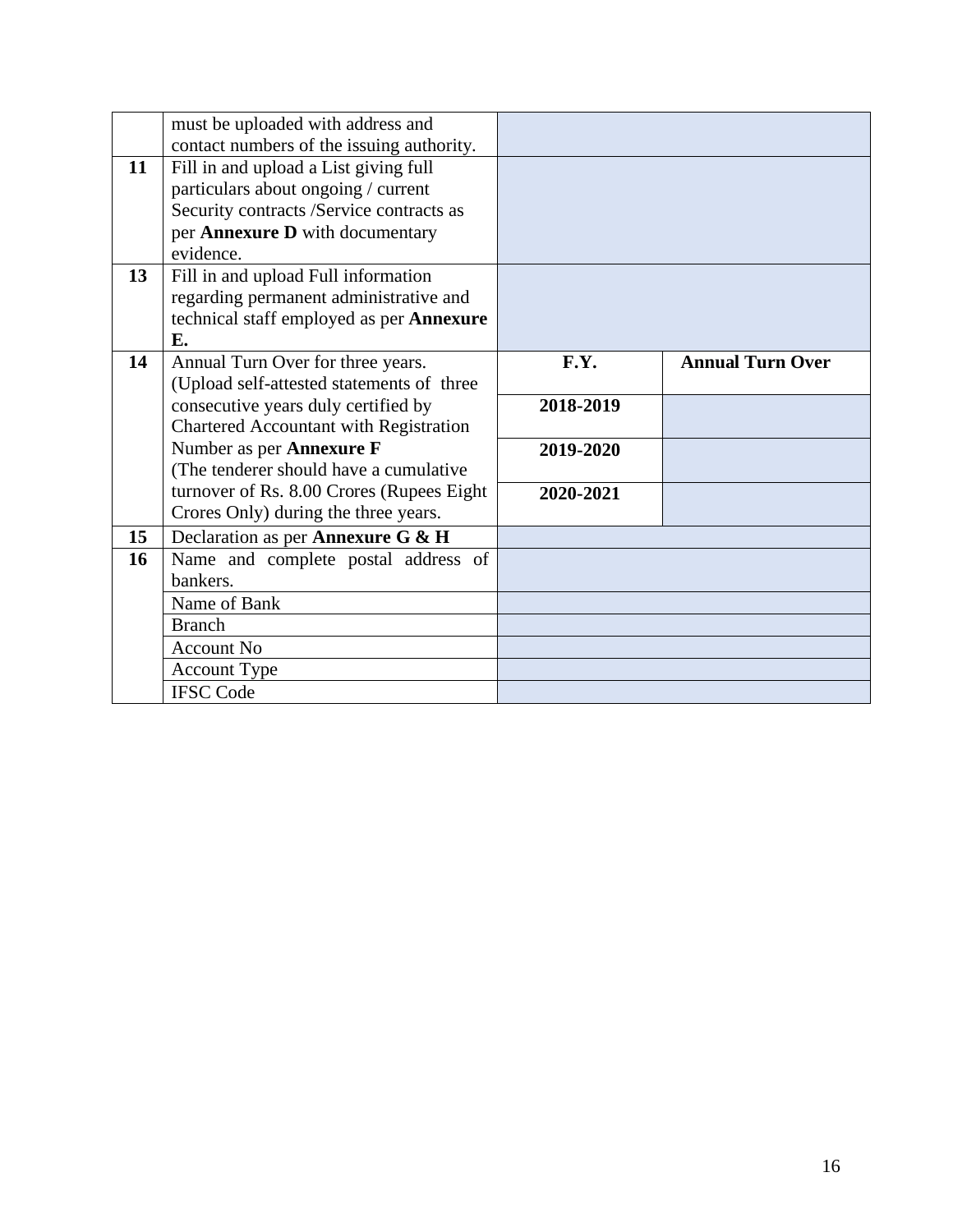#### **TERMS AND CONDITIONS FOR SERVICE CONTRACT OF SECURITY SERVICES AT NATIONAL INSURANCE ACADEMY CAMPUS AT S.NO. 25, BALEWADI, BANER ROAD, PUNE 411045**

#### **A. GENERAL CONDITIONS**

- **01.** The contracting party whether it be a Proprietor/ Individual, Partnership firm/ Company/ Corporation/ Society, shall be, for the purpose of this contract, be known as "the Agency" and the National Insurance Academy shall be known as "Academy".
- **02.** The contract will be for a period of two years. However, the Contract may be extended for a further period of up to one year on the same terms and conditions subject to satisfactory performance of the Agency during the initial two years term of the contract without any levy of penalty on account of any breach or unsatisfactory performance. The Director of the Academy shall alone have absolute discretion in this regard and the Agency shall have no vested right to seek extension of the contract.
- **03.** The Academy, however, reserves the right to terminate the said contract at any time on the ground of poor-quality security services and ineffective services rendered by the Agency. The Academy will be the sole judge to determine these facts. The contract can also be terminated by the Agency by giving THREE months' notice.
- **04.** During Technical evaluation, National Insurance Academy may request the shortlisted bidders to make a presentation on their proposal to an "Evaluation Committee" constituted for the purpose at National Insurance Academy, Pune. It is, however, clarified that, subject to other provisions of this document, every bidder will have to comply the minimum technical specifications laid down in the tender document for being qualified technically. In order to assist in the examination, evaluation and comparison of Bids, National Insurance Academy may at its discretion ask the bidder for a clarification regarding its bid. The clarification shall be given in writing immediately, but no change in the price shall be sought, offered or permitted.
- **05.** During Commercial evaluation, the commercial Bids of only technically qualified bidders shall only be opened for further processing. The successful bidder is selected based on the total lowest price including taxes and freight charges and any other expenses. In case of more than one tenderer is found as L1 then one committee will be appointed by Director and its recommendation will be submitted to Director, whose decision will be final and binding on all tenderers in this regard.

## **B. STATUTORY COMPLIANCE BY THE AGENCY:**

**06.** The Agency should obtain the requisite license for running the establishment from the authorities such as Municipality and Fire, Local Authority, State/Central Government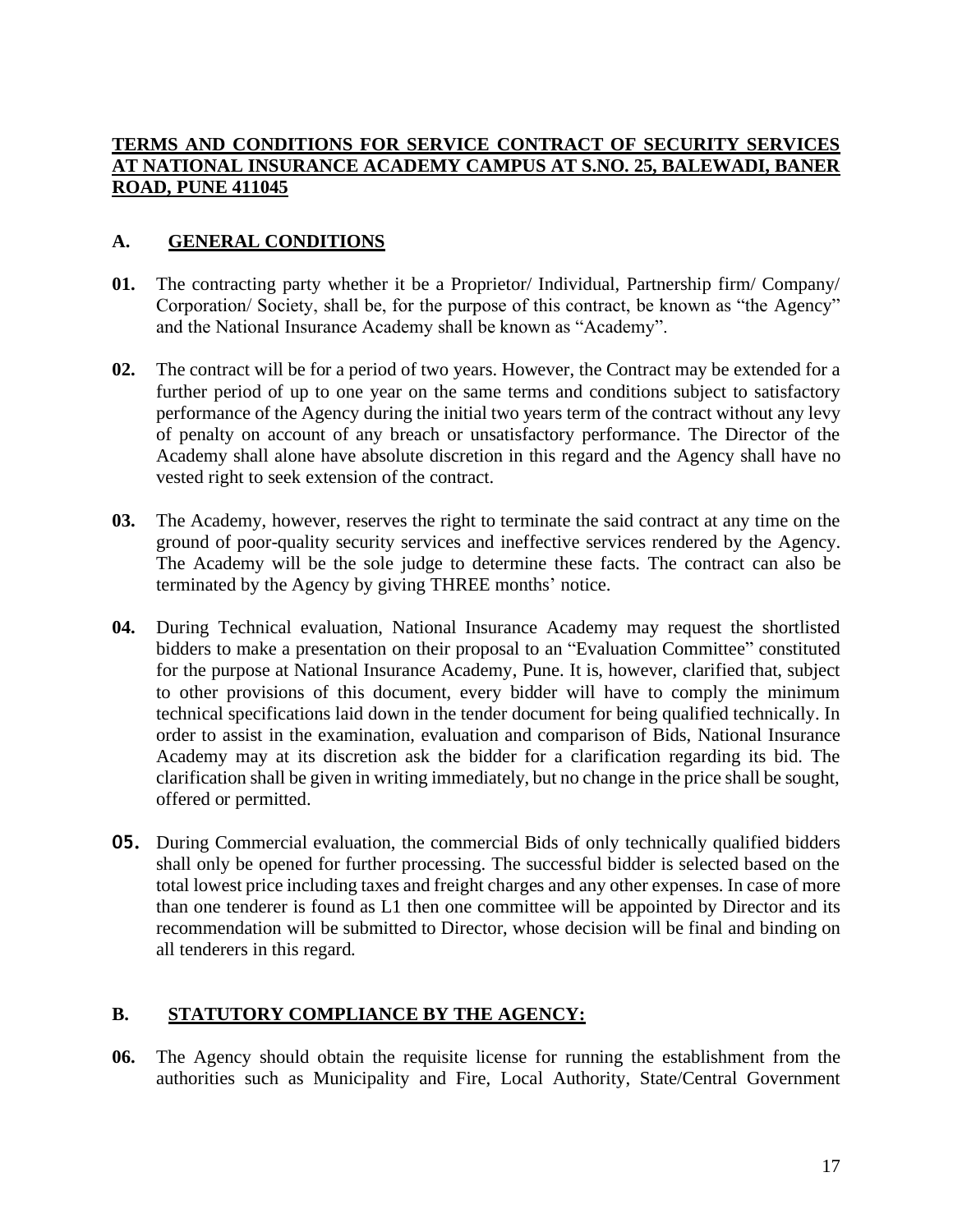Department, Labour Laws Department, at its own cost. The Academy shall not be responsible in any way for any breach of these rules and regulations by the Agency.

- **07. If the Maharashtra Private Security Guard Act / Pune Security Guard Board provisions are applicable to National Insurance Academy or becomes applicable subsequently, the agency will ensure its immediate compliance.**
- **08. The Head or a senior responsible official of the agency shall visit the Institute at least twice a week and contact the person authorized by the Institute to look into security matters. Any deficiencies in the services and any matter of escalation should be rectified immediately or wherever required in coordination with Pune Police / concerned Govt authorities by the agency when such issues are pointed out by such authorized person/s of the Institute**.
- **09.** The Agency shall comply with all the statutory requirements in respect of engaging the personnel, their service conditions, Rules and Regulations and all liabilities arising under various labour laws, other statutory obligations like PF, ESIC, Bonus, Workman's Compensation, Gratuity, Minimum Wages Act, Payment of Wages Act etc. and Academy shall in no way be responsible or liable in case of any dispute, prosecution or awards made by Court of Law or other Authorities. Satisfactory proof of having complied with these statutory obligations must be produced to the Academy along with the monthly bill.
- **10.** The Agency shall obtain separate code for the deposit of PF dues, if applicable, with the concerned PF Authority directly.
- **11.** Agency shall obtain necessary/valid labour license from the Licensing Authority under the Labour Contract (R&A) Act 1970 and the Rules framed there under from time to time and produce the same to the Academy before commencement of services under the contract and also take step for getting the agreement registered under the Act. He shall also indemnify the Academy from and against any claim under the Act and the Rules thereunder and shall continue to have the valid license until the completion of the contract period or any extended period. Any failure to fulfill this requirement shall attract the penal provisions of the contract arising out of resultant nonperformance of the work. A copy of the said license will form a part of the agreement.
- **12.** Agency shall keep the Academy indemnified against all loses, damages or liabilities arising out of or imposed in pursuance of any violation by the Agency of/ under Labour Laws and Rules there under or any prosecution or award made by court of law or other authorities specifically under the Industrial Dispute Act, 1947.
- **13.** The Academy shall be indemnified from all the liabilities, whatsoever created under The Workmen Compensation Act/ ESI Act in respect of any injury suffered by the worker employed by the Agency or resulting in death/fatal accident etc.
- **14.** The Agency has to strictly follow the provisions of Payment of Wages Act 1936 and the rules made there under, and further the Agency shall strictly adhere to the provisions of The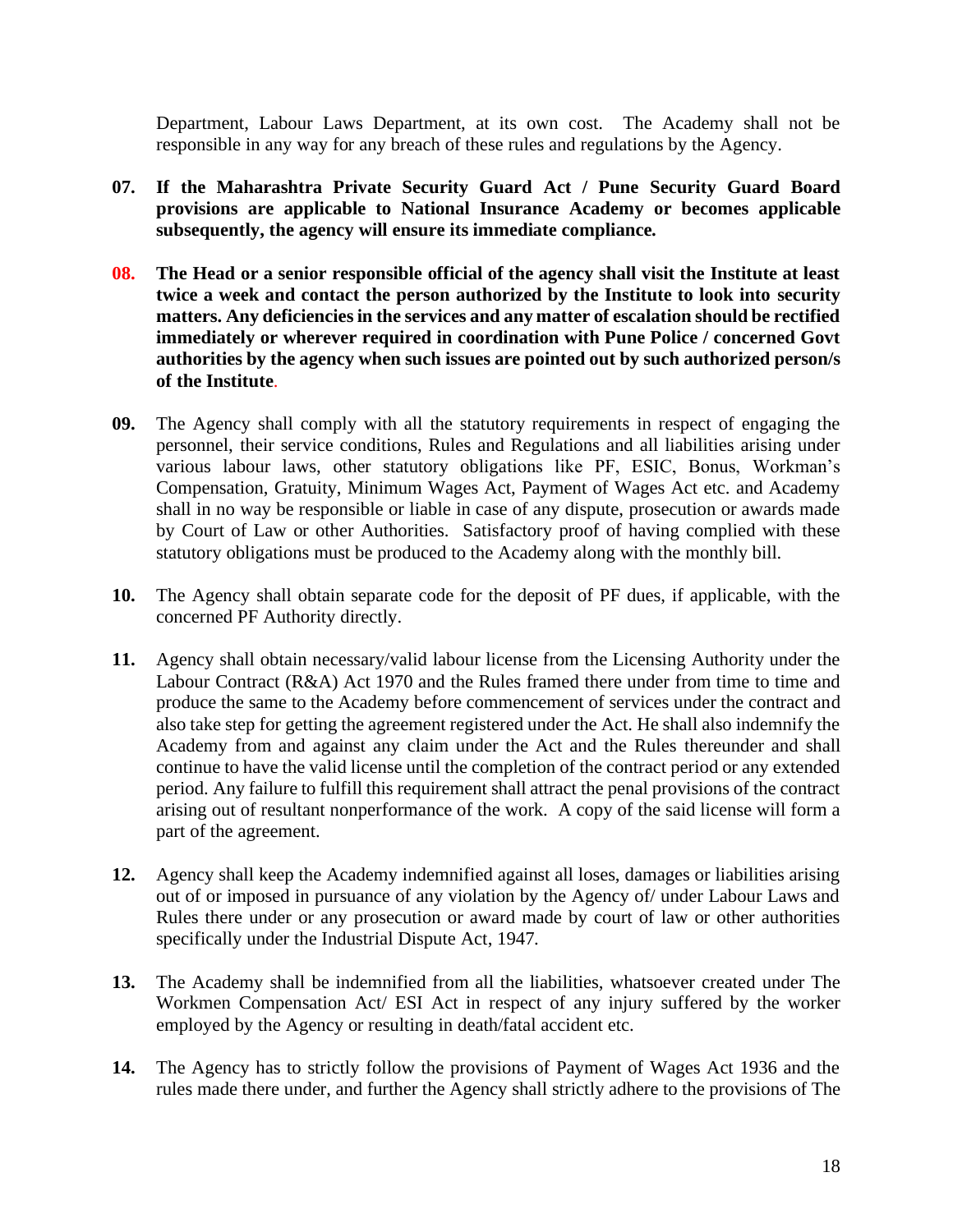Minimum wages Act-1948 and the rules made there under from time to time revising the wages payable to the workmen.

- **15.** All labour and/or personnel employed by the Agency shall be engaged by him/them as his/their own employees in all respect implied or expressed. The responsibilities whatsoever, incidental, or direct, arising out of or for compliance with or enforcement of the provisions of various labour laws of the country shall be that of the Agency and the Academy shall, in no way, be responsible or liable for their wages, salaries, bonus, gratuity or any other allowances, leave salary, wages for holidays or any compensation, notice pay etc. The Agency shall specifically ensure compliance with the provisions of following labour laws/acts and their enactment /amendments.
	- a. The Payment of Wages Act, 1936
	- b. The Payment of Minimum Wages Act, 1948
	- c. The Factories Act, 1948
	- d. The Workmen's Compensation Act, 1923
	- e. The Employee's State Provident Fund Act, 1952
	- f. The Contract Labour (Regulation & Abolition) Act, 1970
	- g. The Payment of Bonus Act, 1965
	- h. The Payment of Gratuity Act, 1976
	- i. The Equal Remuneration Act, 1976
	- j. The Employee State Insurance Act, 1948
	- k. The Industrial Disputes Act, 1947
	- l. The Shop & Establishment Act. 1948
	- m. Employment of Children Act XXVI, 1936
	- n. Maharashtra Security Guard Board

The Agency shall pay to the labour employed by him / them, wages as per provision of the aforesaid act and the rules, whenever applicable.

- **16.** The Agency shall fully indemnify the Academy against all the payments, claims and liabilities whatsoever, incidental or direct, arising out of or for compliance with or enforcement of the provision of any of the labour laws to the extent they are applicable to the establishment /work at National Insurance Academy premises.
- **17.** In every case in which, by virtue of the provision of the aforesaid acts or the rules, the Academy is obliged to pay any amount of wages to the personnel employed by the Agency in execution of the work or to incur any expenditure in providing welfare, health and safety amenities required to be provided under the aforesaid act and rules or to incur any expenditure on account of contingent liability of the Academy due to the Agency's failure to fulfill his statutory obligation under the aforesaid act or the rules, the Academy shall be at liberty to withhold from the bills of the Agency the amount of the wages as paid or the amount of expenditure so incurred , and without prejudice to the rights of the Academy under section 20(2) and section 21(4) of the aforesaid act, the Academy shall be at liberty to recover such amount or part thereof by deducting it from Security Deposit and /or from any sum payable by the Academy to the Agency. The decision of the Academy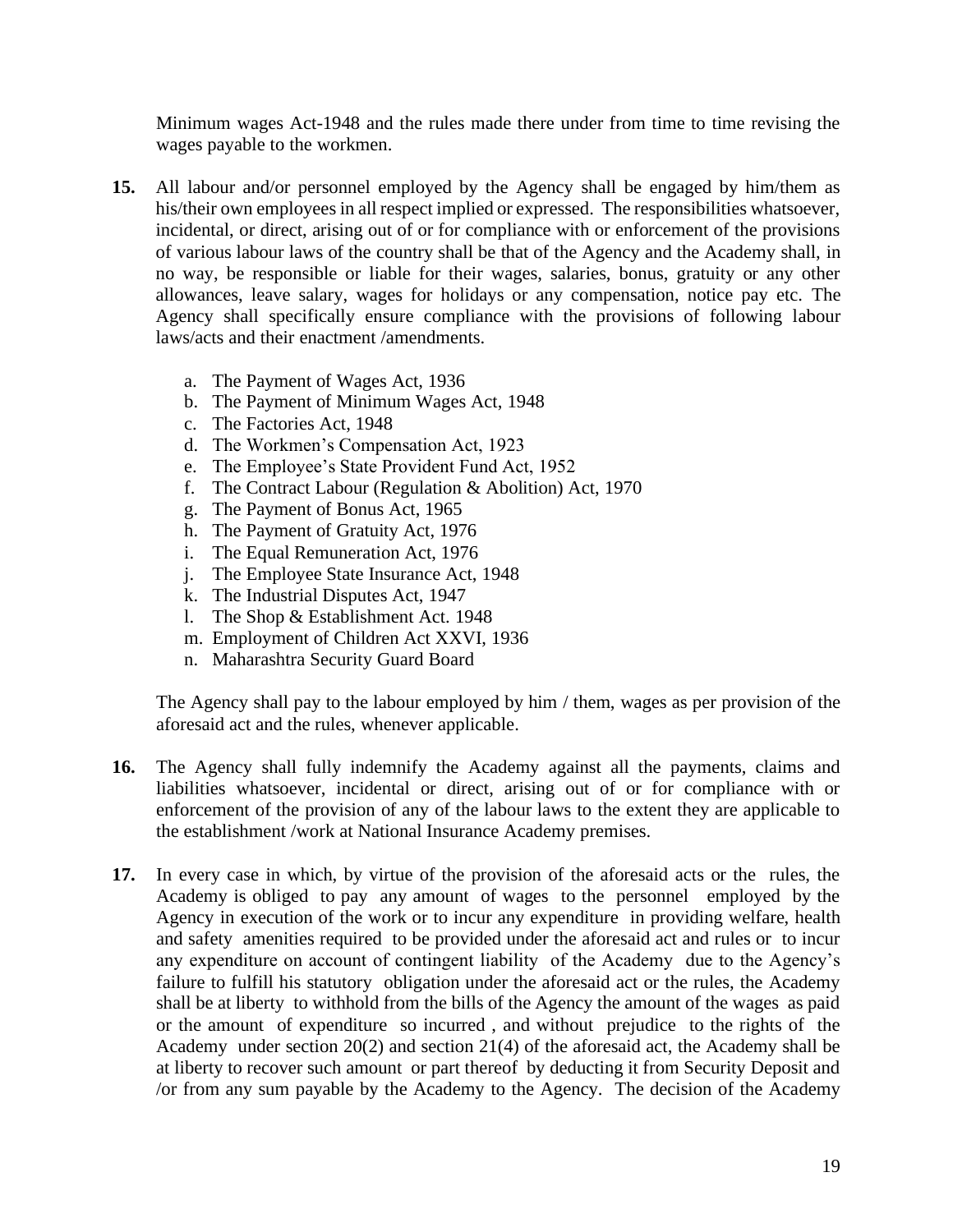regarding the amount actually recoverable from the Agency as stated above shall be final and binding on the Agency.

- **18. The Agency shall not employ any person below the age of 21 years**. The Agency shall indemnify the Academy from and against all claims and penalties which may be suffered by the Academy by reason of any default on the part of Agency to observe and /or in the performance of the provisions of Employment of Children Act XXVI of 1938 OR any reenactment or modification of the same.
- **19.** The Agency shall at all-time indemnify the Academy against all claims which may be made under the Workmen Compensation Act 1923 or any statutory modification thereof or otherwise for or in respect of any damages or compensation payable in consequences of any accident, injury sustained by any labour/servant or person in his employment and engaged in the performance of contract. If any such accident occur which may involve any such liability under the Act, the Academy shall be at liberty to withhold such amount from the bills of the Agency and also deposit the same with Commissioner under W.C. Act.
- **20.** The Agency shall be responsible for the compliance with the provisions of the hours of the employment regulation in respect of the staff employed by him in the manner decide upon by the appropriate authority.

#### **C. DUTIES AND RESPONSIBILITIES OF THE AGENCY:**

- **21. National Insurance Academy** has in total 31.20 acres of land comprising of Administrative Building, Classrooms, Library, IT Park, Four Executive Hostels, PGDM Hostel, A wellequipped Gymnasium, Insurance Labs, Conference Hall, Swimming Pool, Jubilee Park, Convention Centre, 63 Staff quarters, Director's Bungalow etc.
- **22.** The Security Services are to cover the entire campus of the **National Insurance Academy** specifically covering all buildings and open areas within the campus located at S. No. 25, Balewadi, Baner Road, Pune 411045.
- **23.** The Services will include external as well as internal areas located within the buildings, within the campus and Entry / Exit Gates (Main Gate 1 and Gate no. 2). The security service will be for three shifts with qualified ex-army supervisors, comprising of six security points out of which one point will run for two shifts. You may review the manpower deployment.
- **24.** The Security Guards shall carry occasional random checks of 2 wheelers and 4 wheelers of staff and students while leaving the campus to ensure that none of the property of the **National Insurance Academy** is being taken out un-authorized. Similarly, random frisking of staff and students should be done. Such check of vehicles or frisking of personnel must be done only in the presence of an authorized officer of **National Insurance Academy**.
- **25.** The **National Insurance Academy** officers may carryout surprise checks at any time of the day or night. During the duty hours if any security guard is found missing or sleeping or in a drunken state such person will have to be replaced immediately. In such instances **National**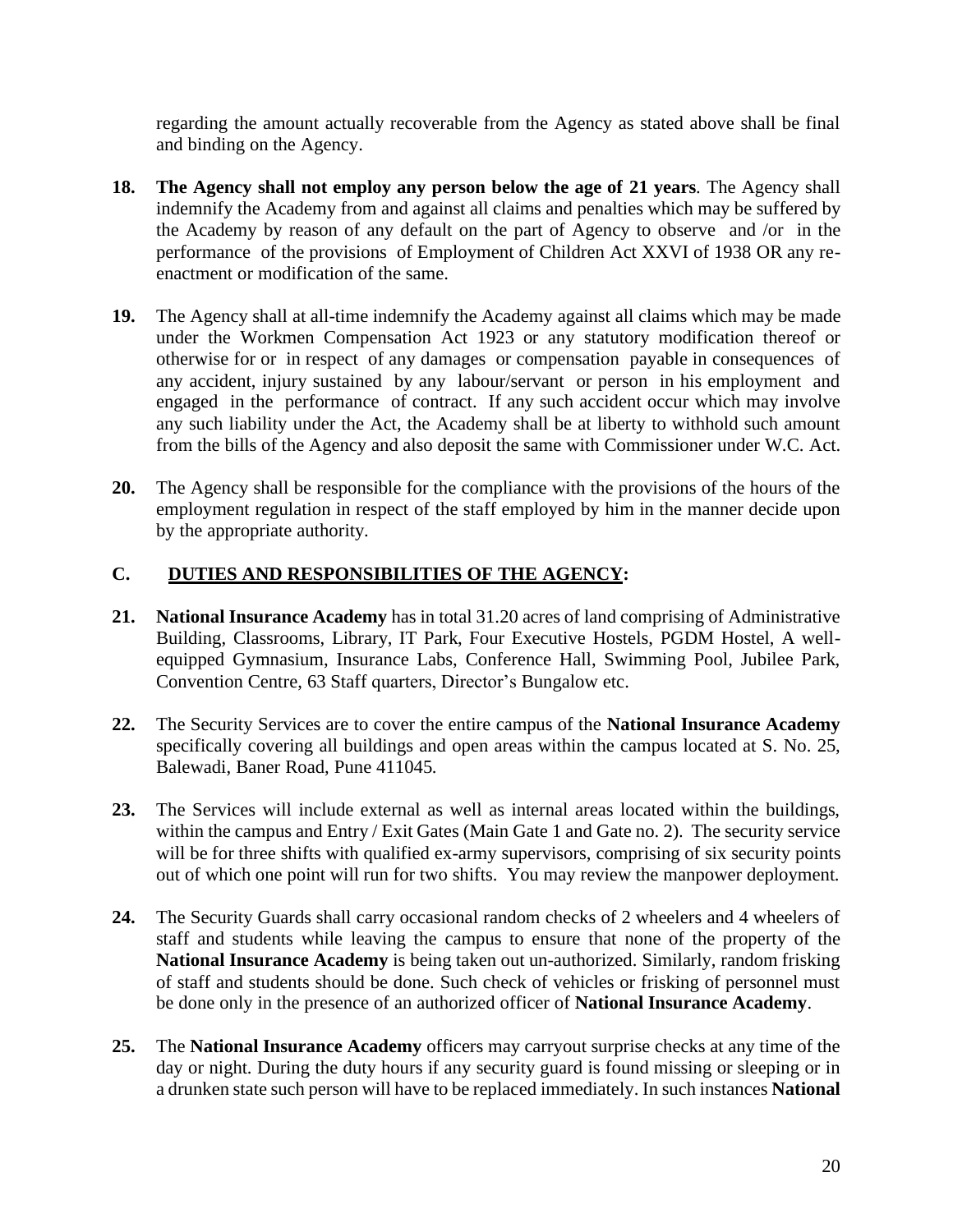**Insurance Academy** reserves the right to cancel the security contract or impose a penalty of Rs. 2000/- per such occurrence.

- **26.** In the event of any eventuality or mishap happening at the campus, such as robbery, vandalism, fire, communal riot, earthquake etc. the security persons on duty shall immediately intimate the Director and/or other officers. List of Residential phones or Mobile phone numbers of **National Insurance Academy** officers shall be available with Security at the main gate. The Security Agency shall be held responsible if the message is not conveyed to the **National Insurance Academy** officers immediately.
- **27.** The Agency shall compulsory provide mobile phones to the Security Supervisors. All necessary expenses towards mobile handset and call charges will have to be borne by the Agency.

#### **D. GENERAL CONDITIONS:**

- **28.** Security Agency will ensure that all the instructions of the administration issued from time to time are strictly followed and there is no lapse of any kind.
- **29.** It will be the responsibility of the Agency to make suitable arrangements of proper and efficient security set-up for this purpose at the campus. The security Agency shall try to deploy minimum 70% manpower from the category of Ex-Servicemen. The age of Security Guards / Supervisor should not be more than 55 years. The Contractor shall provide satisfactory proof of Ex-Servicemen status of the Security Guards before their deployment in the Academy. The security Agency shall not employ any person below the age of 21 years and above the age of 55 years. The Manpower, so engaged, should be trained for providing security services and firefighting services.
- **30.** The antecedents of security staff deployed shall be got verified by the contractor from local Police authorities and an undertaking in this regard to be submitted to the Academy's Administration Dept.
- **31.** The Agency shall regularly make payment to the Provident Fund, Family Pension, Employees State Insurance Contribution, Deposit Linked Insurance Scheme and all other statutory dues that may become due or payable by the Agency for the labour employed by it and maintain all such records as may be statutorily required and present the same to the officers of the Academy every month. While submitting the bill for the next month, the services provider must file a certificate certifying the following along with copy of Form 7 of ESIC.: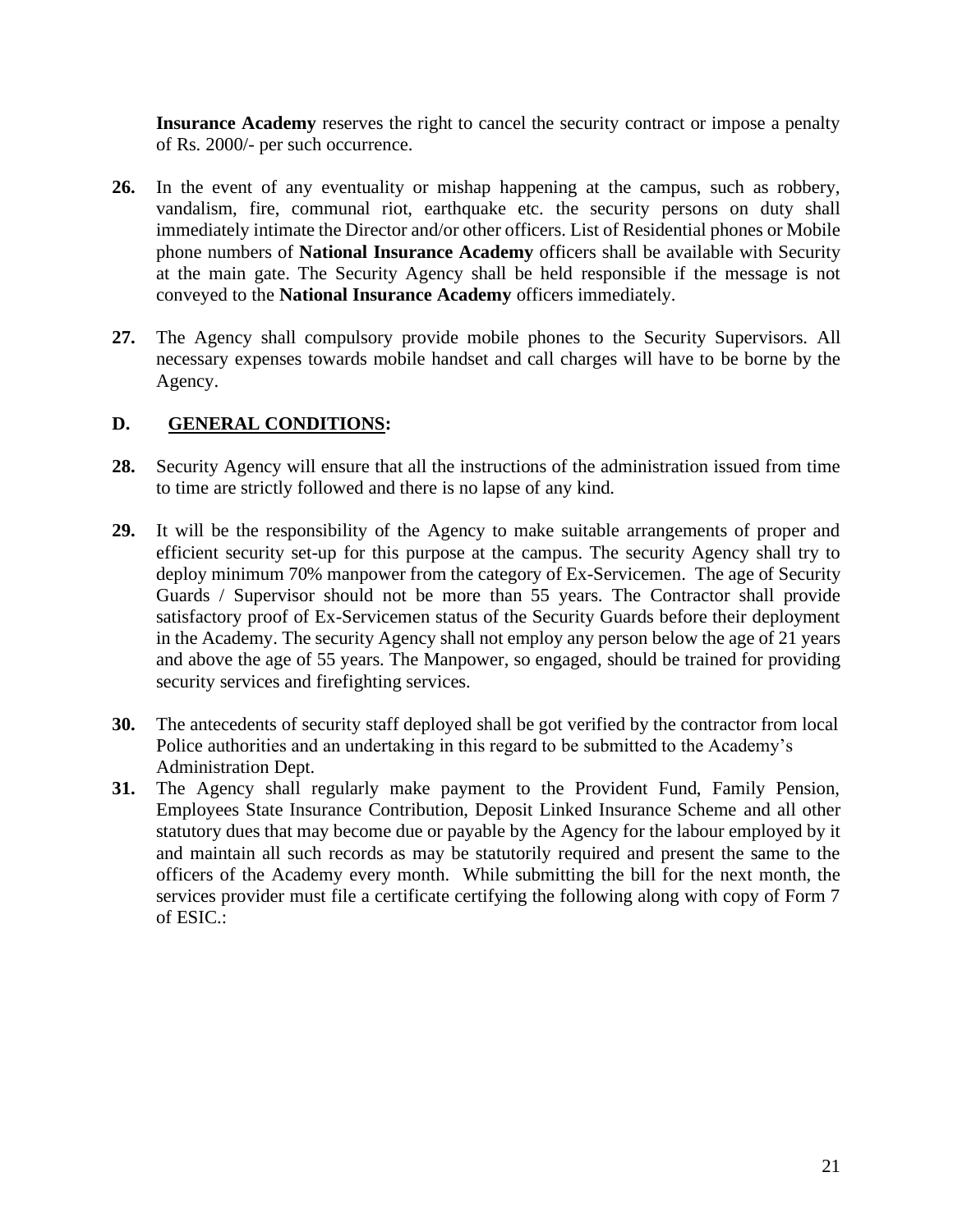- **a.** Wages of workers were credited to their bank accounts on \_\_\_\_\_\_\_\_ (date)
- **b.** ESI Contribution relating to workers amounting to Rs. \_\_\_\_\_\_\_\_\_\_\_\_\_\_\_ was deposited on \_\_\_\_\_\_\_\_\_ (date) (copy of Form 7 and the challan enclosed)
- **c.** EPF Contribution relating to workers amounting to Rs. was deposited on \_\_\_\_\_\_ (date) (copy of the Challan enclosed)
- **d.** We are complying with all statutory Labour Laws including Minimum Wage Act.
- **e.** All employees till last month have been paid all dues including P.F., ESIC & wages bonus etc. and gratuity as applicable to left employees have been paid.
- **f.** The attendance register as stated in the enclosed bills have been checked and verified
- **g.** All other conditions of the agreement have been complied with.
- **32.** The Agency will be under obligation to submit a certificate that he has cleared all the monthly dues of its / his employees within first fortnight of every month.
- **33.** The Agency shall ensure all payments to employees through ECS / RTGS system every month so as to ensure smooth payment of previous month by 10th of every month.
	- a) In case any of the Agency's personnel (s) deployed under the contract is (are) absent without replacement, a penalty equal to Rs. 1000/ per absent guard per day shall be levied by the Academy and the same shall be deducted from the Agency's bills. Repetition of such lapse will make the contract liable to be terminated.
	- (b) In case any of the Agency's personnel deployed under the contract fails to report on time and the contractor is unable to provide suitable substitute on time for the same it will be treated as absence and penalty as mentioned in the previous para shall be levied.
	- (c) In case any public complaint, attributed to misconduct / misbehavior of Agency's personnel, is received, a penalty of Rs.2000/- for each such incident shall be levied and the same shall be deducted from the contractor's bill. The Security Guard found involved in such incident should be removed from the Academy immediately.
- **34.** In the event of any breach / violation or contravention of any terms and conditions contained herein by the Agency, the Security Deposit of the Agency and any other sum due to it shall be forfeited.
- **35.** The Security staff engaged by the Agency shall not take part in any staff union and association activities.
- **36.** If, as a result of post payment audit any overpayment / underpayment is detected in respect of any Supervisor/ Security Guard provided by the Agency or alleged to have been provided by the Agency under the tender, it shall be recovered / paid by the Academy from / to the Agency.
- **37.** The Security Services will be required to be extended on 24-hour basis on all days.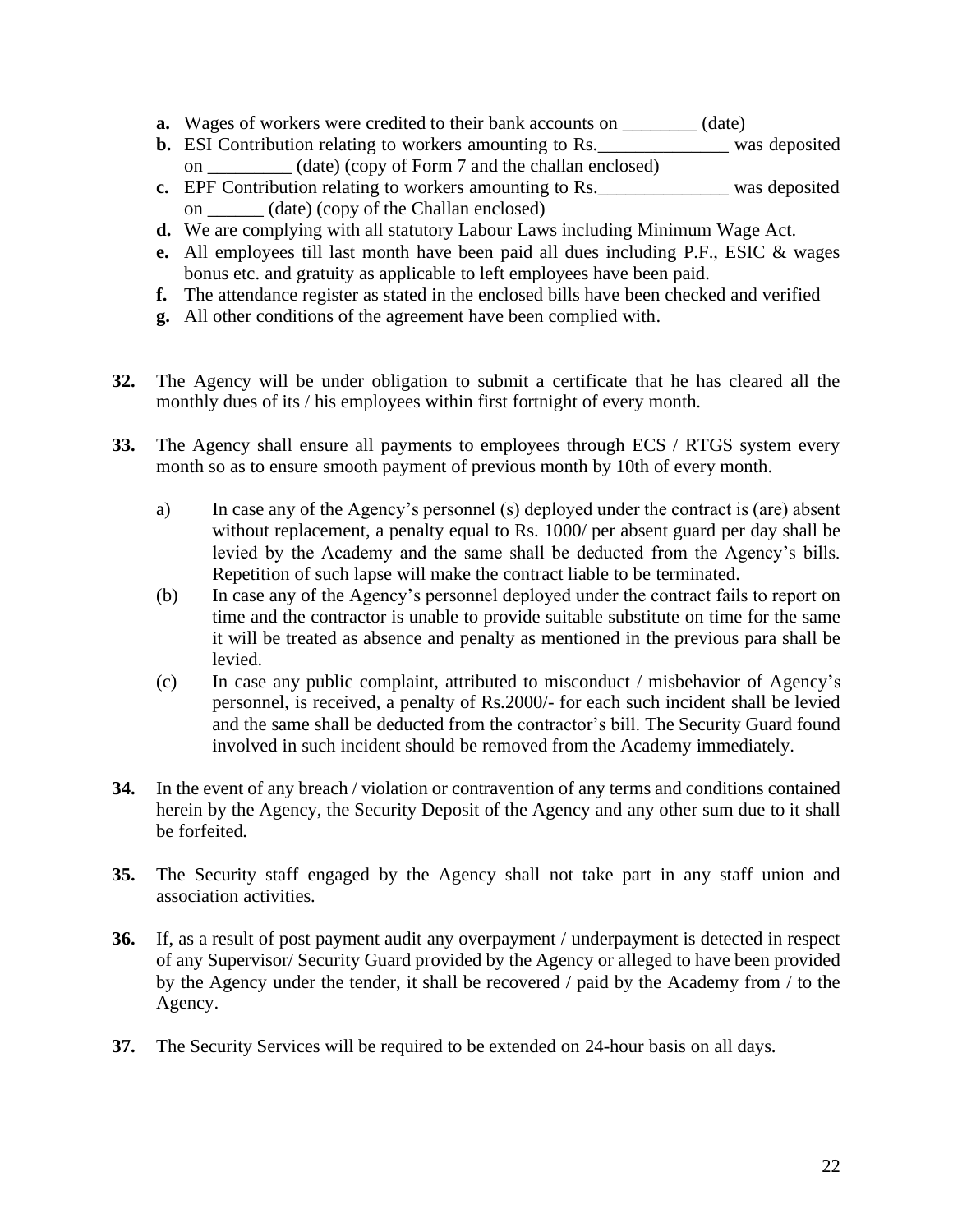- **38.** No residential facilities will be made available to the security guards, supervisors or any other representatives of the Agency on the campus.
- **39.** On termination of the contract, the Agency should discontinue use and hand over peaceful possession of the Academy's premises.
- **40.** The Agency shall not transfer or assign or share benefit of this agreement with anyone else without the consent in writing of the Academy.
- **41.** The Agency shall at all times indemnify the Academy against all claims for compensation under the provisions of any law for the time being in force / brought into force, by or in respect of any workmen employed by the Agency in carrying out the contract and against all costs and expenditure incurred by the Academy in connection therewith. The Academy shall be entitled to deduct any amount due, from all the money paid or payable by way of compensation as aforesaid and costs or expenses in connection with any claim thereto. For this purpose, an indemnity bond will have to be executed.
- **42.** The Agency shall co-operate with other agencies on the campus.
- **43. It shall be the responsibility of the Agency to carry out investigations in case of any security problems such as robbery and theft. The Academy will impose the penalty or compensation will be recovered from the Agency, and also the Agency will take up the matter with Police Authorities and follow it up on behalf of the Academy.**
- **44.** All the legal formalities required in engaging security personnel will be the responsibility of the Agency.
- **45.** The Agency will have to follow the norms / guidelines of the discipline as directed by the Academy.
- **46.** The Agency should ensure that in course of their activities the security personnel do not disturb the officials, participants, campus residents, landscape, garden, plants, trees, shrubs, pot-plants etc.
- **47.** The security personnel can avail of the cafeteria facilities in the campus on payment basis. Toilet facilities behind the main gate/ parking near the Substation only should be used including change room.
- **48.** Any dispute arising out of the terms of this contract or interpretations of any clause herein shall be settled by mutual discussion between the nominated authorities of the Academy and the Agency or its authorized representative. Director, **National Insurance Academy** will be the final authority in resolving such dispute.
- **49.** If in the course of execution of this contract by the Agency, any minor or major damage is caused by the Agency or by its workmen to the persons or property of the Academy, after joint investigation by the 'Academy' and the 'Agency' any claims arising thereof shall be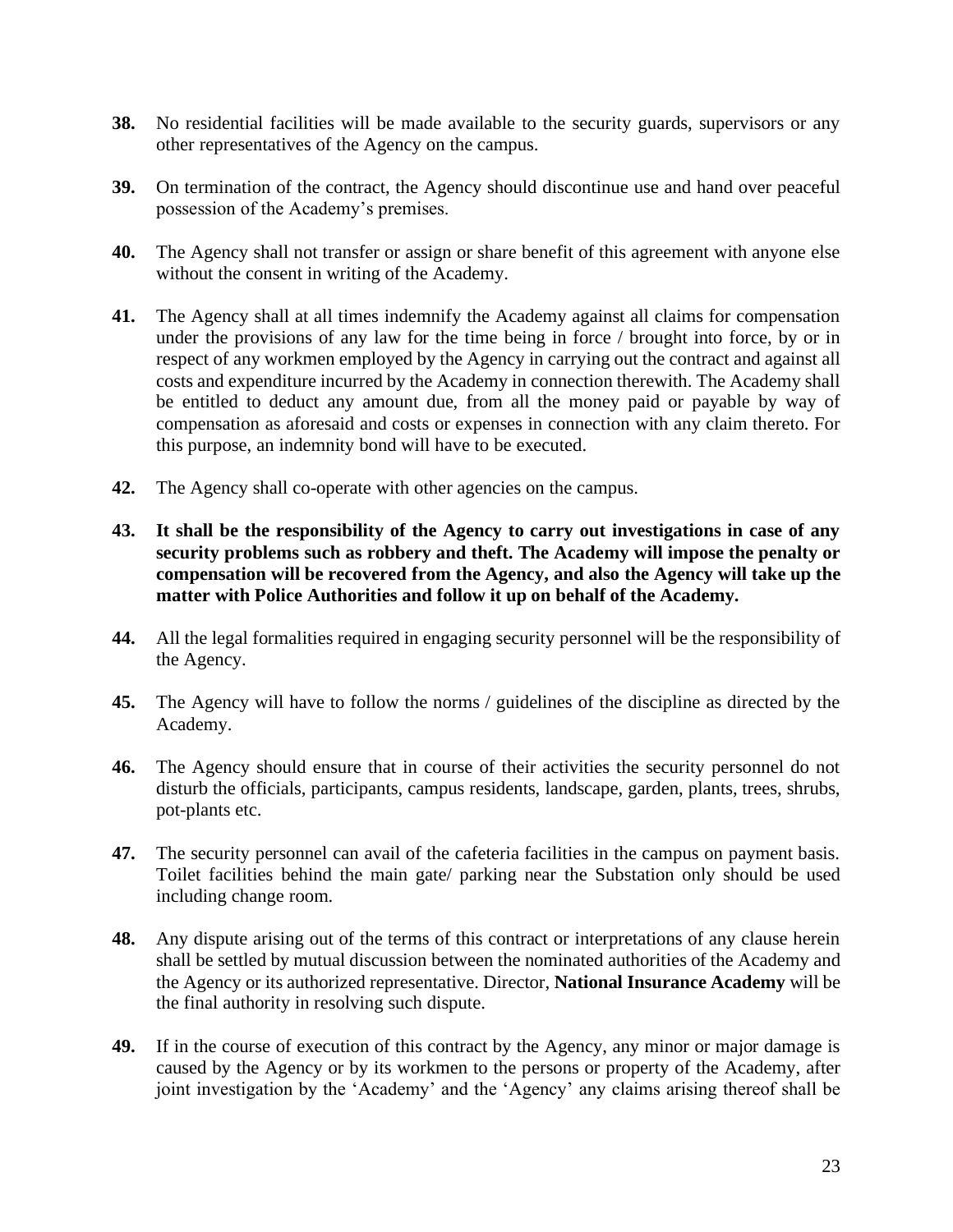recovered, settled and dealt with directly by the Agency and the Agency shall render all assistance and co-operation to the Academy, if any enquiry is held thereon.

#### **E. AGENCY'S RESPONSIBILITY**

- **48.** The quality of work at all stages should be as per the standards laid down and explained by the Academy to the Agency. In case of any deficiency in service or any dereliction of duty by any of the Security Guard, the Academy will have the right to impose penalty on the Agency.
- **49. The Agency shall ensure that it fully complies with and observe all the provisions of the Contract Labour Act, (Regulation and Abolition Act), 1970, The Minimum Wages Act, 1949, Under Minimum Wage Act 1948, Payment of Wages Act, 1936, Employees Provident Fund and Miscellaneous Provisions Act 1952, the E.S.I. Act, Gratuity Act 1976, and such other statutory enactments, rules and regulations laid down by the Government or local body in force / coming into force which may apply to this agreement and any liability on account of non-compliance or violation thereof shall be the Agency's responsibility. It will be the responsibility of the Agency to apply for exemption of guards under Section 23 of Maharashtra Private Security Guards (Regulations of Employment and Welfare Act), 1981, if it is applicable to National Insurance Academy or becomes applicable to National Insurance Academy in future.**
- **50.** The Agency shall ensure that it obtains an appropriate license from the Labour Commissioner under the Contract Labour (Regulation & Abolition) Act, 1970 and shall keep it in force during the tenure of this agreement. In the event that the Agency does not obtain a license or does not renew the license on its expiry, then the agreement shall automatically stands terminated. In the event of such a termination, the Academy shall not be liable to pay any compensation whatsoever, to the Agency.
- **51.** The persons employed by the Agency shall be, its employees and the Academy shall in no way be responsible or liable for payment of their wages, salaries, bonus, gratuity or any other allowance, leave salary, wages for holidays or any compensation notice pay etc.
- **52.** All personnel to be employed should be adequately educated, strong, and healthy and medically fit, and be able to handle their duties properly and efficiently. Every Saturday afternoon, there should be parade and training to all Security Supervisors and Guards. They should be well dressed and courteous to everybody. Any discourteous behavior on the part of guards / supervisors may lead to termination of this contract.

The Agency shall employ following required number of employees for carrying out the jobs specified in the tender and as per following shifts for rendering satisfactory services.

| Worker                 | $1st$ Shift                   | $2nd$ Shift                    | $3rd$ Shift   | <b>Remark</b>             |
|------------------------|-------------------------------|--------------------------------|---------------|---------------------------|
| <b>Timings</b>         | $7 \text{ am} - 3 \text{ pm}$ | $3 \text{ pm} - 11 \text{ pm}$ | 11 pm $-7$ am |                           |
| Security<br>Supervisor |                               |                                |               | 3.5 including<br>reliever |
| <b>Security Guard</b>  |                               |                                |               | including reliever        |
| <b>Total</b>           |                               |                                |               | 24.50                     |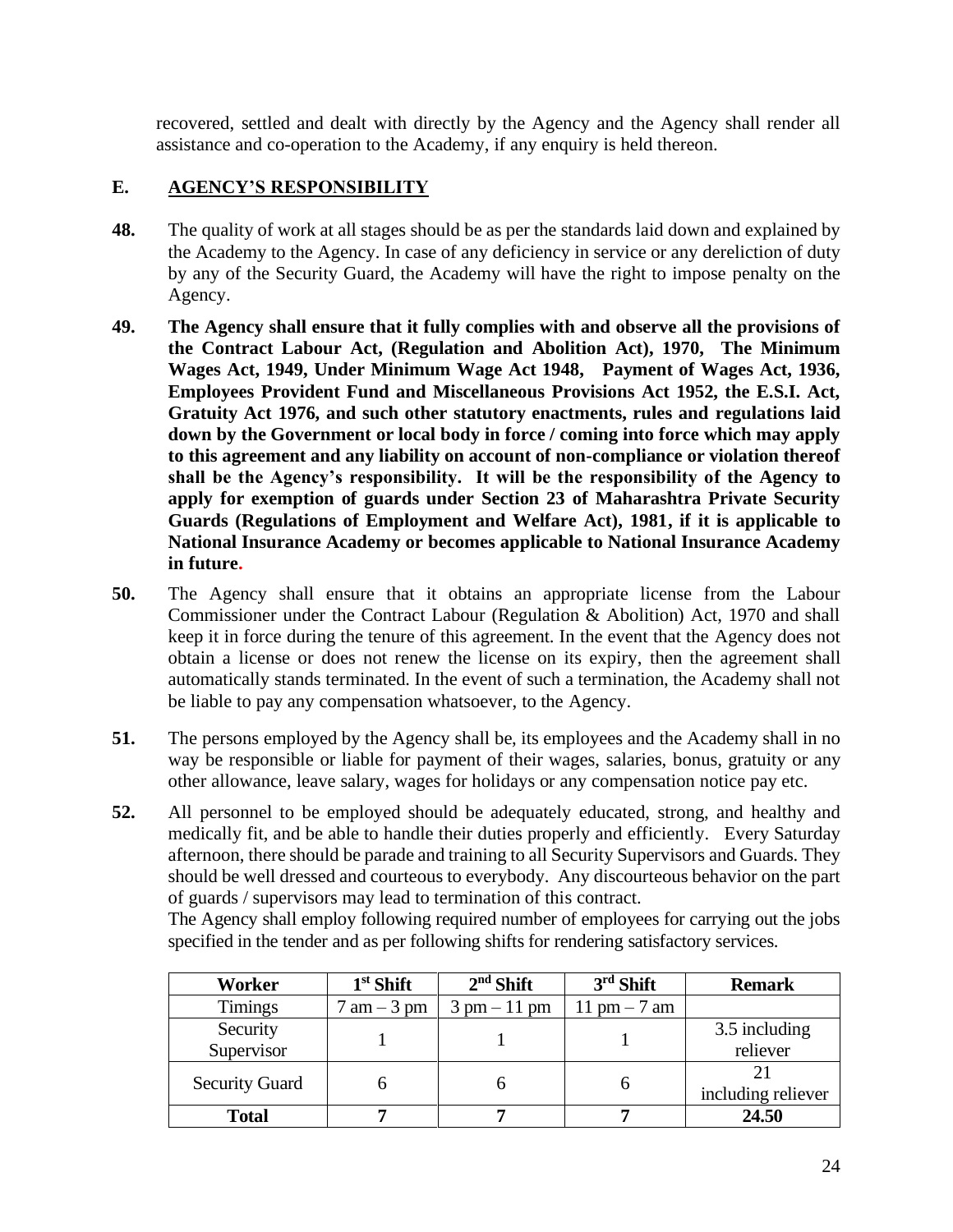- **53.** As far as possible, security guards employed by the Agency should be persons who are ex-Army or ex-SRPF, ex-policemen and persons who are trained and disciplined to perform their duties properly. All workmen to be employed as guards / supervisors should be trained in the duties to be undertaken before they are placed for duty at National Insurance Academy.
- **54.** A complete list of security guards / supervisors together with their detailed biodata, photographs etc. of each of the personnel should be submitted to the Academy before they are employed in National Insurance Academy. Changes, whenever they take place, should be informed to the Academy promptly.
- **55.** In case the workers engaged by the Agency have any grievance, they will take it up with the Agency without any disturbance on the campus. If the Agency's workers were to resort to agitation resulting in damage to National Insurance Academy property or hindrance to its work, the Agency would be liable to pay damages to National Insurance Academy. Further, such action by the Agency's workforce would result in termination of this contract.
- **56.** In case of lapses on the part of guards / supervisors, suitable disciplinary actions should be taken against the defaulter by the Agency. Any loss caused to the Academy due to such lapses will have to be made good.
- **57.** The Academy reserves right to accept or reject any particular security guard / supervisor placed on duty at Academy.
- **58.** The Academy shall not accept any claim in the event of any of the Agency's security personnel sustaining any injury, damage, or loss to either person or property either inside or outside the Academy's premises during duty or off duty.
- **59.** In the event of the contract being terminated or upon its expiry, the Agency shall relocate his employees to any other site which he may have. In the event the contractor terminates the services of the employees on account of non-renewal of this contract or on account of termination of this contract for any reason whatsoever, then it shall be the responsibility of the contractor to terminate the services of his employees in a legal manner by paying them notice salary and retrenchment compensation along with other legal dues. Any liability on account of non-payment of the aforementioned dues would rest exclusively upon the shoulders of the contractor and the academy shall not be liable for consequences arising therefrom. **The contractor's employees shall not have any claim of continuation of service with the Academy and have no rights for permanent employment with the Academy.**

#### **F. STYLE OF FUNCTIONING**

- **60.** The Security guards / supervisors should be properly dressed in uniforms which will be provided by the Agency at its cost, in consultation with the Academy.
- **61.** The Guards / supervisors attending  $2^{nd}$  /  $3^{rd}$  shift should have high power torches with them. The Torches and battery cells are to be provided by the Agency.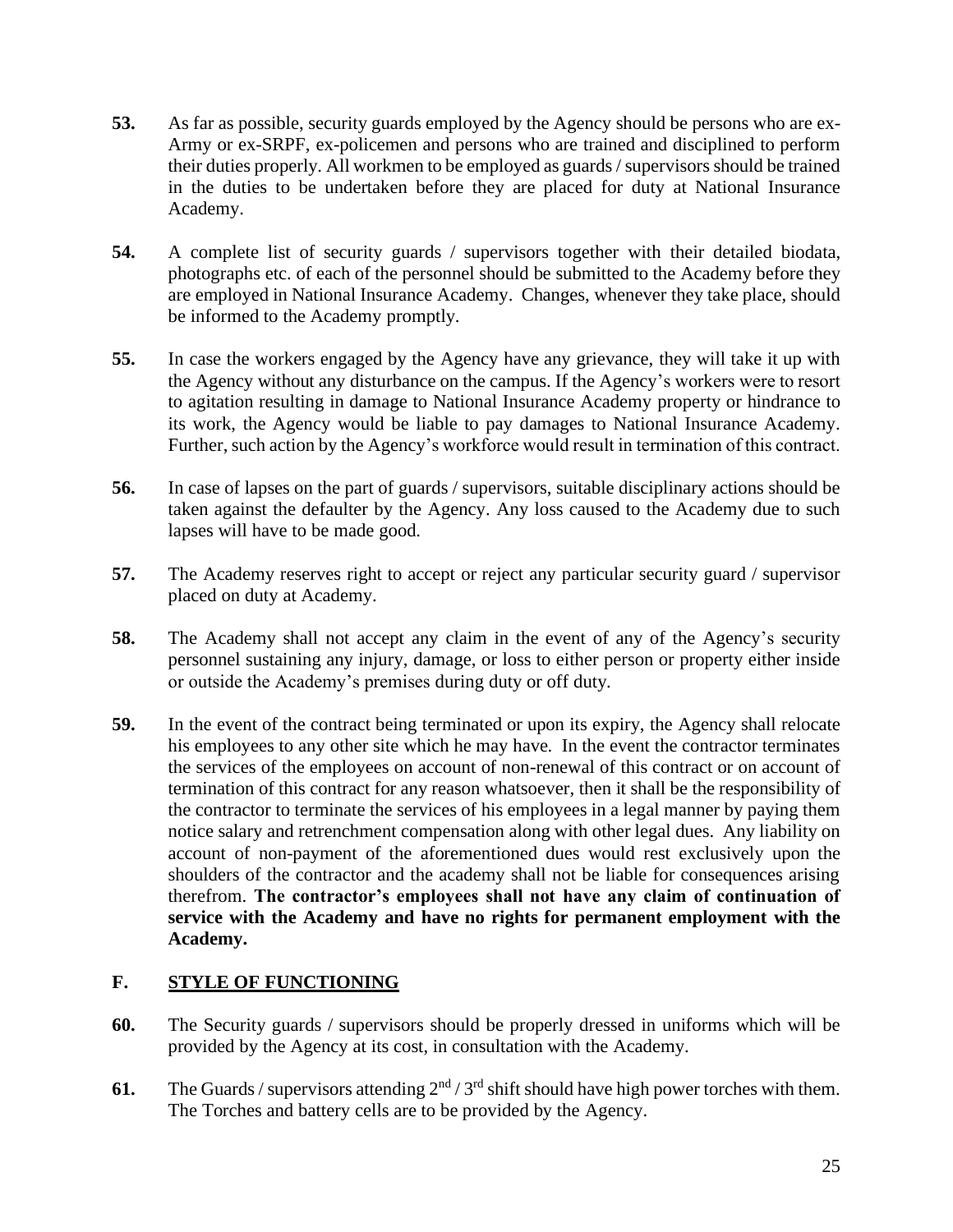- **62.** It shall be the responsibility of the Agency to ensure that the lights within buildings / rooms are put off after office hours and all rooms etc. are locked securely.
- **63.** One guard and one supervisor will be stationed at the main entrance that will control the entry / exit into the campus. Necessary registers / records / entry passes will have to be handled by the guards / supervisors.
- **64.** The Agency will be responsible for collecting cash / coupons from those availing of the Academy's bus service. This operation will have to be done while the bus is going out as well as coming in. The Agency will also maintain a record of passengers for every trip and submit it to the Academy at fixed intervals including National Insurance Academy hired cars etc.
- **65.** The Agency shall deploy security guards (including relievers) and supervisors for all the three shifts on a regular basis within the scope of operation. In addition, an experienced security in-charge shall be stationed at the Academy, who will be in the total command of the arrangements.
- **66.** The security officer of the Agency shall make surprise visits on a regular basis to ensure smooth functioning of the personnel and rendering satisfactory services.
- **67.** The fire protection equipment have been provided within the buildings in the campus, and it will be the responsibility of the Agency to ensure that they are in order, properly re-filled and replenished. The security personnel should be well trained to handle such firefighting equipments. Security personnel will also have to handle fire protection measures outside the buildings but within the campus.
- **68.** The security personnel engaged by the Agency shall be provided with identity cards and any security personnel not wearing the identity card would not be permitted to enter the premise of the Academy.
- **69.** The security personnel placed at the Main Gate should inspect the identity card of persons employed by the other contract agencies, casual workers, domestic help employed by campus residents, and no person/s shall enter the premises of the Academy without identity card / temporary passes.
- **70.** All visitors visiting the Academy, except programme participants / guest speakers / VIPs, should be issued visitor's pass, in prescribed format and ensure that the same is returned to the main gate duly signed by the person visited. Unless the visitor's slip is returned, no person/s shall be permitted to leave the campus.
- **71.** No un-authorised persons, hawkers, etc. shall be permitted to enter the premises of the Academy.
- **72.** The Security personnel of the Agency shall see, that no stray animals such as cows, buffaloes, goats, dogs, cats, etc. enter the premises of the Academy / Campus or no persons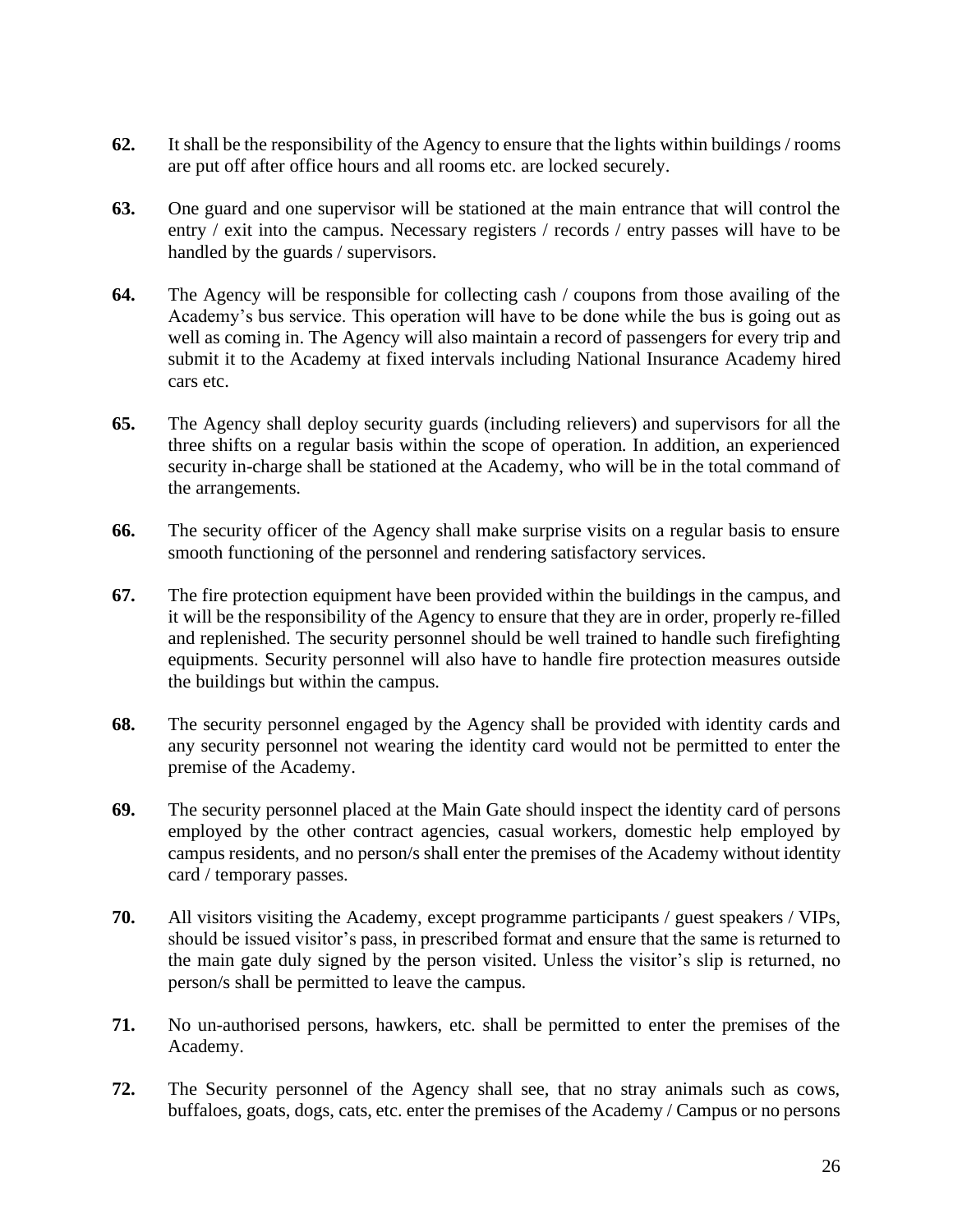shall enter the premises through the fence. If such animals/unauthorized person do enter, it will be the responsibility of the Agency's personnel to remove them from the premises.

**73.** The security personnel at the main gate should see that the vehicles of private parties, contract agencies, etc. are checked properly and maintain a register for inward – outward movement of all the vehicles.

## **G. RATES / QUOTATION**

- **74. The Quotation should be submitted online indicating the total monthly charges**. Before quoting the rates, the Agency shall visit the NATIONAL INSURANCE ACADEMY premises and properly assess the scope of work and the number of the staff required. It shall be presumed the Tenderer/Agency had inspected the premises and made proper assessment of all the requirements. Once the rate is quoted and accepted, then subsequently, the Agency shall not raise any dispute that the rate quoted was less without considering the actual requirements.
- **75.** While submitting the quotation, the Agency should explicitly state the number of qualified supervisors/ guards (preferably ex-service men) that shall be deployed, the emoluments and other facilities, payable to its workers at all levels (pay + special pay, medical facilities, P.F., Gratuity, Bonus, Leave etc.) and method of making such payments and making such facilities available. It would be preferable if the salary and benefits payable to workers/ supervisors are arranged through the Bank of Maharashtra, Balewadi.
- **76.** The amounts specified herein above are inclusive of all costs, expenses, wages and other expenses including ex-gratia payment to workmen or payment of their legal dues that may be incurred by the Agency and the Agency shall not be entitled to make any other demands monetary or otherwise from the Academy during the term of this contract.
- **77. It is expressly agreed that in the event there is a statutory revision of minimum wages or special allowance (VDA) then the amount payable in clause herein above shall be suitably modified.**
- **78.** On awarding of the work, the Agency shall deposit with the Academy a **Security Deposit of Rs. 6, 00,000/- (Rs. Six Lakhs only)** which shall bear no interest. This deposit shall be paid by way of demand draft. The Academy shall have the right to deduct out of the above deposit any amount which the agency may become liable hereunder and shall refund the balance amount, if any, to the Agency on the termination /completion of the term of the Contract after 60 days from the date of completion/termination of the contract.

## **H. PAYMENTS**

**79.** The Agency shall submit bills once a month, along with all supporting documents such as the ESI/PF Challans and proofs of disbursement of salary to the staff employed in NATIONAL INSURANCE ACADEMY campus as per the provisions of Minimum Wages Act & other allowances etc. by 5th of following month.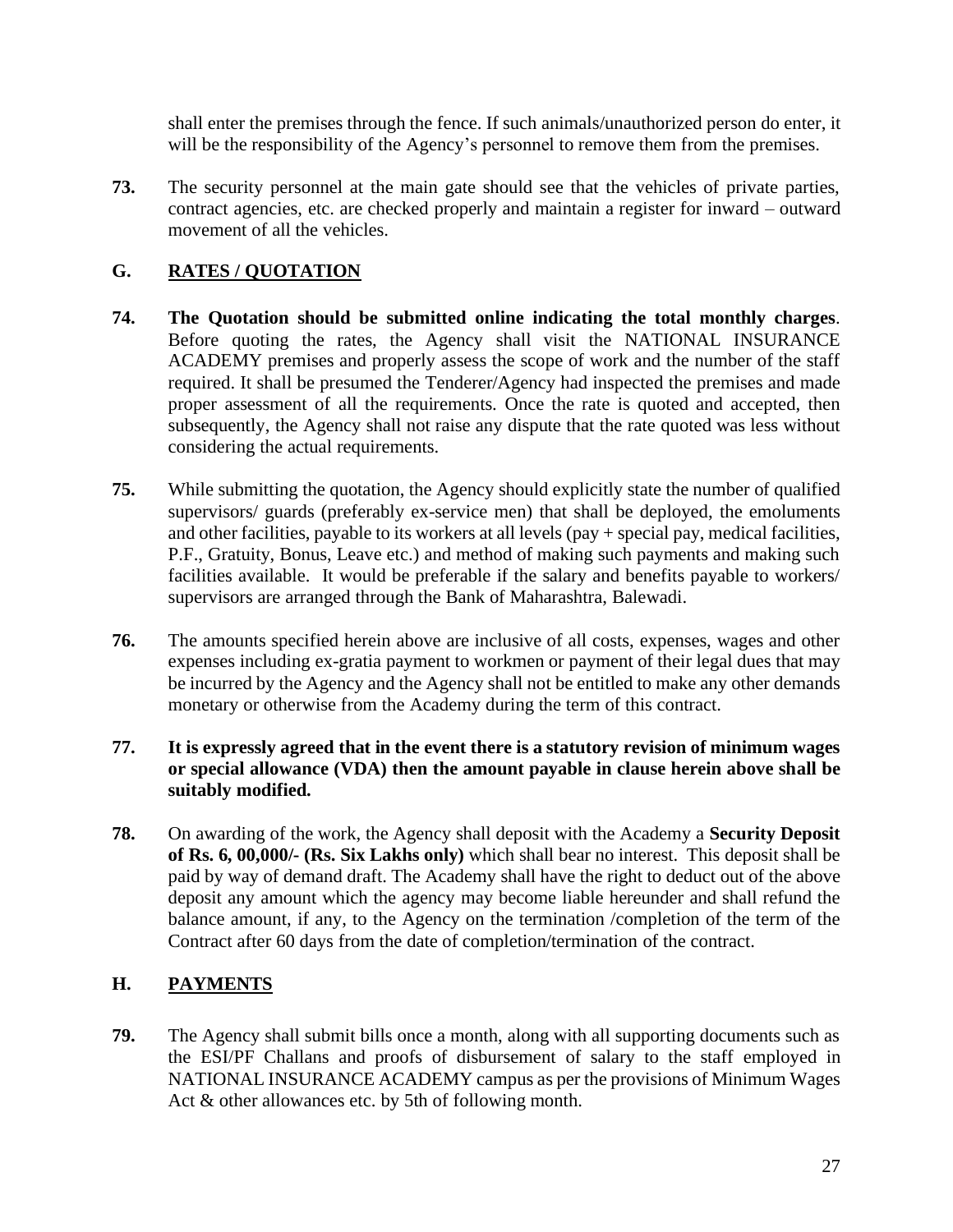- **80.** The Agency has to enclose certified copy of its Tax, PAN Card No. Income tax as applicable from time to time will be deducted while making every payment. The payment of GST or any other tax to the appropriate authority will be the responsibility of the Agency. The Bill should be tax invoice. Agency has to comply with KYC (Know your customer) in every aspect.
- **81.** The Agency shall be made payment of their bill on or before 15<sup>th</sup> of the month after making all necessary deductions of dues and penalties as contemplated under the contract. The certificate of the Officer In-charge of the Academy as to the bill amount payable to the Agency after all deductions shall be final and binding on the Agency. Payment of monthly GST amount will be made only after the GST entry appears in GSTIN portal.
- **82.** Apart from submission of certified copies of PF/ ESIC challans along with the monthly bills, the Agency shall submit self-attested copy of muster roll along with the copy of Salary Register showing the receipt of payment of salary by the concerned employees duly certified at the bottom of it by the Agency that the payments are made as per the provisions of Minimum Payment of Wages Act and it being a condition precedent for releasing the payment, the payment against the monthly bills of the Agency shall be released to the Agency only upon complying with this condition. The Agency shall have no claim by way of interest or compensation for the reason of late releasing of the payment to them on this account.

## **I. TERMINATION OF AGREEMENT**

**83.** During the currency of this agreement, the Academy shall have the right to terminate this agreement if it is not satisfied with the performance of the Agency by giving it minimum 90 days' notice in writing. For this purpose, the Academy shall be the sole Judge to decide whether the performance of the Agency is satisfactory or not and such decision of the Academy shall be final, conclusive and binding on the Agency and the Agency shall not be entitled to any compensation in that regard. Furthermore if on account of non-renewal of the contract and/or termination of this contract, the Agency has to terminate its employees, then it shall be the responsibility of the Agency to pay the legal dues to its employees. In the event of non-compliance of legal requirements Agency it shall be liable for all the costs and consequences.

## **J. MISCELLANEOUS**

- **84.** Any dispute arising out of this contract including any clarification as to the intent or interpretation of any of the provisions of these terms and conditions, the same shall be first referred to /sought from the Director, NATIONAL INSURANCE ACADEMY, whose decision in the matters shall be final and binding on the Agency. Any other matter relevant to but not covered in the contract shall also be decided by making reference to the Director, NATIONAL INSURANCE ACADEMY whose decision shall be final and binding on the Agency.
- **85.** If the Dispute is not resolved through the reference made to the Director, NATIONAL INSURANCE ACADEMY, a reference of the same shall be made to a Sole Arbitrator to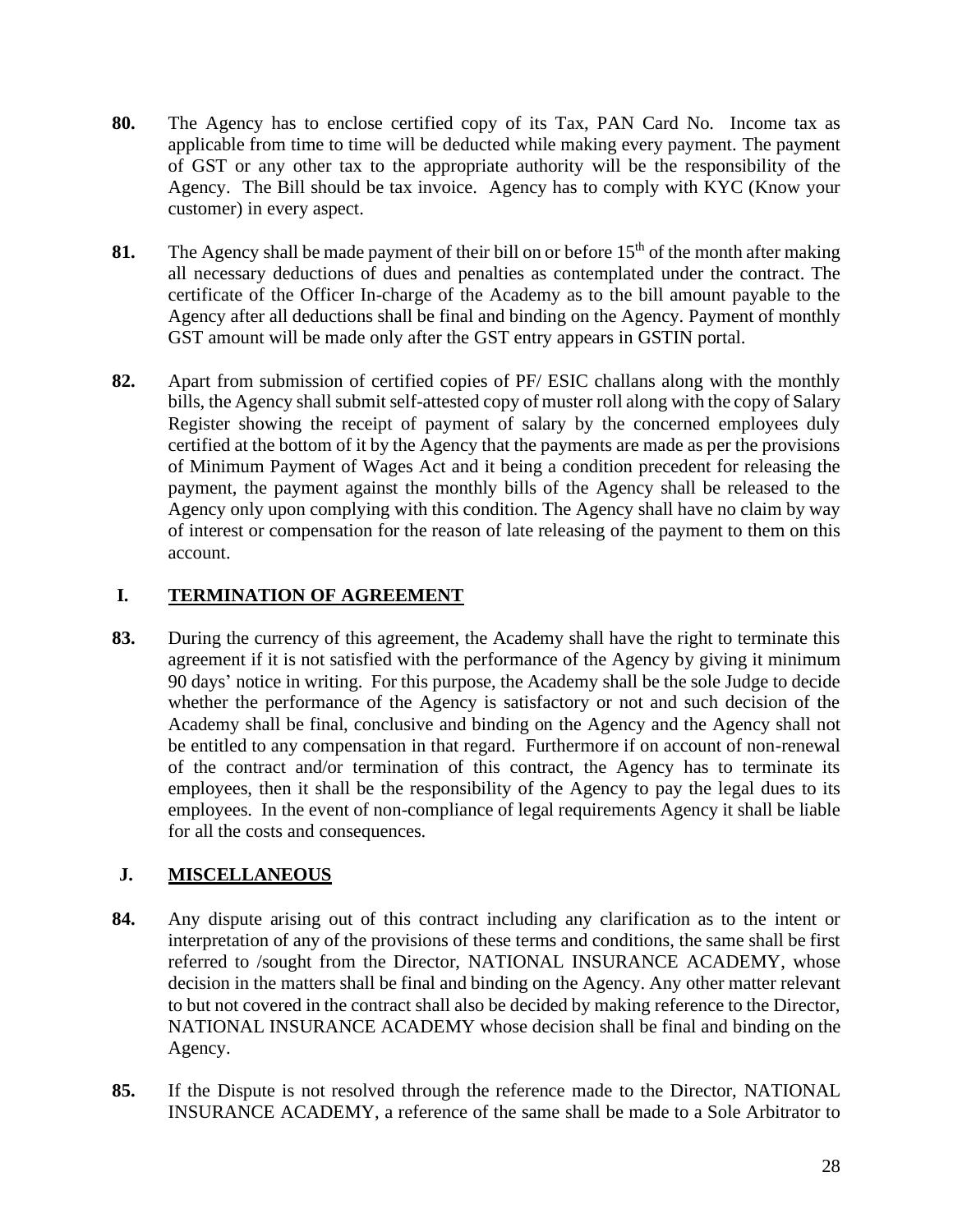be appointed by the Director NATIONAL INSURANCE ACADEMY Pune for adjudication of the same in accordance with the provisions of Arbitration & Conciliation Act-1996 and any statutory modification there-under from time to time. There shall be no objection if the Sole Arbitrator to be appointed is a Competent Officer of NATIONAL INSURANCE ACADEMY at the discretion of the Director NATIONAL INSURANCE ACADEMY Pune.

**Signature of Tenderer . . . . . . . . . .. . . . . . .** 

**Full Name and Address: Designation Date: Place:**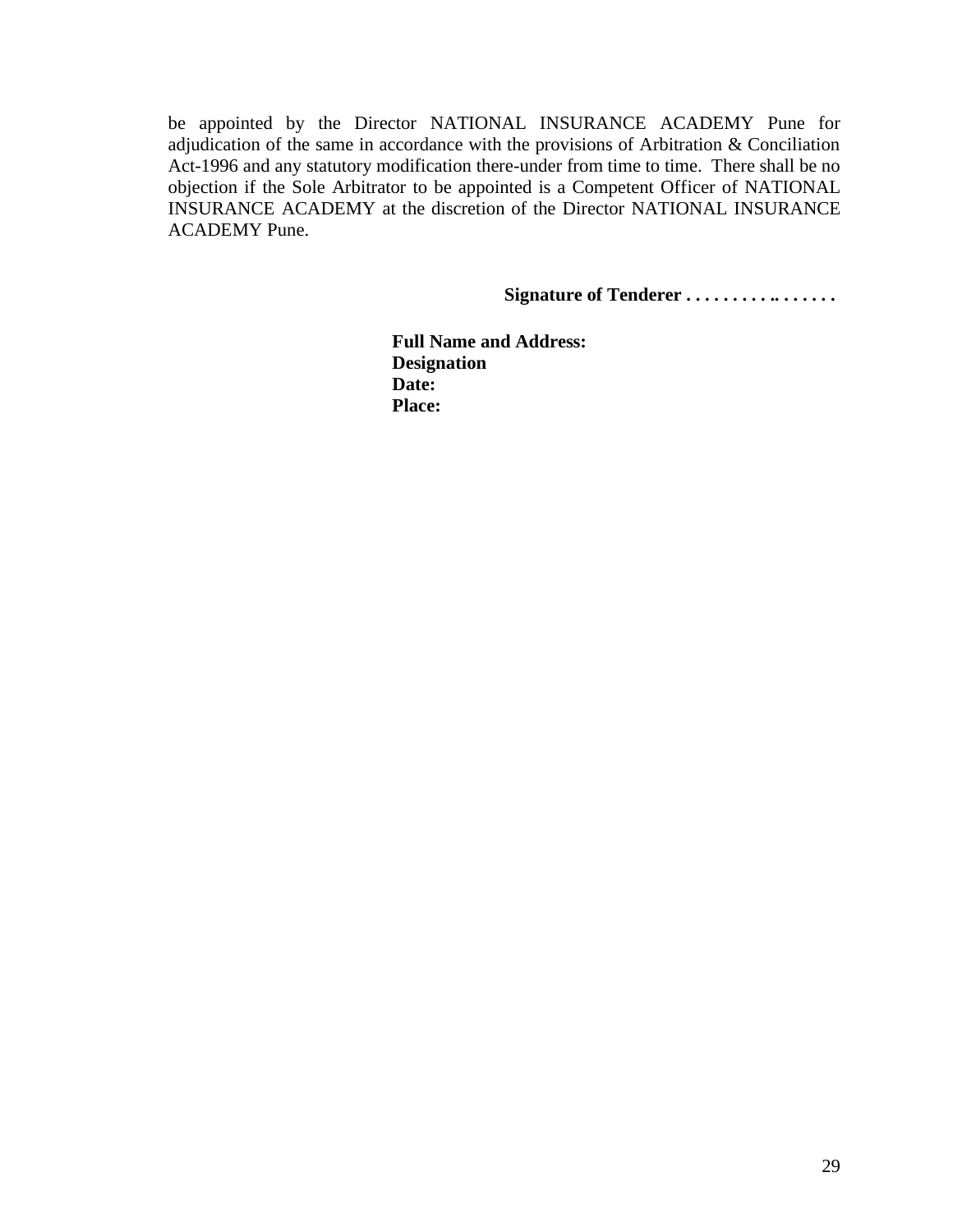## **ANNEXURE – A1**

### **Note: Scanned copy of the below Affidavit should be uploaded online.**

## **A F F I D A V I T**

(On Non Judicial Stamp paper of Rs.100 /- in case the individual who is the sole proprietor of the firm)

|                                                            | do hereby state on oath as under:                                        |
|------------------------------------------------------------|--------------------------------------------------------------------------|
|                                                            |                                                                          |
|                                                            | That I am the sole proprietor of a proprietary concern name and style as |
| security contracts and ancillary works attached therefore. |                                                                          |

Hence this affidavit.

Deponent

**Note: This Affidavit should be notarized**.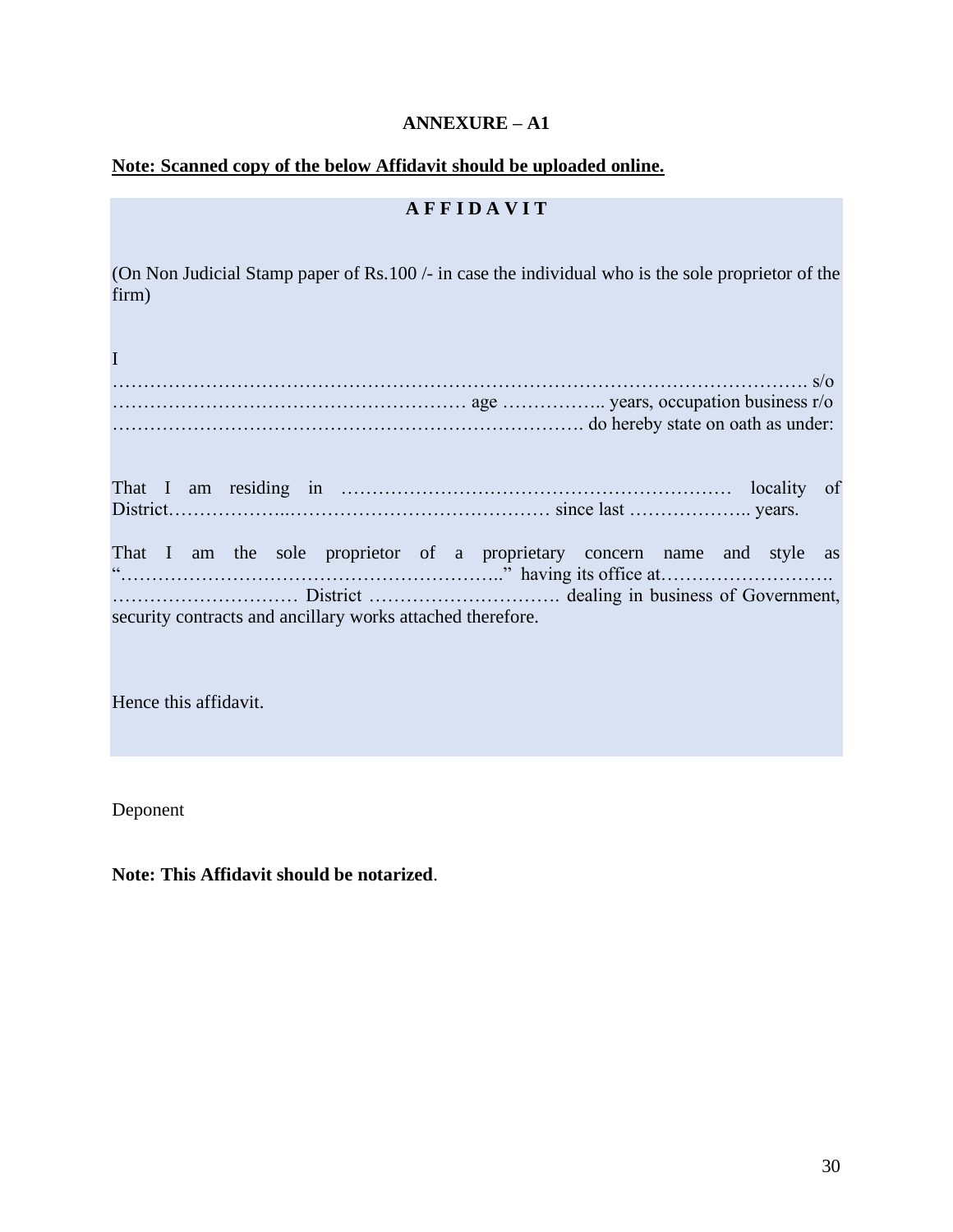## **ANNEXURE - A2**

## **CONSTITUTION OF FIRM – SOLE PROPRIETORSHIP/PARTNERSHIP/LTD.CO./OTHER**

| S.N          | Name of sole          | Age                     | <b>Shar</b>    |                | <b>Technical Experience</b> |                |          |
|--------------|-----------------------|-------------------------|----------------|----------------|-----------------------------|----------------|----------|
|              | partner or            |                         | $\mathbf{e}$   | Year to        | As                          | As             | Whether  |
|              | Director / other      |                         |                | Year           | Employee                    | contracto      | power    |
|              | <b>High Officials</b> |                         |                |                |                             | $\mathbf r$    | of       |
|              |                       |                         |                |                |                             |                | attorney |
|              |                       |                         |                |                |                             |                | Holder   |
| $\mathbf{1}$ | $\overline{2}$        | $\overline{\mathbf{3}}$ | $\overline{4}$ | $\overline{5}$ | 6                           | $\overline{7}$ | 8        |
|              |                       |                         |                |                |                             |                |          |
|              |                       |                         |                |                |                             |                |          |
|              |                       |                         |                |                |                             |                |          |
|              |                       |                         |                |                |                             |                |          |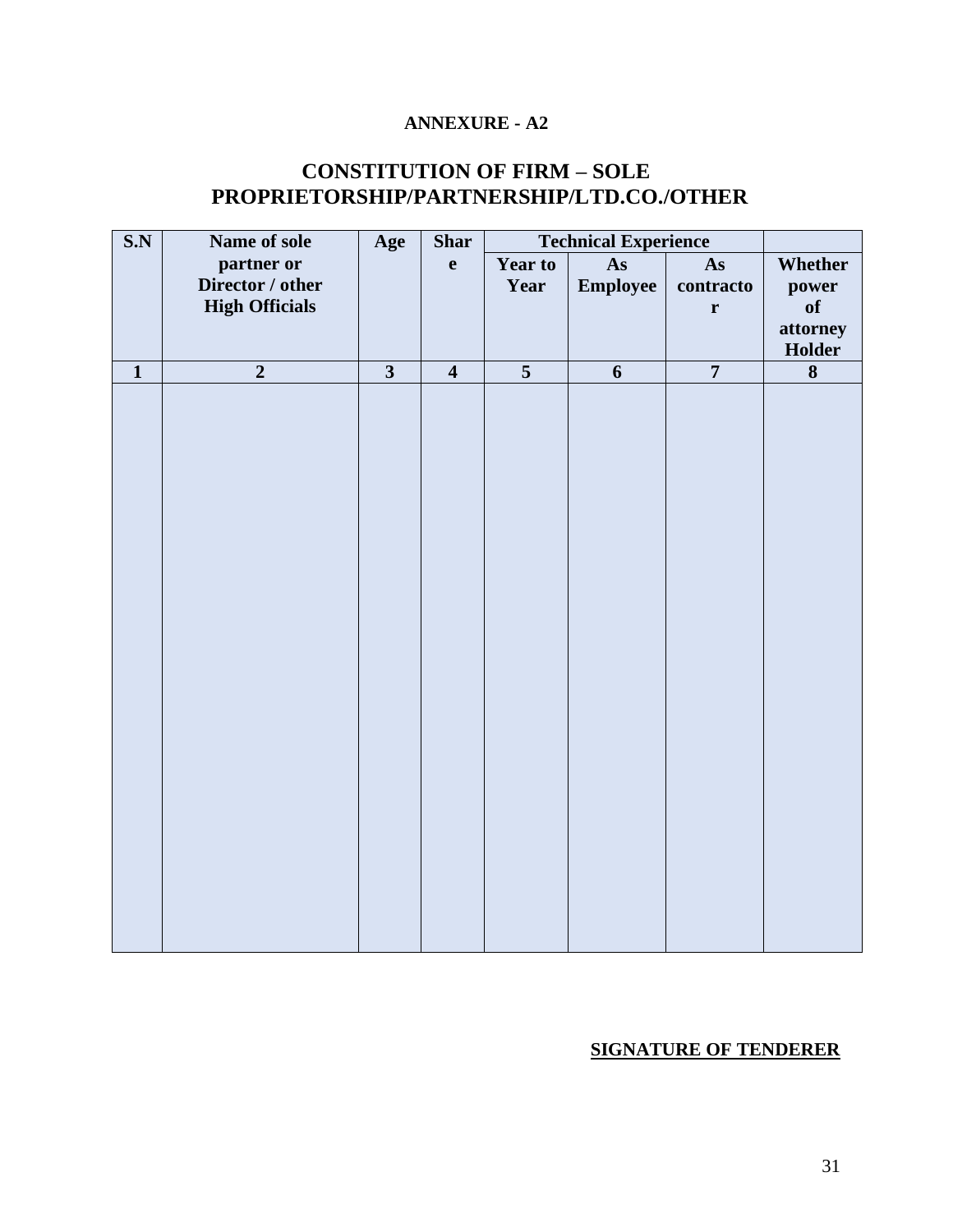#### **ANNEXURE – B**

#### **PARTICULARS OF ENROLMENT WITH NATIONAL INSURANCE ACADEMY AND OTHER ORGANIZATION**

#### **1. Enrolment with NATIONAL INSURANCE ACADEMY**

| Name of works for Which        |  |
|--------------------------------|--|
| enrolled by NATIONAL INSURANCE |  |
| ACADEMY, in the past           |  |
|                                |  |
| Sr. Nos. for which tenders     |  |
| were submitted:                |  |
| Sr. Nos. for which work-order  |  |
| was received:                  |  |

### **2. Enrolment with other Organisation.**

| Sr.<br>No.   | Name & Address of Authority<br>with whom you are enrolled | <b>Year to</b><br>year | Limit<br>(Rs.in<br>Lakh) | <b>Class</b><br>or<br><b>Category</b> | Is copy<br>of letter<br>enclosed? |
|--------------|-----------------------------------------------------------|------------------------|--------------------------|---------------------------------------|-----------------------------------|
| $\mathbf{1}$ | $\overline{2}$                                            | 3 <sup>1</sup>         | $\overline{\mathbf{4}}$  | 5 <sup>5</sup>                        | 6                                 |
|              |                                                           |                        |                          |                                       |                                   |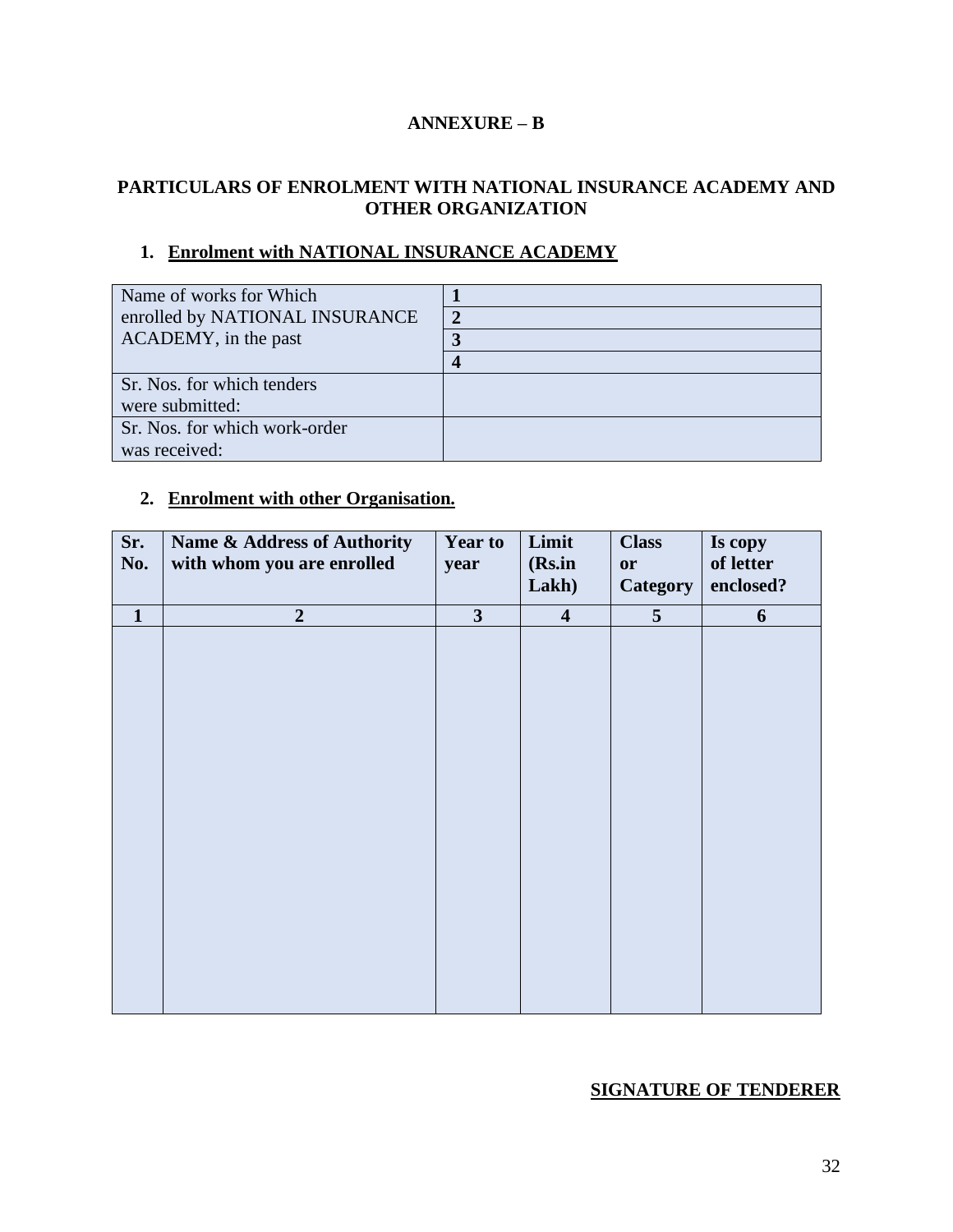#### **ANNEXURE – C**

#### **LIST OF SERVICE CONTRACTS COMPLETED DURING THREE YEARS FROM THE DATE OF PUBLICATION OF E-TENDER NOTICE**

| <b>S.N.</b>             | Name of the<br>organization with<br>complete postal address<br>mentioning Private<br>Sector/ Govt. Body /<br>PSU / Training<br>Institute. | Name and<br>designation<br>of the contact<br>person with<br>Tel. / Mobile<br>No(s) | <b>Period for</b><br>which the<br>contract<br>was<br>awarded | No. of<br>persons<br>deployed<br>by your<br>firm /<br>company /<br>$co-$<br>operative<br>society. | <b>Nature of</b><br>Work. |
|-------------------------|-------------------------------------------------------------------------------------------------------------------------------------------|------------------------------------------------------------------------------------|--------------------------------------------------------------|---------------------------------------------------------------------------------------------------|---------------------------|
| $\mathbf{1}$            |                                                                                                                                           |                                                                                    |                                                              |                                                                                                   |                           |
| $\overline{2}$          |                                                                                                                                           |                                                                                    |                                                              |                                                                                                   |                           |
| $\overline{3}$          |                                                                                                                                           |                                                                                    |                                                              |                                                                                                   |                           |
| $\overline{\mathbf{4}}$ |                                                                                                                                           |                                                                                    |                                                              |                                                                                                   |                           |
| 5                       |                                                                                                                                           |                                                                                    |                                                              |                                                                                                   |                           |
|                         |                                                                                                                                           |                                                                                    |                                                              |                                                                                                   |                           |
|                         |                                                                                                                                           |                                                                                    |                                                              |                                                                                                   |                           |
|                         |                                                                                                                                           |                                                                                    |                                                              |                                                                                                   |                           |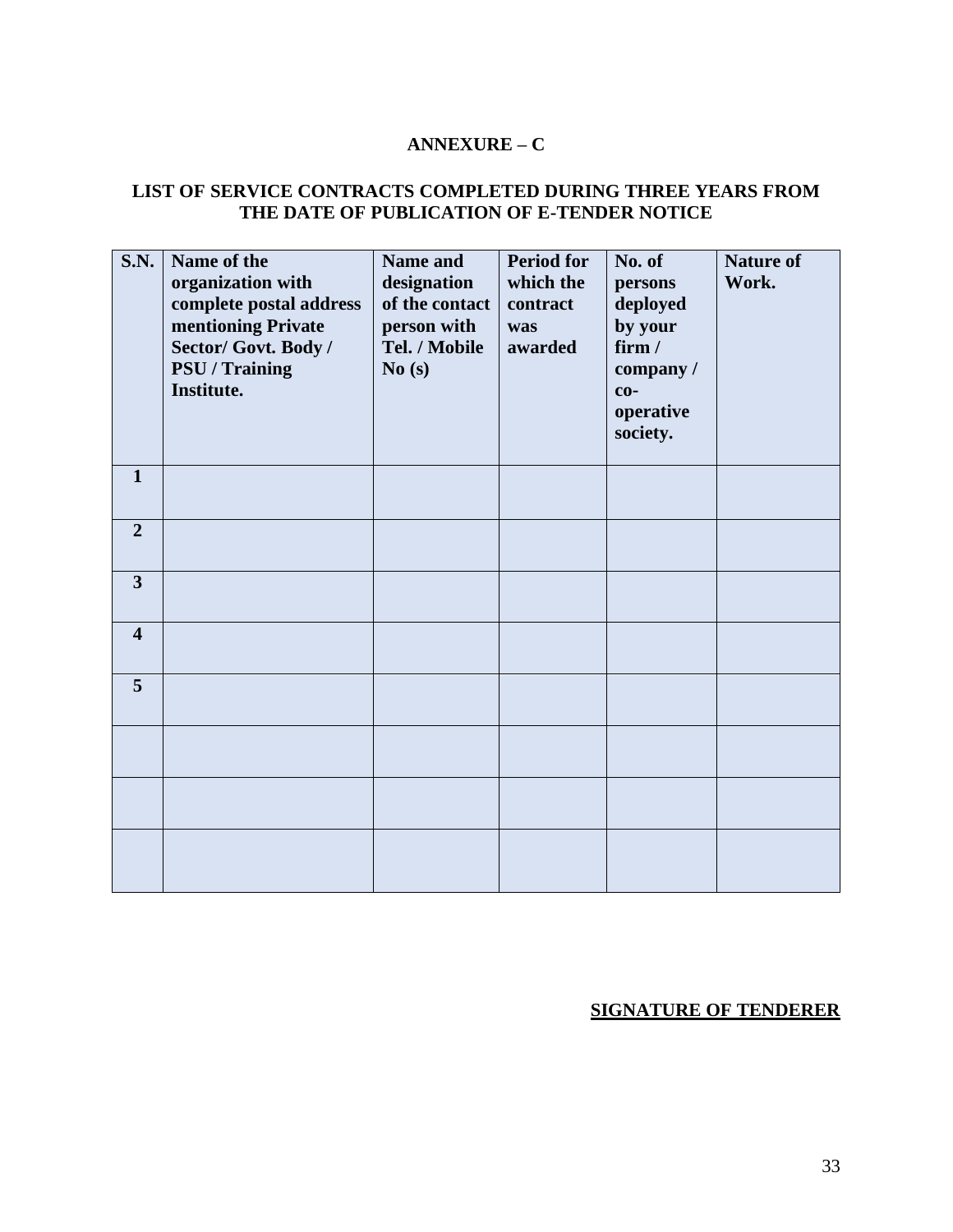#### **ANNEXURE – D**

## **WORK IN HAND / ONGOING SECURITY CONTRACTS / SERVICE CONTRACTS**

| <b>S.N.</b>             | Name of the<br>organization with<br>complete postal address<br>mentioning Private<br>Sector/ Govt. Body /<br><b>PSU</b> / Training<br>Institute. | Name and<br>designation<br>of the contact<br>person with<br>Tel. / Mobile<br>No(s) | <b>Period for</b><br>which the<br>contract<br>was<br>awarded | No. of<br>persons<br>deployed<br>by your<br>firm/<br>company /<br>$\mathbf{c}\mathbf{o}$ -<br>operative<br>society. | <b>Nature of</b><br>Work. |
|-------------------------|--------------------------------------------------------------------------------------------------------------------------------------------------|------------------------------------------------------------------------------------|--------------------------------------------------------------|---------------------------------------------------------------------------------------------------------------------|---------------------------|
| $\mathbf{1}$            |                                                                                                                                                  |                                                                                    |                                                              |                                                                                                                     |                           |
| $\overline{2}$          |                                                                                                                                                  |                                                                                    |                                                              |                                                                                                                     |                           |
| $\overline{3}$          |                                                                                                                                                  |                                                                                    |                                                              |                                                                                                                     |                           |
| $\overline{\mathbf{4}}$ |                                                                                                                                                  |                                                                                    |                                                              |                                                                                                                     |                           |
| 5                       |                                                                                                                                                  |                                                                                    |                                                              |                                                                                                                     |                           |
|                         |                                                                                                                                                  |                                                                                    |                                                              |                                                                                                                     |                           |
|                         |                                                                                                                                                  |                                                                                    |                                                              |                                                                                                                     |                           |
|                         |                                                                                                                                                  |                                                                                    |                                                              |                                                                                                                     |                           |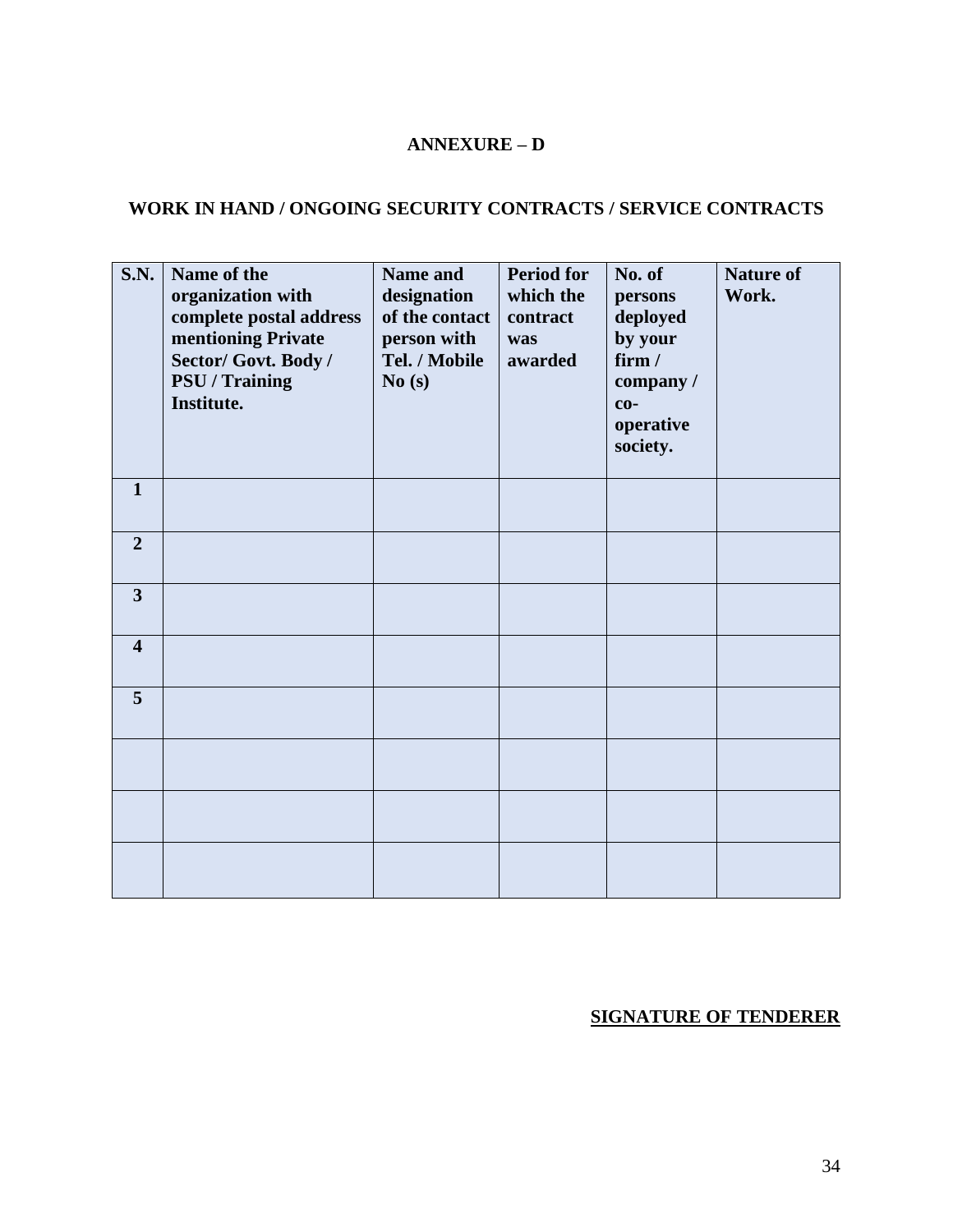## **ANNEXURE – E**

## **PARTICULARS OF PERMANENT ADMINISTRATIVE AND TECHNICAL STAFF**

| Sr.<br>No.              | <b>Name</b> | <b>Designation</b> | Age | Academic<br>Qualification | <b>Service</b><br>with the<br>Firm | <b>Details of</b><br><b>Experience</b><br>Year to<br>Year |
|-------------------------|-------------|--------------------|-----|---------------------------|------------------------------------|-----------------------------------------------------------|
| $1\,$                   |             |                    |     |                           |                                    |                                                           |
| $\sqrt{2}$              |             |                    |     |                           |                                    |                                                           |
| $\overline{\mathbf{3}}$ |             |                    |     |                           |                                    |                                                           |
| $\overline{4}$          |             |                    |     |                           |                                    |                                                           |
| $\overline{5}$          |             |                    |     |                           |                                    |                                                           |
| $\sqrt{6}$              |             |                    |     |                           |                                    |                                                           |
| $\boldsymbol{7}$        |             |                    |     |                           |                                    |                                                           |
| $\,8\,$                 |             |                    |     |                           |                                    |                                                           |
| $\overline{9}$          |             |                    |     |                           |                                    |                                                           |
| $10\,$                  |             |                    |     |                           |                                    |                                                           |
| $11\,$                  |             |                    |     |                           |                                    |                                                           |
| $\overline{12}$         |             |                    |     |                           |                                    |                                                           |
| $\overline{13}$         |             |                    |     |                           |                                    |                                                           |
| $14$                    |             |                    |     |                           |                                    |                                                           |
| 15                      |             |                    |     |                           |                                    |                                                           |
|                         |             |                    |     |                           |                                    |                                                           |
|                         |             |                    |     |                           |                                    |                                                           |
|                         |             |                    |     |                           |                                    |                                                           |
|                         |             |                    |     |                           |                                    |                                                           |
|                         |             |                    |     |                           |                                    |                                                           |
|                         |             |                    |     |                           |                                    |                                                           |
|                         |             |                    |     |                           |                                    |                                                           |
|                         |             |                    |     |                           |                                    |                                                           |
|                         |             |                    |     |                           |                                    |                                                           |
|                         |             |                    |     |                           |                                    |                                                           |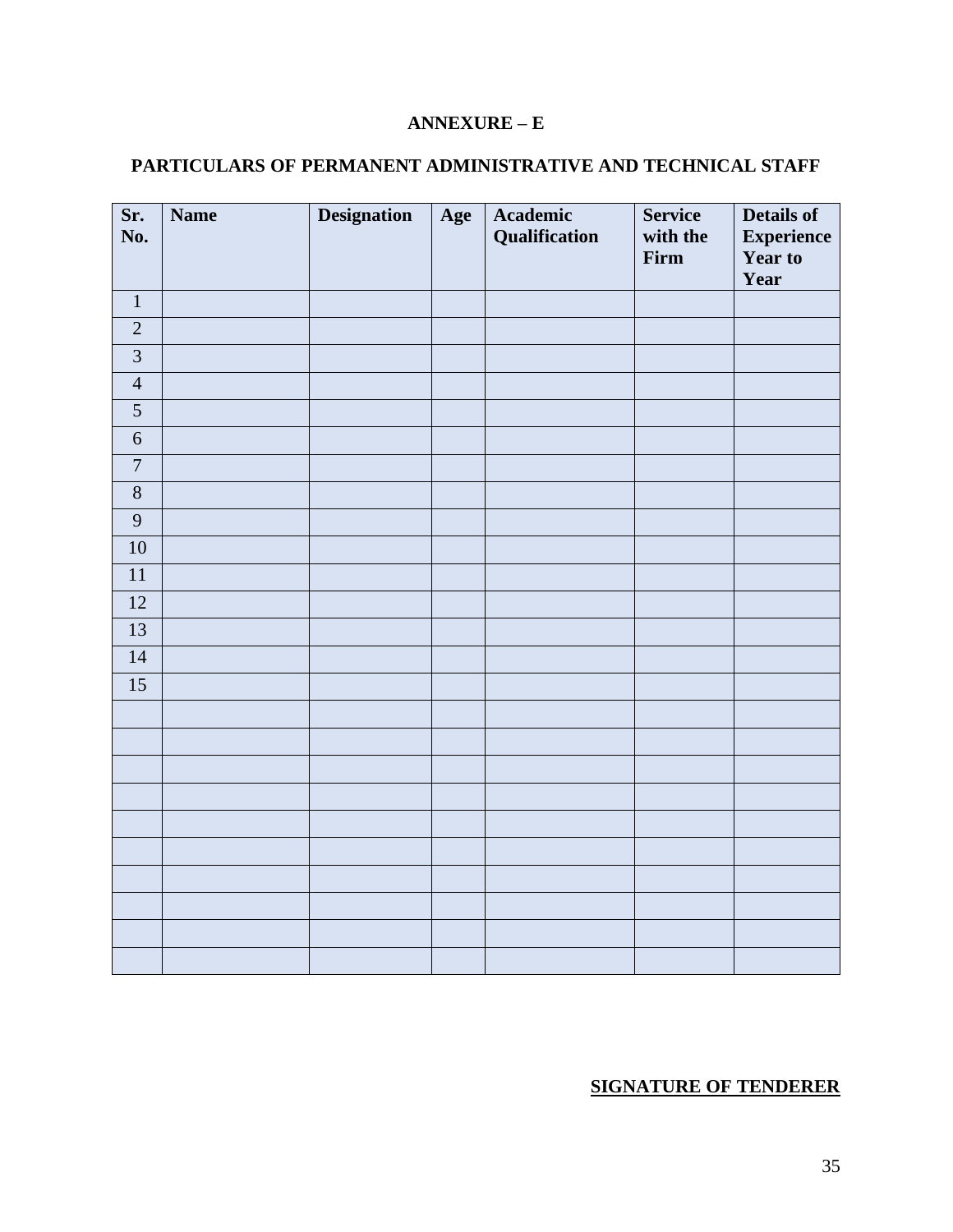## **ANNEXURE-F**

| <b>S. No.</b>  | <b>Financial Year</b> | <b>Total Contract</b><br>amount received | <b>IT</b> certificate<br>enclosed<br>Yes/No | <b>Audited</b><br>balance sheet<br>copy enclosed.<br>Yes/No | <b>Remarks</b> |
|----------------|-----------------------|------------------------------------------|---------------------------------------------|-------------------------------------------------------------|----------------|
| (1)            | (2)                   | (3)                                      | (4)                                         | (5)                                                         | <b>(6)</b>     |
| 1              | 2018-19               |                                          |                                             |                                                             |                |
| $\overline{2}$ | 2019-20               |                                          |                                             |                                                             |                |
| 3              | 2020-21               |                                          |                                             |                                                             |                |

## **ANNUAL TURNOVER FOR THREE YEARS.**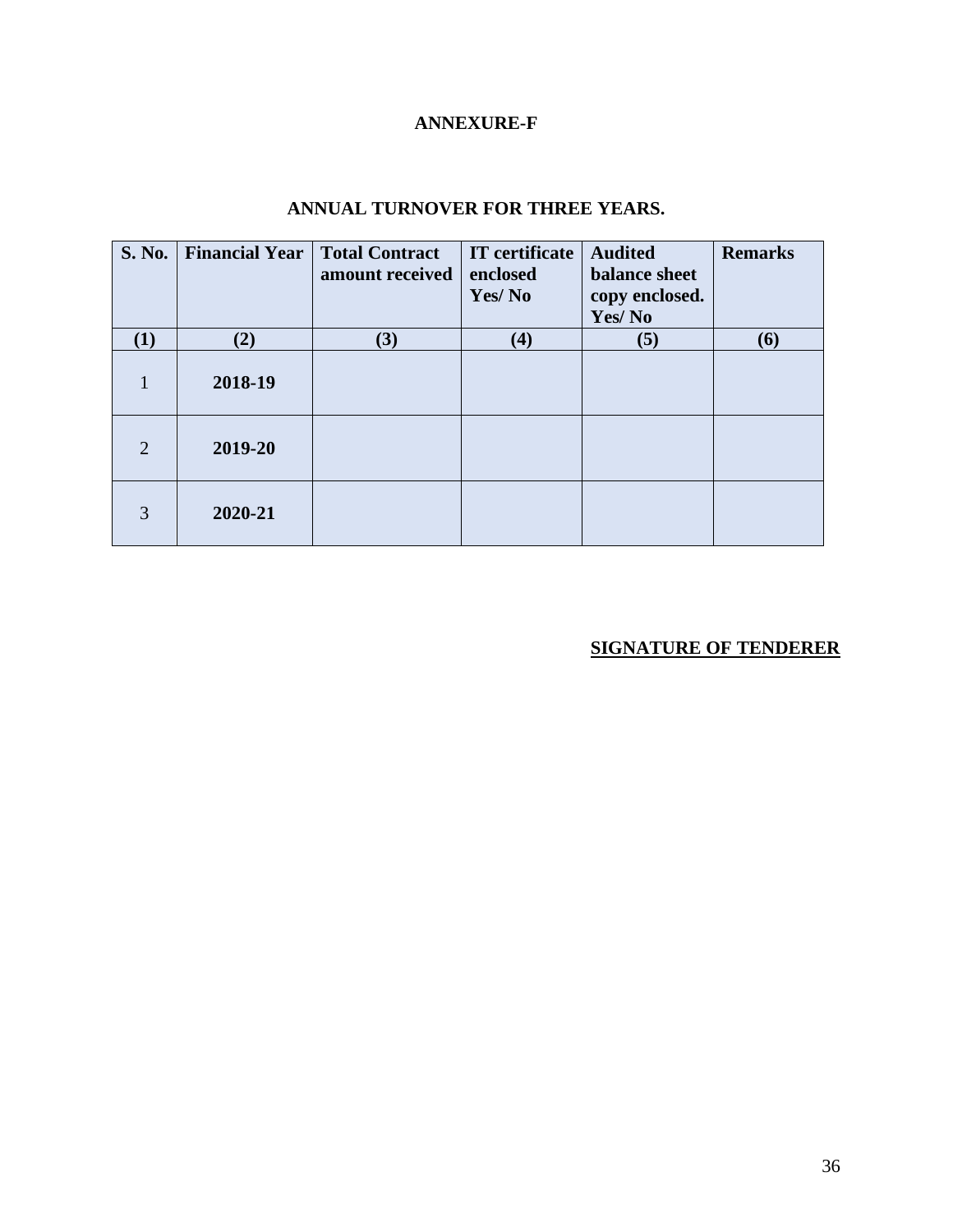#### **ANNEXURE-G**

#### **DECLARATION**

With respect to the tender published by NATIONAL INSURANCE ACADEMY dated\_\_\_\_\_\_ for  $\Box$  I / We hereby submit my / our tender in a required format.

I / We have adhered to the requirements prescribed by NATIONAL INSURANCE ACADEMY Pune. I / We have carefully gone through the guidelines / terms and conditions and I / We accept the same without any alternations / modifications.

I/We agree to notify the NATIONAL INSURANCE ACADEMY of any changes in the foregoing particulars as and when they occur and to verify and confirm. I/We understand and agree that the Director, National Insurance ACADEMY has the right as he may decide, not to open Financial Bid tender in any particular case and also to suspend, remove or blacklist my/our name from NATIONAL INSURANCE ACADEMY's list of contractors in the event of my/our furnishing false particulars in the Technical Bid form or submitting non-bonafide tenders or for technical or other delinquency in regard to which the decision of Director, NATIONAL INSURANCE ACADEMY shall be final and conclusive.

I/We certify that the particulars furnished in the Technical bid forms are correct and that should it be found that I/We have given a false certificate or that if I/We fail to notify the fact of my/our subsequent amalgamation with another contractor or firm, the National Insurance Academy may disqualify my/our name from the opening Financial bid.

PLACE:

DATE:

SIGNATURE OF TENDERER/Authorised Signatory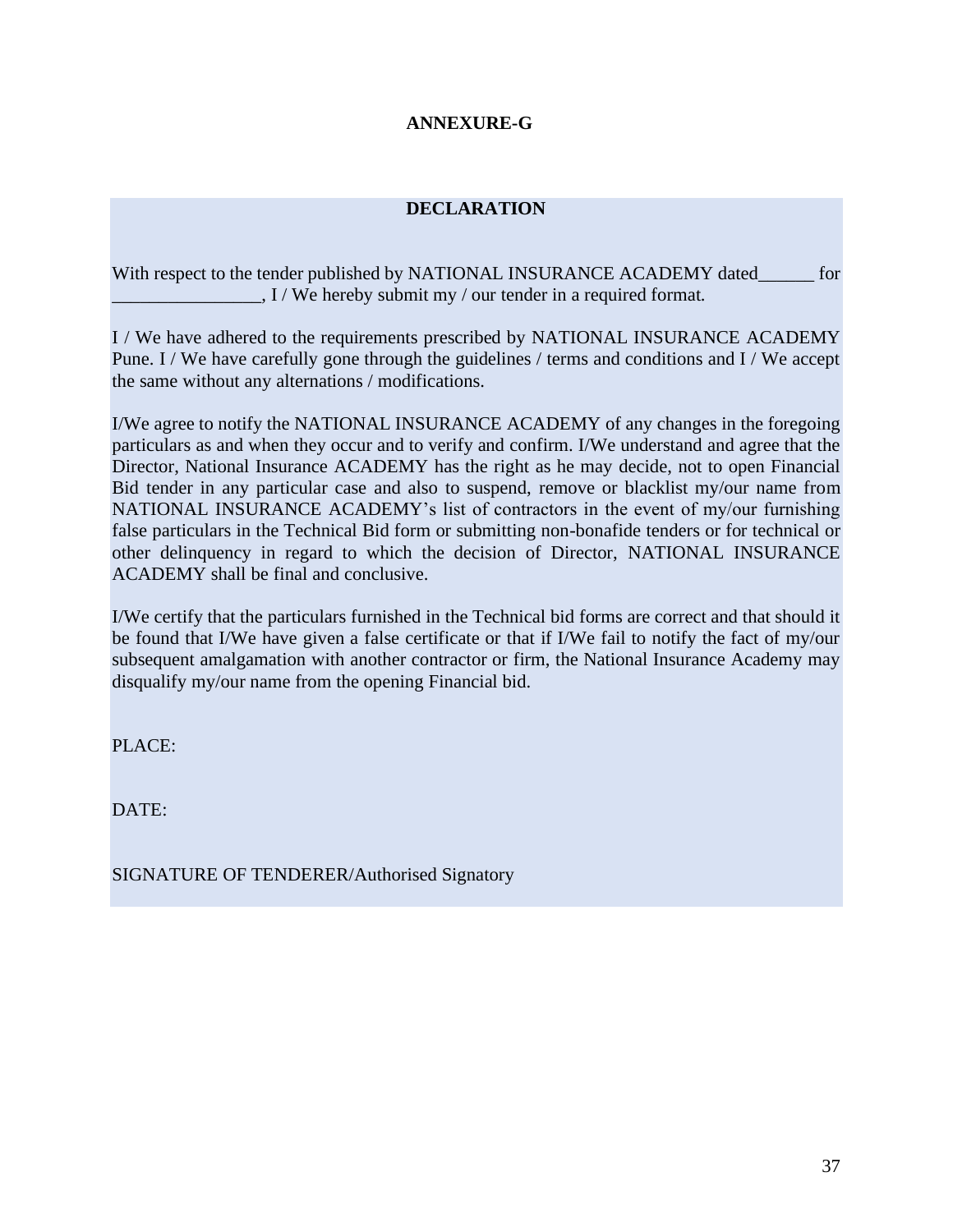#### **ANNEXURE-H**

#### UNDERTAKING TO WHOMSOEVER IT MAY CONCERN

## *(On Company/Firm Letterhead)*

(The Scan Copy Should be Uploaded Online Also)

I / We have solemnly declare that M/s ---------------------------------------------------- ---------------- Address--------------------------------------------------------has not been debarred/blacklisted by any Govt. Organization/PSU/Private Corporate Organization in the past and also there no criminal cases Pending in Court of law against us.

PLACE:

DATE:

SIGNATURE OF TENDERER WITH STAMP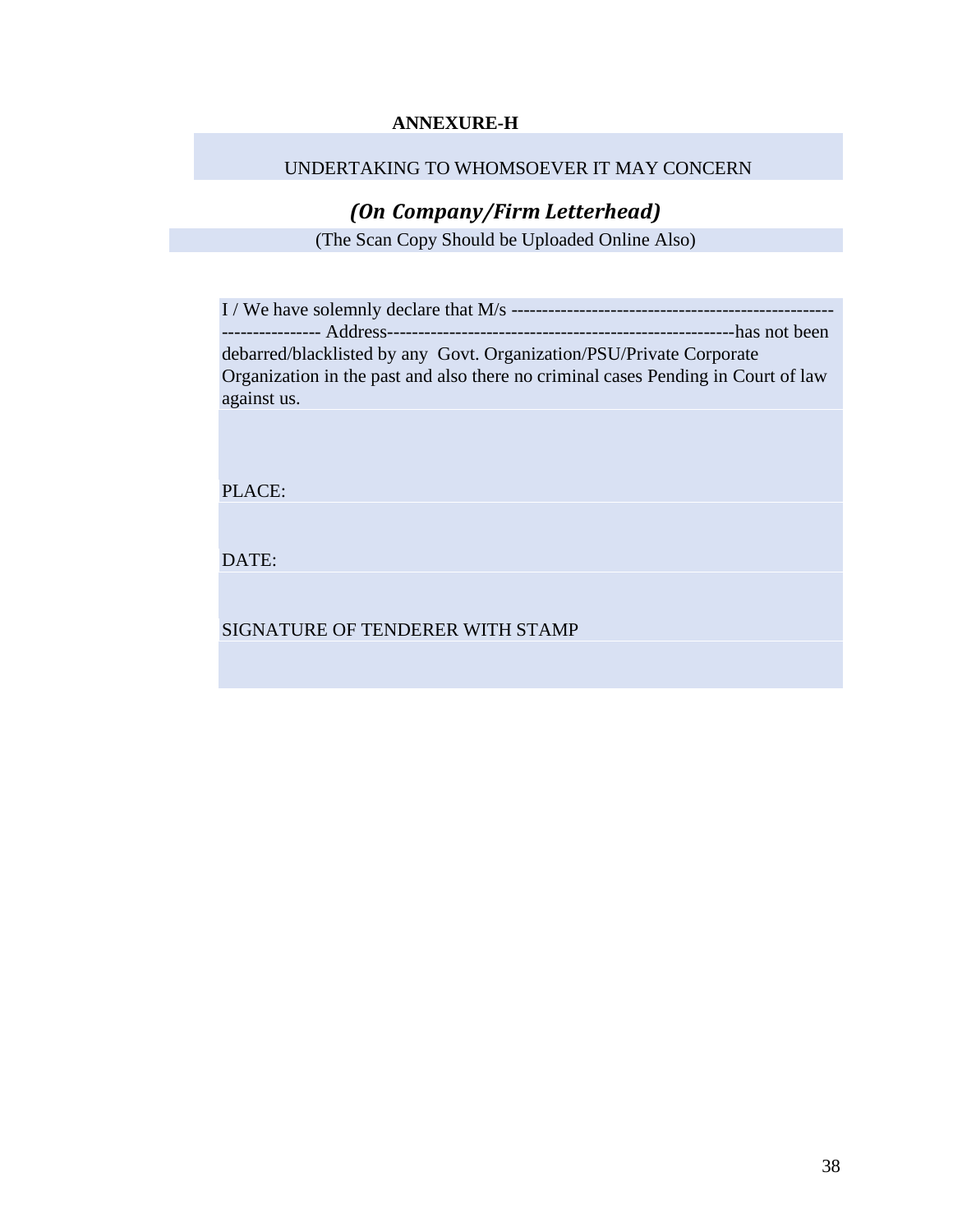#### (To be executed by the Contracting Agency on a Non-Judicial Stamp Paper of **₹.500/00**, as per the draft.)

#### **AGREEMENT FOR SECURITY SERVICES AT NATIONAL INSURANCE ACADEMY**

Agreement made at Pune on ---------------- between National Insurance Academy, Baner Road, Balewadi, NATIONAL INSURANCE ACADEMY P.O., Pune – 411 045 hereinafter called **'Academy'** represented by the Chief Administrator, Authorized Representative, on the one part and M/s. -------------------------------------------------------------------------------------------------------------- -----------------------address ----------------------------------------------------------------------------------------- --------------------------------------------, hereinafter called the **'Agency'** (Which expression shall be deemed to include his / their representative heirs, assigns, executers. etc) represented by its \_\_\_\_\_\_\_\_\_\_\_\_\_\_\_\_ **Shri. ----------------------------------------------------------------------------------------- --------** address ------------------------------------------------------ on the other part.

Whereas the Agency has agreed to perform all the jobs/services set forth in the tender document dated and its' annexures, which shall be treated as an integral part of this agreement, upon the terms and conditions governing the contract annexed.

In consideration of the payment to be made by the Academy, the Agency shall duly perform the work set forth in the tender documents and its annexure and shall execute the same with great promptness, care and diligence in a prudent manner to the satisfaction of the Academy and will carry out the performance in accordance with the terms and conditions of contract with effect from ------------------------------------ to --------------------------------------- and will observe, fulfill and honour all the conditions herein mentioned (which shall be deemed and taken to be part of this contract as if the same had been fully set forth herein) and the Academy hereby agrees that if the Agency observes and honours the said terms and conditions of the contract, the Academy will pay or cause to be paid to the Agency for the performance, on the completion thereof, the amount due in respect thereof at the rates accepted. Any rise in the payment after Completion of Contract it is entire responsibility of the agency not the academy

IN WITNESS WHEREOF BOTH THE PARTIES HAVE SET THEIR HAND TO THIS AGREEMENT AT PUNE ON THE DAY, MONTH AND YEAR WRITTEN FIRST ABOVE. WE HAVE CAREFULLY READ EACH AND EVERY WORD OF THIS AGREEMENT AND HEREBY AGREE TO EXECUTE THE CONTRACT ACCORDINGLY.

| <b>Chief Administrator</b><br>NATIONAL INSURANCE ACADEMY | M/s.     |
|----------------------------------------------------------|----------|
| WITNESS:                                                 | WITNESS: |
| 1.<br><u> 1990 - Johann Harry Communication (</u> 1990)  |          |
| $\overline{2}$                                           |          |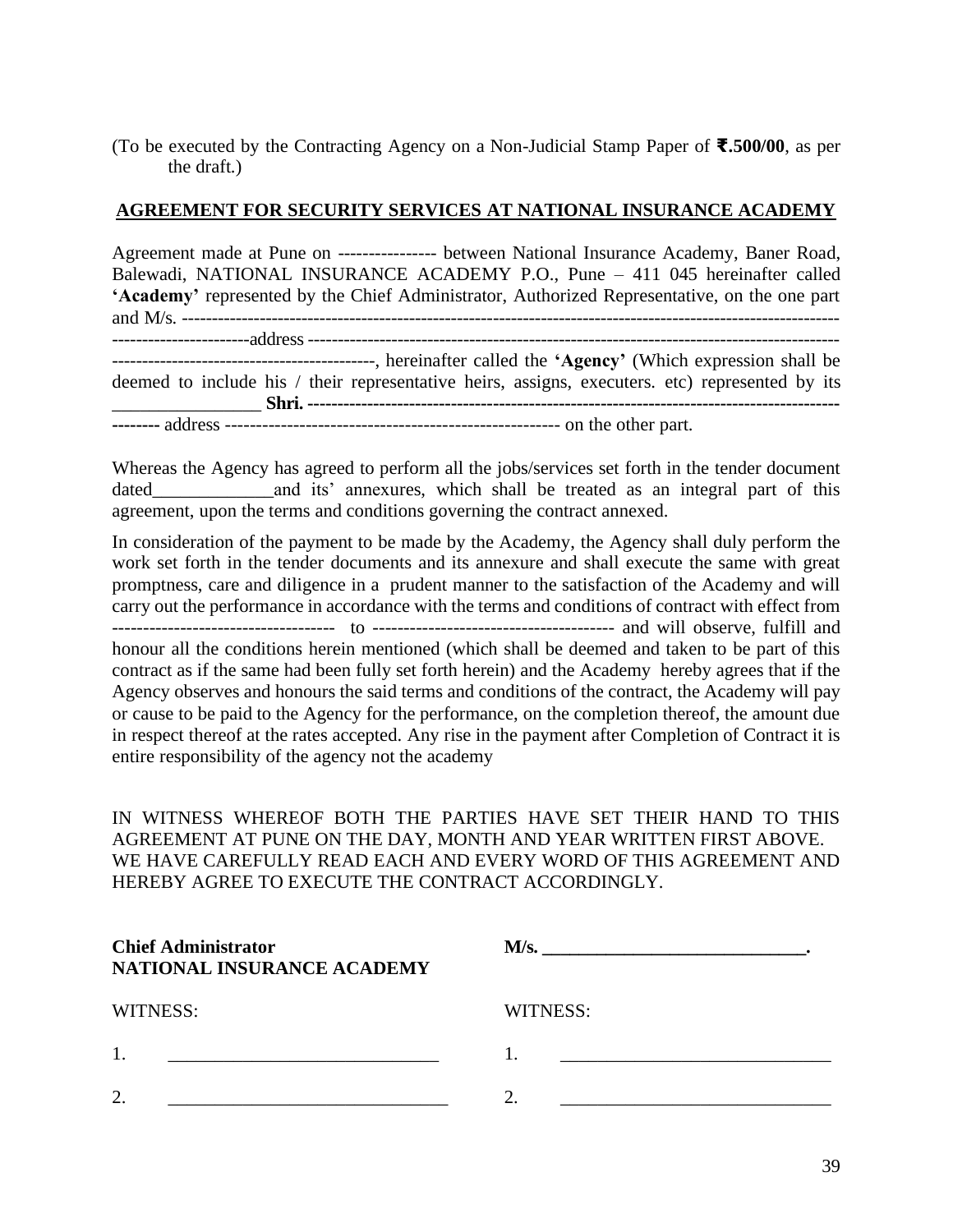#### **INDEMNITY BOND**

#### **(On** ₹**.500/- Stamp Paper)**

#### **FOR SECURITY SERVICES AT NATIONAL INSURANCE ACADEMY**

This deed of indemnity executed at Pune at this -------------------------------- day of the month on ----------------------- the year 2022. Between National Insurance Academy registered under the Public Trust Act having its office at the chief place of business at Baner Road, Balewadi, Pune 411 045. (herein after called as the "First Party") represented by Mr. ------------------------------------------------------- --------------------------------

#### **AND**

WHEREAS THE FIRST PARTY AND THE SECOND.PARTY have signed an agreement on --- -------------------------------------- 2022 for providing ---------------------------------- services at NATIONAL INSURANCE ACADEMY to the First party by the Second Party

AND WHEREAS the First Party wanted the second party to execute an indemnity bond in order to indemnify the First party against all claims for compensation under the provision of any law for the time being in force brought into force by or in respect of any workmen employed by the Second Party while carrying out the contract and against all costs and expenditure incurred out the contract and against all costs and expenditure incurred by the First Party in the said connection.

NOW THIS DEED OF INDEMNITY WITNESSETH THAT, the Second Party hereby agrees and undertakes to indemnify and keep indemnified the First Party / against all the claims for compensation under the provision of any law for the time being in force brought into force by or in respect of any of the workman employed by the Second Party in connection with execution of the contract and against all costs and expenses incurred by the First Party in connection therewith. The First Party Shall intimate in writing immediately any such damage, loss or costs incurred by it to the Second Party stating the quantum thereof along with the detailed particulars or as to how and in what circumstances the said costs, damage of loss was incurred. The First Party shall further be entitled to deduct any loss due from the Second Party from all the money paid or payable by way of Compensation as aforesaid and costs or expenses in connection therewith.

This indemnity bond shall be in force from \_\_\_\_\_\_\_\_\_\_\_\_\_\_\_\_\_\_\_\_\_\_\_\_\_\_\_\_\_ to \_\_\_\_\_\_\_\_\_\_\_\_\_\_\_\_\_\_\_\_\_\_\_\_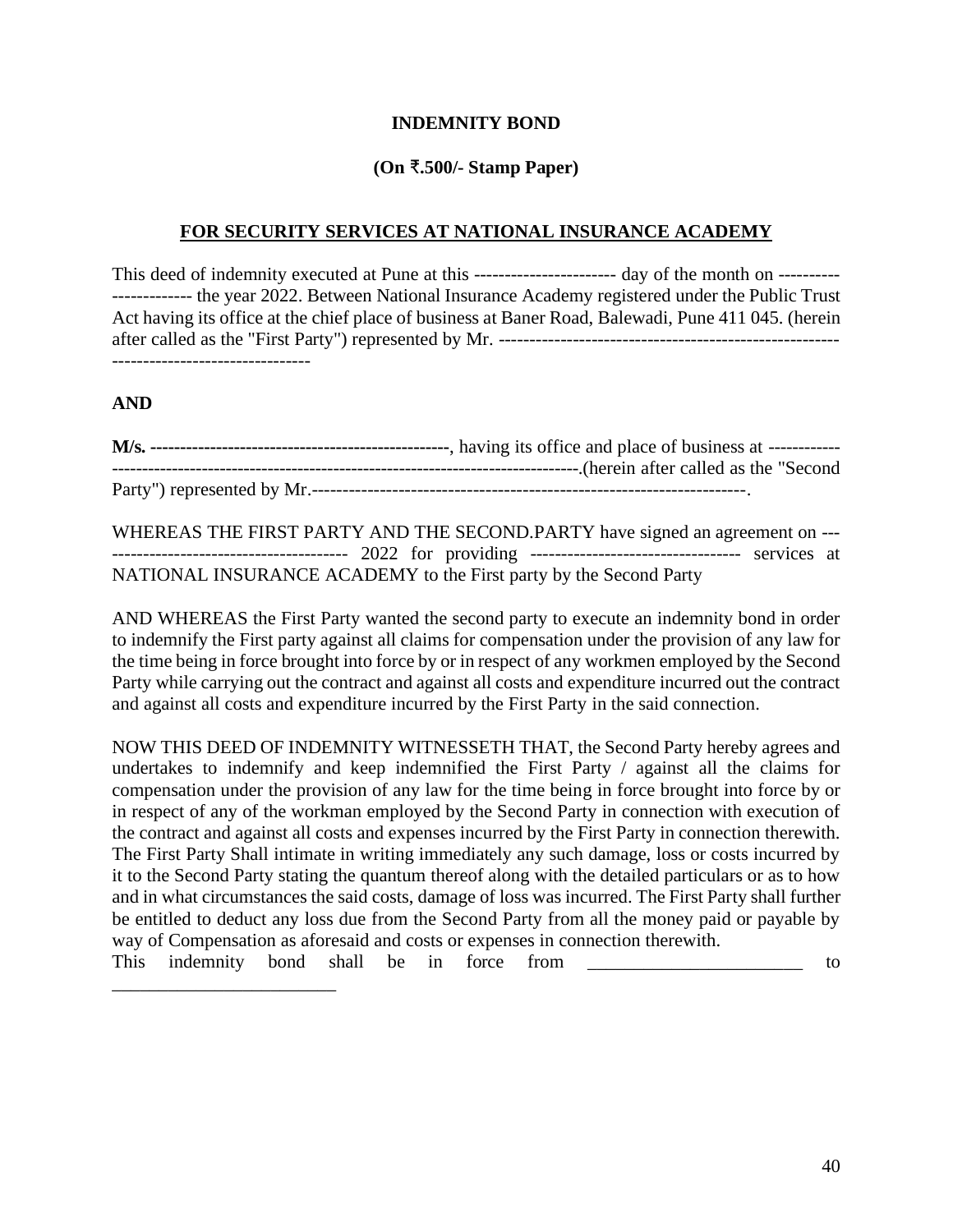#### IN WITNESS THEREOF THE PARTIES HAVE SIGNED THE INDEMNITY BOND ON THIS ----------- DAY OF \_\_\_\_\_\_\_\_\_\_\_\_\_MONTH OF \_\_\_\_\_\_\_\_\_\_\_\_\_\_\_\_\_ YEAR.

## **For NATIONAL INSURANCE ACADEMY, Pune for**

**FIRST PARTY** 

**SECOND PARTY** 

WITNESS: - WITNESS: -

- 1. \_\_\_\_\_\_\_\_\_\_\_\_\_\_\_\_\_\_\_\_\_\_\_\_\_\_\_\_\_\_\_1. \_\_\_\_\_\_\_\_\_\_\_\_\_\_\_\_\_\_\_\_\_\_\_\_\_\_\_\_\_\_\_\_\_\_
- 2. \_\_\_\_\_\_\_\_\_\_\_\_\_\_\_\_\_\_\_\_\_\_\_\_\_\_\_\_\_ 2. \_\_\_\_\_\_\_\_\_\_\_\_\_\_\_\_\_\_\_\_\_\_\_\_\_\_\_\_\_\_\_\_\_\_

**\*\*\*\*\***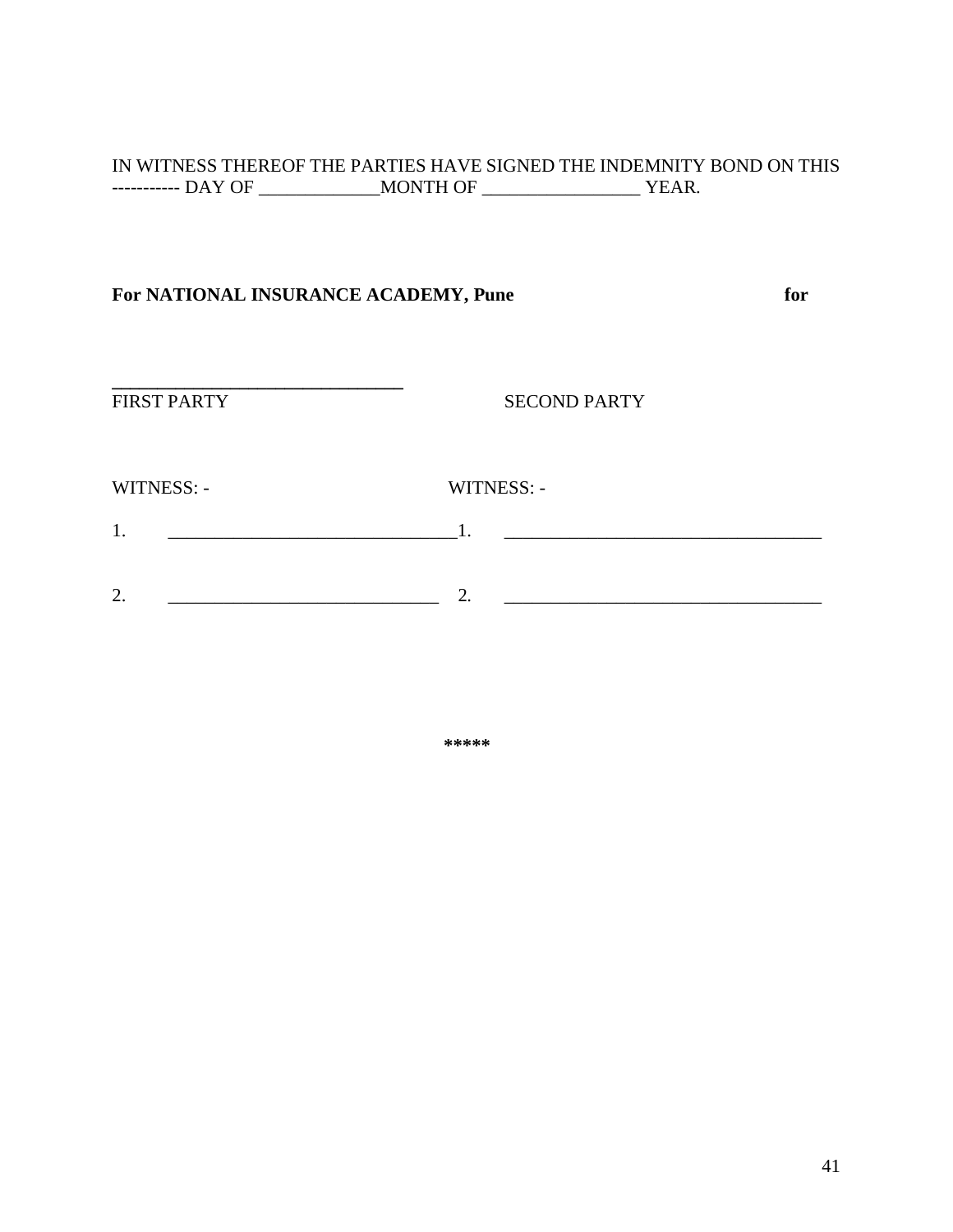#### **PART – II**

#### **FINANCIAL / PRICE BID**

#### **MONTHLY CHARGES TOWARDS SECURITY SERVICES**

#### **MINIMUM RATES OF WAGES APPLICABLE TO THE SCHEDULED EMPLOYMENT UNDER "EMLOYMENT OF WATCH AND WARD (WITHOUT ARMS)" – ZONE A**

| <b>S.N.</b>                                                                                                                                                                                                                                                                                                         | <b>PARTICULARS</b>                          | <b>AMOUNT In</b><br>₹ | $\frac{0}{0}$ | STATUTORY REQUIREMENT<br><b>AS PER CENTRAL /STATE</b>                                  |  |
|---------------------------------------------------------------------------------------------------------------------------------------------------------------------------------------------------------------------------------------------------------------------------------------------------------------------|---------------------------------------------|-----------------------|---------------|----------------------------------------------------------------------------------------|--|
|                                                                                                                                                                                                                                                                                                                     |                                             |                       |               | GOVT.                                                                                  |  |
| $\mathbf I$                                                                                                                                                                                                                                                                                                         | <b>Security Supervisor (Skilled Labour)</b> |                       |               |                                                                                        |  |
| $\mathbf{1}$                                                                                                                                                                                                                                                                                                        | <b>Basic Pay</b>                            | 16562.00              |               | Rs. 637/- per day x 26 days                                                            |  |
| $\overline{2}$                                                                                                                                                                                                                                                                                                      | Special Allowance (VDA *)                   | 4394.00               |               | Rs. 169/- per day x 26 days                                                            |  |
| $\overline{3}$                                                                                                                                                                                                                                                                                                      | <b>Additional Allowance fixed</b>           | 500.00                |               |                                                                                        |  |
|                                                                                                                                                                                                                                                                                                                     | <b>House Rent Allowance</b>                 | 1073.00               |               |                                                                                        |  |
| $\overline{4}$                                                                                                                                                                                                                                                                                                      | $(Basic + VDA*+AA)$                         |                       | 5%            |                                                                                        |  |
| 5                                                                                                                                                                                                                                                                                                                   | <b>Provident Fund</b>                       | 1950.00               |               | Ceiling cap amount of Rs.<br>15000/- fix X 13% {12% EE<br>share $+1\%$ Admin. Charges) |  |
| 6                                                                                                                                                                                                                                                                                                                   | Leave with Wages (Basic+VDA)                | 1226.00               | 5.85%         |                                                                                        |  |
| $\tau$                                                                                                                                                                                                                                                                                                              | Pay on National Holidays (Basic+VDA)        | 233.00                | 1.11%         |                                                                                        |  |
|                                                                                                                                                                                                                                                                                                                     | $Sub - Total - I$                           | 25938.00              |               |                                                                                        |  |
| <b>S.N.</b>                                                                                                                                                                                                                                                                                                         | <b>PARTICULARS</b>                          | <b>AMOUNT In</b><br>₹ | $\frac{0}{0}$ | STATUTORY REQUIREMENT<br><b>AS PER CENTRAL /STATE</b><br>GOVT.                         |  |
| $\mathbf{I}$                                                                                                                                                                                                                                                                                                        | <b>Security Guard (Un-Skilled Labour)</b>   |                       |               |                                                                                        |  |
| $\mathbf{1}$                                                                                                                                                                                                                                                                                                        | <b>Basic Pay</b>                            | 16562.00              |               | Rs. $637/-$ per day x 26 days                                                          |  |
| $\overline{2}$                                                                                                                                                                                                                                                                                                      | Special Allowance (VDA)                     | 4394.00               |               | Rs. 169/- per day x 26 days                                                            |  |
| $\overline{3}$                                                                                                                                                                                                                                                                                                      | House Rent Allowance (Basic+VDA)            | 1048.00               | 5%            |                                                                                        |  |
| 5                                                                                                                                                                                                                                                                                                                   | Provident Fund                              | 1950.00               |               | Ceiling cap amount of Rs.<br>15000/- fix X 13% {12% EE<br>share $+1\%$ Admin. Charges) |  |
| $5\overline{)}$                                                                                                                                                                                                                                                                                                     | Leave with Wages (Basic+VDA)                | 1226.00               | 5.85%         |                                                                                        |  |
| 6                                                                                                                                                                                                                                                                                                                   | Pay on National Holidays (Basic+VDA)        | 233.00                | 1.11%         |                                                                                        |  |
|                                                                                                                                                                                                                                                                                                                     | Sub - Total -II                             | 25413.00              |               |                                                                                        |  |
| The amount towards Leave with Wages and National Holidays will be reimbursed on monthly basis<br>1)<br>subject to submission of documentary evidence. The bonus $@$ 8.33% on basic salary with a cap as<br>per Govt. Notification for eligible workers will be reimbursed at the end of the year / contract period. |                                             |                       |               |                                                                                        |  |

2) The contractor has to obtain Employees compensation policy with medical extension. Premium of EC policy would be reimbursed on production of proper premium receipt and copy of the policy. {\* VDA rates will be changed as per revision of Central Labour Minimum Wages}